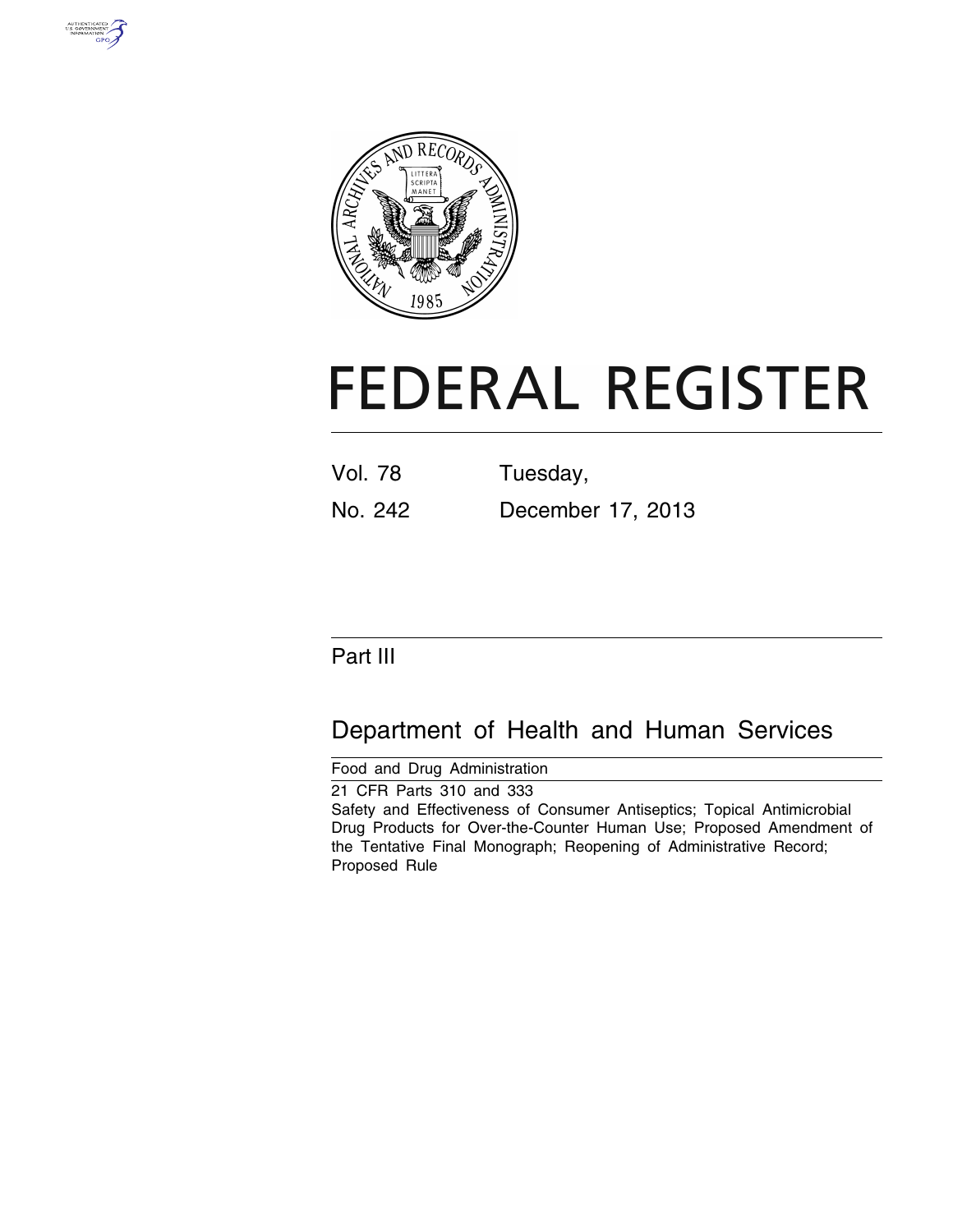## **DEPARTMENT OF HEALTH AND HUMAN SERVICES**

# **Food and Drug Administration**

#### **21 CFR Parts 310 and 333**

**[Docket No. FDA–1975–N–0012] (Formerly Docket No. 1975N–0183H)** 

# **RIN 0910–AF69**

# **Safety and Effectiveness of Consumer Antiseptics; Topical Antimicrobial Drug Products for Over-the-Counter Human Use; Proposed Amendment of the Tentative Final Monograph; Reopening of Administrative Record**

**AGENCY:** Food and Drug Administration, HHS.

# **ACTION:** Proposed rule.

**SUMMARY:** The Food and Drug Administration (FDA) is issuing this proposed rule to amend the 1994 tentative final monograph or proposed rule (the 1994 TFM) for over-the-counter (OTC) antiseptic drug products. In this proposed rule, we are proposing to establish conditions under which OTC consumer antiseptic products intended for use with water (referred to throughout as consumer antiseptic washes) are generally recognized as safe and effective. In the 1994 TFM, certain antiseptic active ingredients were proposed as being safe for antiseptic handwash use by consumers based on safety data evaluated by FDA as part of our ongoing review of OTC antiseptic drug products. However, in light of more recent scientific developments and changes in the use patterns of these products we are now proposing that additional safety data are necessary to support the safety of antiseptic active ingredients for this use. We also are proposing that all consumer antiseptic wash active ingredients have data that demonstrate a clinical benefit from the use of these consumer antiseptic wash products compared to nonantibacterial soap and water.

**DATES:** Submit electronic or written comments by June 16, 2014. See section VIII of this document for the proposed effective date of a final rule based on this proposed rule.

**ADDRESSES:** You may submit comments, identified by Docket No. FDA–1975–N– 0012 and Regulatory Information Number (RIN) number 0910–AF69, by any of the following methods:

#### *Electronic Submissions*

Submit electronic comments in the following way:

• Federal eRulemaking Portal: *[http://](http://www.regulations.gov) [www.regulations.gov](http://www.regulations.gov)*. Follow the instructions for submitting comments.

#### *Written Submissions*

Submit written submissions in the following ways:

• Mail/Hand delivery/Courier (for paper submissions): Division of Dockets Management (HFA–305), Food and Drug Administration, 5630 Fishers Lane, Rm. 1061, Rockville, MD 20852.

*Instructions:* All submissions received must include the Agency name and Docket No. FDA–1975–N–0012 and RIN 0910–AF69 for this rulemaking. All comments received may be posted without change to *[http://](http://www.regulations.gov) [www.regulations.gov,](http://www.regulations.gov)* including any personal information provided.

*Docket:* For access to the docket to read background documents or comments received, go to *[http://](http://www.regulations.gov) [www.regulations.gov](http://www.regulations.gov)* and insert the docket number, found in brackets in the heading of this document, into the ''Search'' box and follow the prompts and/or go to the Division of Dockets Management, 5630 Fishers Lane, Rm. 1061, Rockville, MD 20852.

# **FOR FURTHER INFORMATION CONTACT:**

Colleen Rogers, Center for Drug Evaluation and Research, Food and Drug Administration, 10903 New Hampshire Ave., Bldg. 22, Rm. 5411, Silver Spring, MD 20993, 301–796– 2090.

# **SUPPLEMENTARY INFORMATION:**

#### **Executive Summary**

#### *Purpose of the Regulatory Action*

FDA is proposing to amend the 1994 TFM for OTC antiseptic drug products that published in the **Federal Register** of June 17, 1994 (59 FR 31402). The 1994 TFM is part of FDA's ongoing rulemaking to evaluate the safety and effectiveness of OTC drug products marketed in the United States on or before May 1972 (OTC Drug Review).

FDA is proposing to establish new conditions under which OTC consumer antiseptic products intended for use with water are generally recognized as safe and effective (GRAS/GRAE) based on FDA's reevaluation of the safety and effectiveness data requirements proposed in the 1994 TFM in light of comments received, input from subsequent public meetings, and our independent evaluation of other relevant scientific information it has identified and placed in the docket. We are not, at this time, proposing conditions under which OTC consumer antiseptic hand rubs (commonly called hand sanitizers) or antiseptics intended for use by health care professionals are GRAS/GRAE.

# **Summary of the Major Provisions of the Regulatory Action in Question**

We are proposing that additional safety and effectiveness data are necessary to support a GRAS/GRAE determination for OTC antiseptic active ingredients intended for repeated daily use by consumers. The safety data, the effectiveness data, and the effect on the previously proposed classification of active ingredients are described briefly in this summary.

#### *Effectiveness*

A determination that an active ingredient is GRAS/GRAE for a particular intended use requires consideration of the benefit-to-risk ratio for the drug for that use. If the active ingredient in a drug product does not provide clinical benefit, but potentially increases the risk associated with the drug (e.g., from reproductive toxicity or carcinogenicity), then the benefit-risk calculation shifts, and the drug is not GRAS/GRAE. New information on potential risks posed by the use of certain consumer antiseptic washes has prompted us to reevaluate the data needed for classifying consumer antiseptic wash active ingredients as generally recognized as effective (GRAE). As a result, the risk from the use of a consumer antiseptic wash drug product must be balanced by a demonstration that it is superior to washing with nonantibacterial soap and water in reducing infection.

We have evaluated the available literature, and the data and other information that were submitted to the rulemaking on the effectiveness of consumer antiseptic wash active ingredients, as well as the recommendations from the public meetings held by the Agency on antiseptics. The record does not currently contain sufficient data to show that there is any additional benefit from the use of consumer antiseptic hand or body washes compared to nonantibacterial soap and water. Adequate and well-controlled clinical outcome studies capable of identifying the conditions of use that reduce the numbers of infections would demonstrate whether there is a benefit from the use of consumer antiseptic washes. Consequently, we are proposing that data from clinical outcome studies (demonstrating a reduction in infections) are necessary to support a GRAE determination for consumer antiseptic wash active ingredients.

#### *Safety*

Several important scientific developments that affect the safety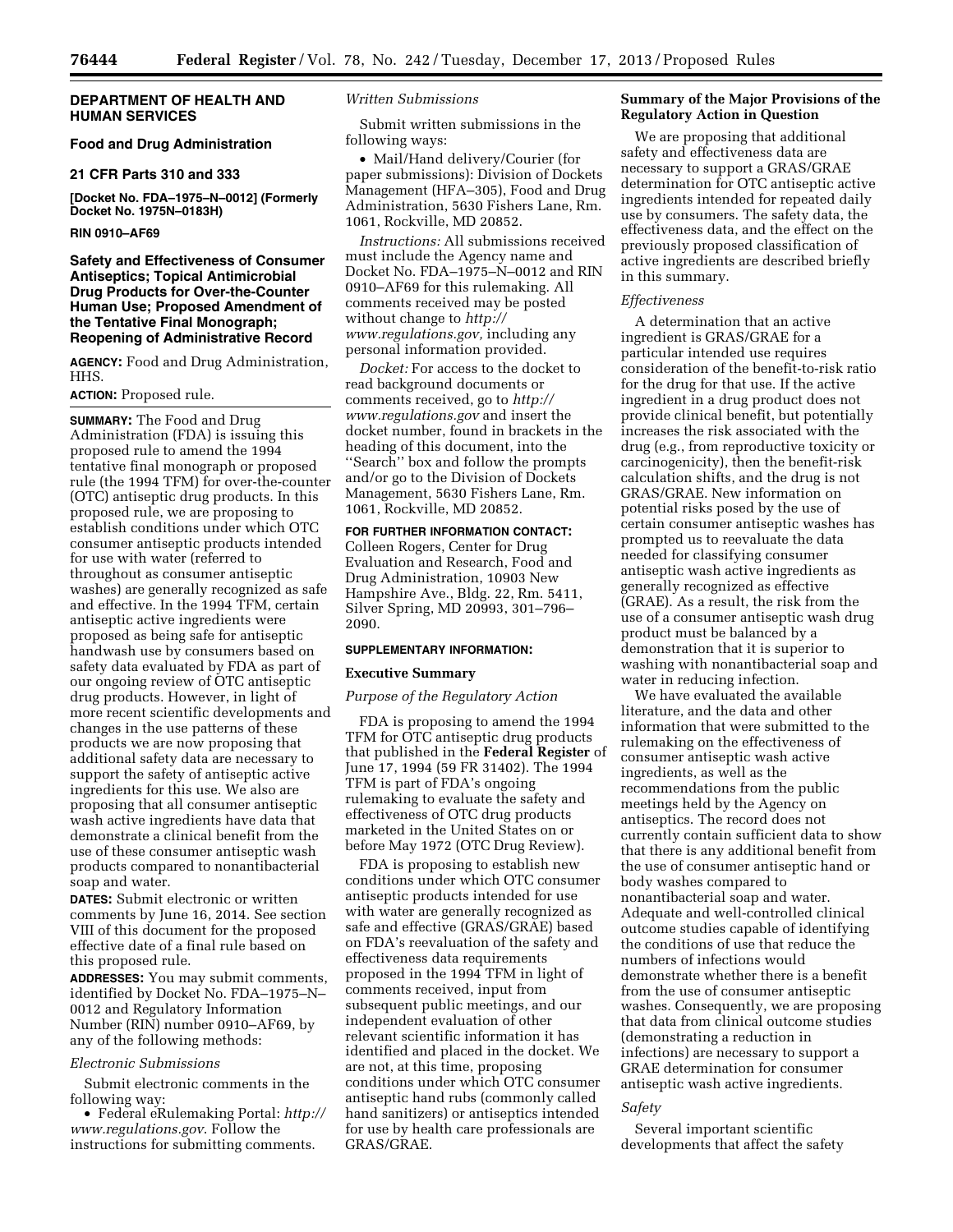evaluation of these ingredients have occurred since FDA's 1994 evaluation of the safety of consumer antiseptic active ingredients under the OTC Drug Review. New data suggest that the systemic exposure to these active ingredients is higher than previously thought, and new information about the potential risks from systemic absorption and long-term exposure have become available. New safety information also suggests that widespread antiseptic use can have an impact on the development of bacterial resistance.

The previous GRAS determinations were based on safety principles that have since evolved significantly due to advances in technology, development of new test methods, and experience with performing test methods. The standard battery of tests that were used to determine the safety of drugs has changed over time to incorporate improvements in safety testing. In order to ensure that consumer antiseptic wash active ingredients are GRAS, data that meet current safety standards are needed.

Based on these developments, we are now proposing that additional safety data will need to be submitted to the administrative record for each consumer antiseptic wash active ingredient to support a GRAS classification. The data requirements proposed in this proposed rule are the minimum data necessary to establish the safety of long-term, daily, repeated exposure to antiseptic active ingredients used in consumer wash products in light of the new safety information. The data we propose is needed to demonstrate safety for all consumer antiseptic wash active

ingredients falls into three broad categories: (1) Safety data studies described in current FDA guidance (e.g., preclinical and human pharmacokinetic studies, developmental and reproductive toxicity studies, and carcinogenicity studies); (2) data to characterize potential hormonal effects; and, (3) data to evaluate the development of resistance.

### *Active Ingredients*

In the 1994 TFM, 22 antiseptic active ingredients were classified for OTC antiseptic handwash use (59 FR 31402 at 31435) (for a list of all active ingredients covered by this proposed rule, see tables 3 and 4). Among these 22 active ingredients are triclosan and triclocarban, two of the most commonly used active ingredients in consumer antiseptic washes and the subject of much scientific debate. Our detailed evaluation of the effectiveness and safety of triclosan and triclocarban, as well as other active ingredients for which data were submitted, can be found in sections VI.A and VII.D of this proposed rule. In the 1994 TFM, only one active ingredient that is being evaluated for use as a consumer antiseptic wash, povidone-iodine (5 to 10 percent), was proposed to be classified as GRAS/GRAE (59 FR 31402 at 31436). However, we now propose that none of the consumer antiseptic wash active ingredients classified in the 1994 TFM (including povidone-iodine) has the safety and effectiveness data needed to support a classification of GRAS/GRAE for consumer antiseptic hand or body washes. The data available and the data that are missing are

discussed separately in this proposed rule for each active ingredient.

Several consumer antiseptic wash active ingredients evaluated in the 1994 TFM were proposed as GRAS, but not GRAE, because they lack sufficient evidence of effectiveness for consumer use. We are now proposing that these ingredients need additional safety data, as well as effectiveness data, to be classified as GRAS/GRAE.

#### *Costs and Benefits*

We estimate the benefits of the proposed rule in terms of the 2.2 millions pounds reduction in annual aggregate exposure to antiseptic active ingredients, including triclosan, chloroxylenol, and benzalkonium chloride. The inadequacy of the available dermal exposure data prevents us from characterizing the health effects resulting from widespread long-term exposure to such ingredients and prevents us from translating the estimated reduced exposure into monetary equivalents of health effects. We estimate the costs of the proposed rule, consisting of one-time costs of relabeling and reformulation, ranging from \$112.2 to \$368.8 million. Annualized over 10 years, the primary cost estimate is approximately \$23.6 million at a 3 percent discount rate and \$28.6 million at a 7 percent discount rate. Under the proposed rule, we estimate that each pound of reduced exposure to antiseptic active ingredients would cost \$3.86 to \$43.67 at a 3 percent discount rate and \$4.69 to \$53.04 at a 7 percent discount rate.

| Summary of costs and benefits of<br>the proposed rule | Total benefits                                                                       | Total costs<br>annualized over<br>10 years<br>(in millions)                     | Total one-time<br>costs<br>(in millions) |
|-------------------------------------------------------|--------------------------------------------------------------------------------------|---------------------------------------------------------------------------------|------------------------------------------|
| Total                                                 | Reduced exposure to antiseptic active ingredients by 2.2 million<br>pounds annually. | $\frac{1}{2}$ \$23.6 (at 3%) $\frac{1}{2}$ \$112.2 to \$368.8<br>\$28.6 (at 7%) |                                          |

#### **Table of Contents**

- I. Introduction
	- A. Terminology Used in the OTC Drug Review Regulations
- B. Topical Antiseptics
- C. This Proposed Rule Covers Only Consumer Antiseptic Washes
- D. Comment Period
- II. Background
	- A. Significant Rulemakings Relevant to This Proposed Rule
	- B. Public Meetings Relevant to This Proposed Rule
	- C. Comments Received by FDA
- III. Active Ingredients With Insufficient Evidence of Eligibility for the OTC Drug Review
	- A. Eligibility for the OTC Drug Review
- B. Eligibility of Certain Active Ingredients for the OTC Drug Review
- IV. Ingredients Previously Proposed as Not Generally Recognized as Safe and Effective (GRAS/GRAE)
- V. Summary of Proposed Classifications of OTC Consumer Antiseptic Wash Active Ingredients
- VI. Effectiveness (Generally Recognized as Effective) Determination
	- A. Evaluation of Effectiveness Data
- B. In Vitro Studies To Support a Generally Recognized as Effective Determination
- VII. Safety (Generally Recognized as Safe) Determination
	- A. New Issues
	- B. Antimicrobial Resistance
- C. Studies To Support a Generally
- Recognized as Safe Determination D. Review of Available Data for Each
- Antiseptic Active Ingredient VIII. Proposed Effective Date
- IX. Summary of Preliminary Regulatory Impact Analysis
	- A. Introduction
- B. Summary of Costs and Benefits
- X. Paperwork Reduction Act of 1995
- XI. Environmental Impact
- XII. Federalism

# XIII. References

# **I. Introduction**

In the following sections, we provide a brief description of terminology used in the OTC Drug Review regulations,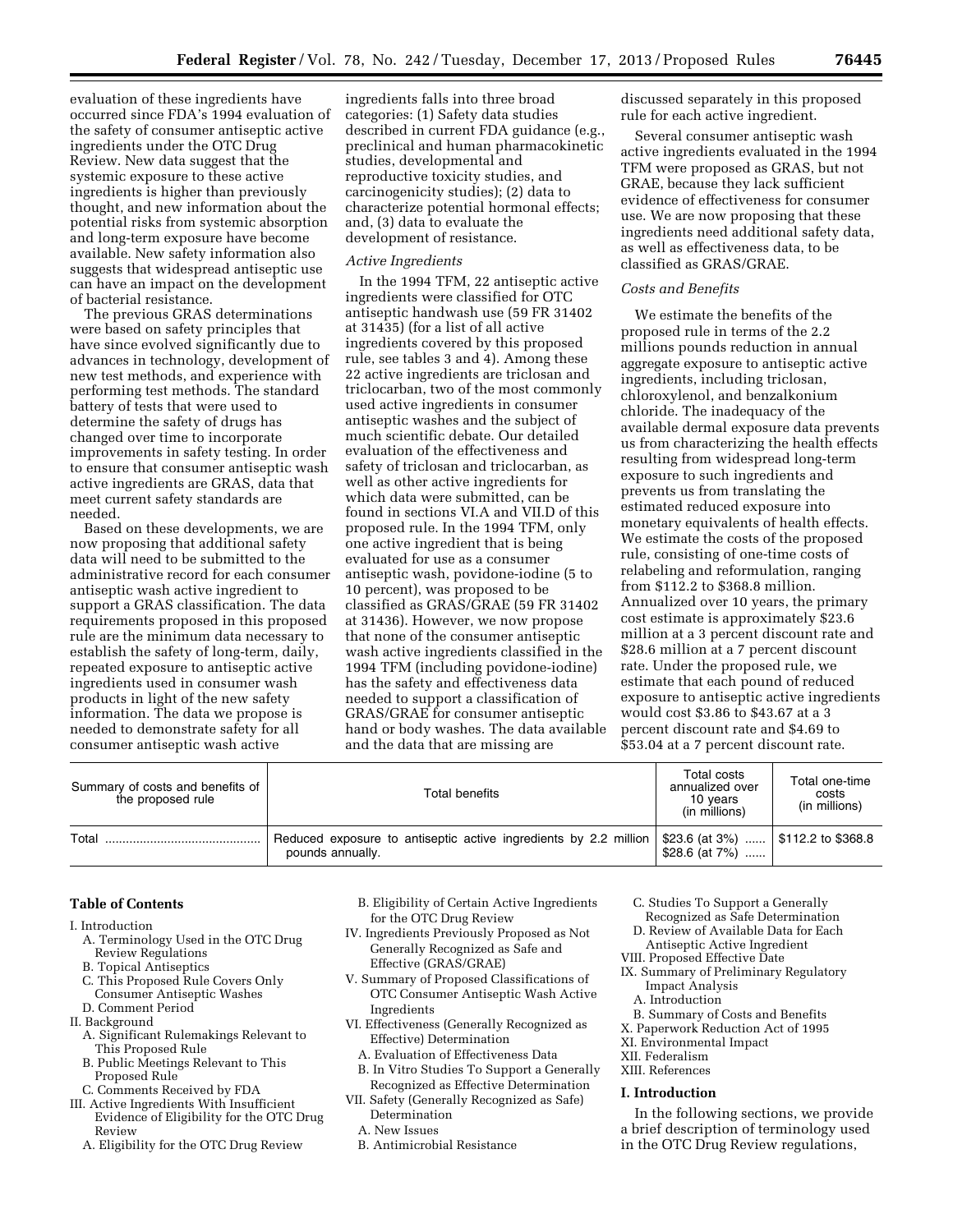and an overview of OTC topical antiseptic drug products, and then describe in more detail the OTC consumer antiseptics that are the subject of this proposed rule.

# *A. Terminology Used in the OTC Drug Review Regulations*

1. Proposed, Tentative Final, and Final Monographs

To conform to terminology used in the OTC Drug Review regulations (§ 330.10 (21 CFR 330.10)), the September 1974 advance notice of proposed rulemaking (ANPR) was designated as a ''proposed monograph.'' Similarly, the notices of proposed rulemaking, which were published in the **Federal Register** of January 6, 1978 (43 FR 1210) (the 1978 TFM), and in the **Federal Register** of June 17, 1994 (59 FR 31402) (the 1994 TFM), were each designated as a ''tentative final monograph.'' The present proposed rule, which is a reproposal regarding consumer antiseptic wash drug products, is also designated as a ''tentative final monograph.''

#### 2. Category I, II, and III Classifications

The OTC drug procedural regulations in § 330.10 use the terms ''Category I'' (generally recognized as safe and effective and not misbranded), ''Category II'' (not generally recognized as safe and effective or misbranded), and ''Category III'' (available data are insufficient to classify as safe and effective, and further testing is required). Section 330.10 provides that any testing necessary to resolve the safety or effectiveness issues that formerly resulted in a Category III classification, and submission to FDA of the results of that testing or any other data, must be done during the OTC drug rulemaking process before the establishment of a final monograph (i.e., a final rule or regulation). Therefore, this proposed rule (at the tentative final monograph stage) retains the concepts of Categories I, II, and III.

At the final monograph stage, FDA does not use the terms ''Category I,'' ''Category II,'' and ''Category III.'' In place of Category I, the term ''monograph conditions'' is used; in place of Categories II and III, the term ''nonmonograph conditions'' is used.

# *B. Topical Antiseptics*

The OTC topical antimicrobial rulemaking has had a broad scope, encompassing drug products that may contain the same active ingredients, but that are labeled and marketed for different intended uses. In 1974, the Agency published an ANPR for topical

antimicrobial products that encompassed products for both health care and consumer use (39 FR 33103, September 13, 1974). The ANPR covered seven different intended uses for these products: (1) Antimicrobial soap; (2) health care personnel handwash; (3) patient preoperative skin preparation; (4) skin antiseptic; (5) skin wound cleanser; (6) skin wound protectant; and (7) surgical hand scrub (39 FR 33103 at 33140). FDA subsequently identified skin antiseptics, skin wound cleansers, and skin wound protectants as antiseptics used primarily by consumers for first aid use and referred to them collectively as ''first aid antiseptics''. We published a separate TFM covering the first aid antiseptics in the **Federal Register** of July 22, 1991 (56 FR 33644) (First Aid TNM). Thus, first aid antiseptics are not discussed further in this document.

The four remaining categories of topical antimicrobials were addressed in an amended TFM, published on June 17, 1994 (59 FR 31402). This TFM covered: (1) Antiseptic handwash (i.e., consumer handwash); (2) health care personnel handwash; (3) patient preoperative skin preparation; and (4) surgical hand scrub (59 FR 31402 at 31442). In the 1994 TFM, FDA also identified a new category of antiseptics for use by the food industry and requested relevant data and information (59 FR 31402 at 31440). Antiseptics for use by the food industry are not discussed further in this document.

With regard to the health care and consumer antiseptic products, we are now proposing that our evaluation of OTC antiseptic drug products be further subdivided into health care antiseptics and consumer antiseptics. We believe that these categories are distinct based on the proposed use setting, target population, and the fact that each setting presents a different risk for infection. Therefore, the safety and effectiveness should be evaluated for each intended use separately.

Health care antiseptics are drug products intended for use by health care professionals in a hospital setting or other health care situations outside the hospital, and include health care personnel hand antiseptics, surgical hand scrubs, and patient preoperative skin preparations. In 1974, when the ANPR (39 FR 33103) to establish an OTC topical antimicrobial monograph was published in the **Federal Register,**  antimicrobial soaps used by consumers were distinct from professional use antiseptics, such as health care personnel handwashes. (See section I.C of this proposed rule about the term ''antimicrobial soaps''.) In contrast, in

the 1994 TFM, we proposed that both consumer antiseptic handwashes and health care personnel handwashes should have the same effectiveness testing and performance criteria. In response to the TFM we received submissions from the public arguing that consumer products serve a different purpose and should continue to be distinct from health care antiseptics. We agree, and in this proposed rule we make a distinction between consumer antiseptics for use by the general population and health care antiseptics for use in hospitals or in other specific health care situations.

We refer to the group of products covered by this proposed rule as ''consumer antiseptics.'' Consumer antiseptic drug products addressed by this proposal include a variety of personal care products intended to be used with water, such as antibacterial soaps, handwashes, and antibacterial body washes. These products do not include consumer antiseptic hand rubs (commonly called hand sanitizers). These products may be used by consumers for personal use in the home on a frequent, even daily, basis. In the U.S. consumer setting, where the target population is composed of generally healthy individuals, the risk of infection and the scope of the spread of infection is relatively low compared to the health care setting, where patients are generally more susceptible to infection and the potential for spread of infection is high.

# *C. This Proposed Rule Covers Only Consumer Antiseptic Washes*

In this proposed rule, FDA proposes the establishment of a monograph for OTC consumer antiseptics that are intended for use as either a handwash or a body wash, but that are not identified as ''first aid antiseptics'' in the 1991 First Aid TFM. When the 1994 TFM was published, the term for daily consumer use antiseptics was changed to ''antiseptic handwash.'' In response to this change, we received comments that the term ''antiseptic handwash'' did not include all of the consumer products on the market, such as hand rubs and body washes. Therefore, in this proposed rule, we use the term ''consumer antiseptic,'' which is a broad term and meant to include all of the types of antiseptic products used on a frequent or daily basis by consumers. The proposed rule does not include consumer antiseptic hand rubs (commonly called hand sanitizers).

The distinctions between washes and rubs, and between handwashes and body washes are discussed in this section.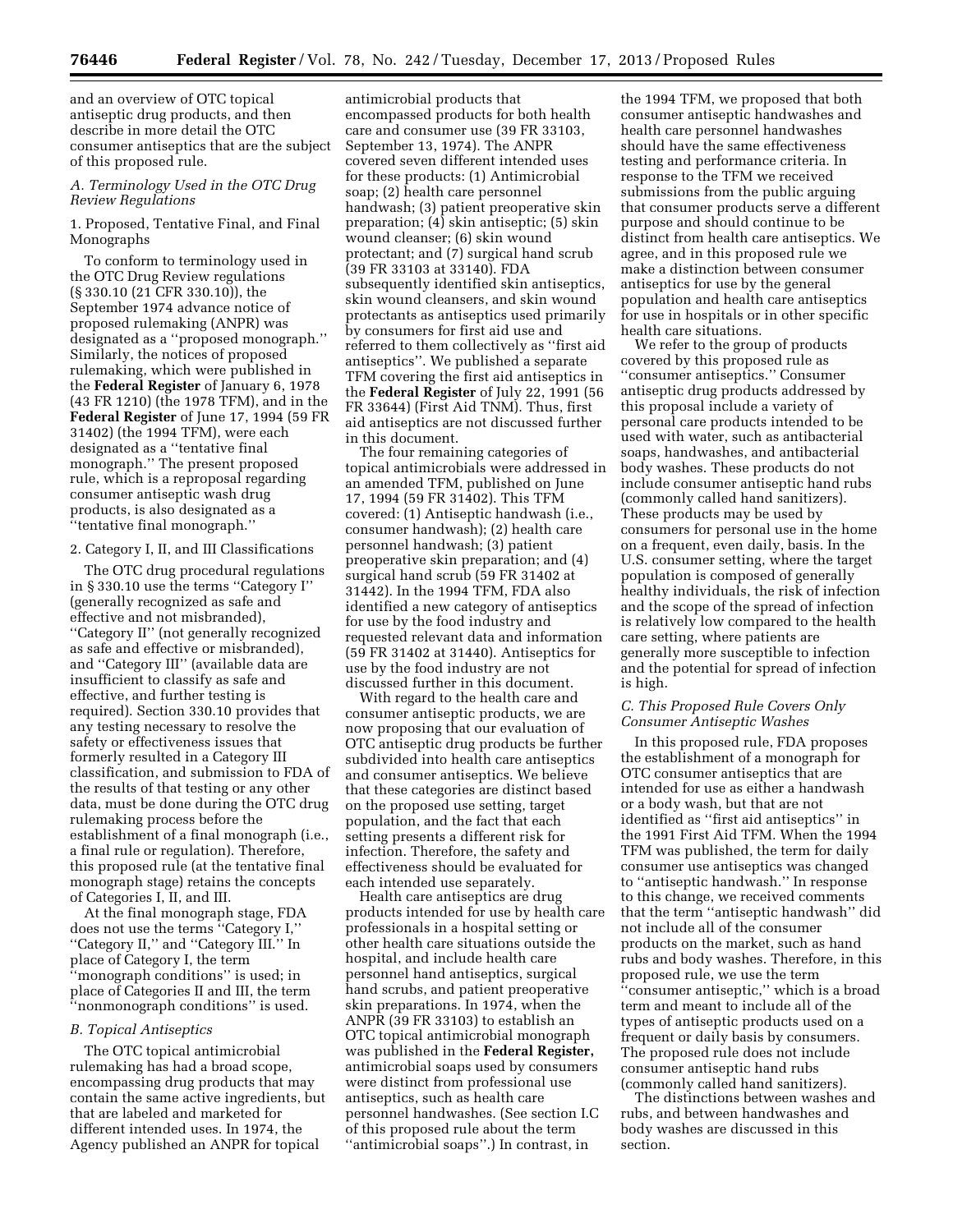1. Consumer Washes and Consumer Rubs

Consumer antiseptics (other than first aid antiseptics) fall into two categories: (1) Products that are rinsed off, including handwashes and body washes, and (2) products that are not rinsed off after use, including hand rubs and antibacterial wipes. The 1994 TFM did not distinguish between products that we are now calling antiseptic washes and products we are now calling antiseptic rubs. Nor did the 1994 TFM distinguish between consumer antiseptic handwashes and rubs and health care antiseptic handwashes and rubs. This proposed rule covers consumer antiseptic washes only and does not cover consumer antiseptic rubs. Completion of the monograph for Consumer Antiseptic Wash Products and certain other monographs for the active ingredient triclosan is subject to a Consent Decree entered by the United States District Court for the Southern District of New York on November 21, 2013, in *Natural Resources Defense Council, Inc.* v. *United States Food and Drug Administration, et al.,* 10 Civ. 5690 (S.D.N.Y.).

2. Handwashes and Body Washes

Consumer antiseptic hand and body washes were not a category of topical antiseptic drug products specifically identified by the Advisory Review Panel on OTC Topical Antimicrobial I Drug Products (Antimicrobial I Panel or Panel). In the ANPR and the 1978 TFM, products for daily consumer use were called ''antimicrobial soaps.'' This category encompassed deodorant soaps and hand soaps containing antimicrobial ingredients used for handwashing and personal hygiene.

In the 1994 TFM, we concluded that there was no reason to continue to

include ''antimicrobial soap'' as a separate product category because soap was considered to be a dosage form and specific dosage forms were not being included in the monograph unless there was a particular safety or efficacy reason to do so (59 FR 31402 at 31407). At that time, we had not identified antiseptic body washes as a separate category of product.

Comments on the 1994 TFM noted that the elimination of the category of antimicrobial soaps in the 1994 TFM resulted in products that otherwise would have been considered antimicrobial soaps (such as antimicrobial bar soaps) being placed in the category of antiseptic handwashes. The comments stated that because the proposed labeling for antiseptic handwash products directs use on only the hands and forearms, this category is not appropriate for certain products that were originally proposed to be called ''antimicrobial soaps'' and that were to be used on the whole body (i.e., bar soaps). We agree with the comments to the extent that some products previously identified as antimicrobial soaps had, among other intended uses, the intended use of being used on the entire body. In this proposed rule, we are identifying products with the intended use of being used on the entire body as antiseptic body washes. Consequently, the active ingredients reviewed by the Panel for use in antimicrobial soaps have been reviewed for use in antiseptic body washes.

#### *D. Comment Period*

Because of the complexity of this proposed rule, we are providing a comment period of 180 days. Moreover, new data or information may be submitted to the docket within 12 months of publication, and comments

on any new data or information may then be submitted for an additional 60 days (see § 330.10(a)(7)(iii) and  $(a)(7)(iv)$ ). In addition, FDA will also consider requests for an extension of the time to submit new safety and/or effectiveness data to the record if such requests are submitted to the docket within the initial 180-day comment period. Upon the close of the comment period, FDA will review all data and information submitted to the record in conjunction with all timely and complete requests to extend. In assessing whether to extend the comment period to allow for additional time for studies to generate new data and information, FDA will consider the data already in the docket along with any information that is provided in any requests to extend. FDA will determine whether the sum of the data, if timely submitted, is likely to be adequate to provide all the data that are necessary to make a determination of general recognition of safety and effectiveness.

#### **II. Background**

In this section we describe the significant rulemakings and public meetings relevant to this rulemaking, and how we are responding to comments received in response to the 1994 TFM.

*A. Significant Rulemakings Relevant to This Proposed Rule* 

A summary of the significant **Federal Register** publications relevant to this proposed rule is provided in table 1 of this proposed rule. Other **Federal Register** publications relevant to this proposed rule are available from the Division of Dockets Management (see **ADDRESSES**).

TABLE 1—SIGNIFICANT RULEMAKING PUBLICATIONS RELATED TO CONSUMER ANTISEPTIC DRUG PRODUCTS

| <b>Federal Register notice</b>                                  | Information in notice                                                                                                                                                                                                                                                                                 |
|-----------------------------------------------------------------|-------------------------------------------------------------------------------------------------------------------------------------------------------------------------------------------------------------------------------------------------------------------------------------------------------|
| 1974 ANPR (September 13, 1974, 39 FR<br>33103).                 | We published an advance notice of proposed rulemaking to establish a monograph for OTC topical<br>antimicrobial drug products, together with the recommendations of the Panel, which was the advi-<br>sory review panel responsible for evaluating data on the active ingredients in this drug class. |
| 1978 Antimicrobial TFM (January 6, 1978,<br>43 FR 1210).        | We published our tentative conclusions and proposed effectiveness testing for the drug product cat-<br>egories evaluated by the Panel. The 1978 TFM reflects our evaluation of the recommendations of<br>the Panel and comments and data submitted in response to the Panel's recommendations.        |
| 1991 First Aid TFM (July 22, 1991, 56 FR<br>33644).             | We amended the 1978 TFM to establish a separate monograph for OTC first aid antiseptic prod-<br>ucts. In the 1991 TFM, we proposed that first aid antiseptic drug products be indicated for the<br>prevention of skin infections in minor cuts, scrapes, and burns.                                   |
| 1994 Healthcare Antiseptic TFM (June 17,<br>1994, 59 FR 31402). | We amended the 1978 TFM to establish a separate monograph for the group of products that were<br>referred to as OTC topical health care antiseptic drug products. These antiseptics are generally<br>intended for use by health care professionals.                                                   |
|                                                                 | In this proposed rule we also recognized the need for antibacterial personal cleansing products for<br>consumers to help prevent cross contamination from one person to another and proposed a new<br>antiseptic category for consumer use: Antiseptic handwash.                                      |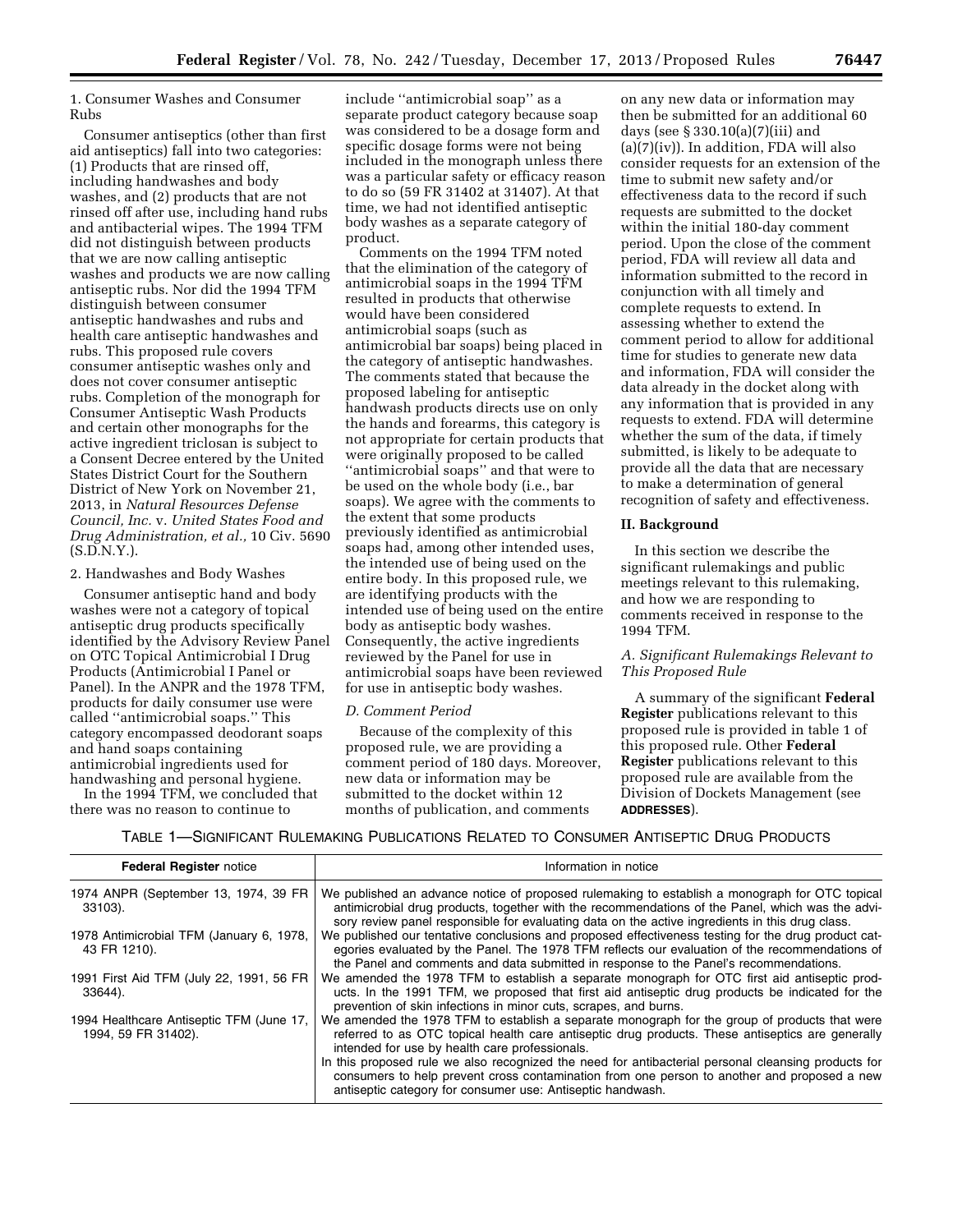# *B. Public Meetings Relevant to This Proposed Rule*

In addition to the **Federal Register**  publications listed in table 1 of this

proposed rule, there have been three meetings of the Nonprescription Drugs Advisory Committee (NDAC) and one public feedback meeting that are

relevant to the discussion of consumer antiseptic wash safety and effectiveness. These are summarized in table 2 of this proposed rule.

# TABLE 2—PUBLIC MEETINGS RELEVANT TO CONSUMER ANTISEPTICS

| Date and type of meeting                                                                                                              | Topic of discussion                                                                                                                                                                                                                                                                                                                                                    |
|---------------------------------------------------------------------------------------------------------------------------------------|------------------------------------------------------------------------------------------------------------------------------------------------------------------------------------------------------------------------------------------------------------------------------------------------------------------------------------------------------------------------|
| January 1997 NDAC Meeting (Joint meet-<br>ing with the Anti-Infective Drugs Advi-<br>sory Committee) (January 6, 1997, 62<br>FR 764). | Antiseptic and antibiotic resistance in relation to an industry proposal for consumer and health care<br>antiseptic effectiveness testing (Health Care Continuum Model) (Refs. 1 and 2).                                                                                                                                                                               |
| March 2005 NDAC Meeting (February 18,<br>2005, 70 FR 8376).                                                                           | The use of surrogate endpoints and study design issues for the in vivo testing of health care<br>antiseptics (Ref. 3)                                                                                                                                                                                                                                                  |
| October 2005 NDAC Meeting (September<br>15, 2005, 70 FR 54560).                                                                       | Benefits and risks of consumer antiseptics. NDAC expressed concern about the pervasive use of<br>consumer antiseptic washes where there are potential risks and no demonstrable benefit. To<br>demonstrate a clinical benefit, NDAC recommended clinical outcome studies to show that anti-<br>septic washes are superior to nonantibacterial soap and water (Ref. 4). |
| November 2008 Public Feedback Meeting                                                                                                 | Demonstration of the effectiveness of consumer antiseptics (Ref. 5).                                                                                                                                                                                                                                                                                                   |

#### *C. Comments Received by FDA*

In response to the 1994 TFM, FDA received approximately 160 comments from drug manufacturers, trade associations, academia, testing laboratories, consumers, health professionals, and law firms. Copies of the comments received are on public display at *<http://www.regulations.gov>*  (see **ADDRESSES**).

Because only consumer antiseptic washes are discussed in this proposed rule, only those comments and data concerning the 1994 TFM that are related to consumer antiseptic wash active ingredients are addressed. If in the future we determine that there are monograph consumer antiseptic wash active ingredients that are safe and effective, we will address labeling and final formulation testing of consumer antiseptic washes, and the comments that were received on those subjects, in a future document. Comments that were received in response to the 1994 TFM regarding other intended uses of the active ingredients will be addressed in future documents related to those other uses.

This proposal constitutes FDA's evaluation of submissions made in response to the 1994 TFM to support the safety and effectiveness of OTC consumer antiseptic wash active ingredients (Refs. 6 through 10). We reviewed the available literature and data and other comments submitted to the rulemaking and are proposing that adequate data for a determination of safety and effectiveness were not yet available for any consumer antiseptic wash active ingredient.

# **III. Active Ingredients With Insufficient Evidence of Eligibility for the OTC Drug Review**

In this section of the proposed rule we describe the requirements for eligibility for the OTC Drug Review and the ingredients submitted to the OTC Drug Review that lack adequate evidence of eligibility for evaluation as consumer antiseptic washes.

# *A. Eligibility for the OTC Drug Review*

An OTC drug is covered by the OTC Drug Review if its conditions of use existed in the OTC drug marketplace on or before May 11, 1972 (37 FR 9464). Conditions of use include, among other things, active ingredient, dosage form and strength, route of administration, and specific OTC use or indication of the product (see 21 CFR 330.14(a)). To determine eligibility for the OTC Drug Review, FDA typically must have actual product labeling or a facsimile of labeling that documents the conditions of marketing of a product prior to May 1972 (see § 330.10(a)(2)). FDA considers a drug that is ineligible for the OTC Drug Review to be a new drug that will require FDA approval through the new drug application (NDA) process. Ineligibility for use as a consumer antiseptic wash does not affect eligibility for other indications under the OTC Drug Review.

Based on a review of the labeling submitted to the Antimicrobial I Panel, the ingredients discussed in section III.B of this proposed rule currently do not have adequate evidence of eligibility for evaluation under the OTC Drug Review as a consumer antiseptic wash. Due to their lack of eligibility, effectiveness and safety information that has been submitted to the rulemaking for these antiseptic active ingredients are not discussed in this proposed rule.

However, if documentation of the type described in this section is submitted, these active ingredients could be determined to be eligible for evaluation.

#### *B. Eligibility of Certain Active Ingredients for the OTC Drug Review*

### 1. Chlorhexidine Gluconate

Previously, chlorhexidine gluconate 4 percent aqueous solution as a health care antiseptic was found to be ineligible for inclusion in the monograph and was not included in the 1994 TFM (59 FR 31402 at 31413). We have not received any new information since the 1994 TFM demonstrating that this active ingredient is eligible for the monograph. Consequently, we are not proposing to change the categorization of chlorhexidine gluconate from that of a new drug based on the lack of documentation demonstrating its eligibility as a consumer antiseptic wash, and we do not include a discussion of any safety or effectiveness data submitted for chlorhexidine gluconate.

2. Polyhexamethylene Biguanide; Benzalkonium Cetyl Phosphate; Cetylpyridinium Chloride; Salicylic Acid; Sodium Hypochlorite; Tea Tree Oil; Combination of Potassium Vegetable Oil Solution, Phosphate Sequestering Agent, and Triethanolamine

Following the publication of the 1994 TFM, FDA received submissions for the first time requesting that polyhexamethylene biguanide, benzalkonium cetyl phosphate, cetylpyridinium chloride, salicylic acid, sodium hypochlorite, tea tree oil, and the combination of potassium vegetable oil solution, phosphate sequestering agent, and triethanolamine be added to the monograph (Refs. 11 through 17).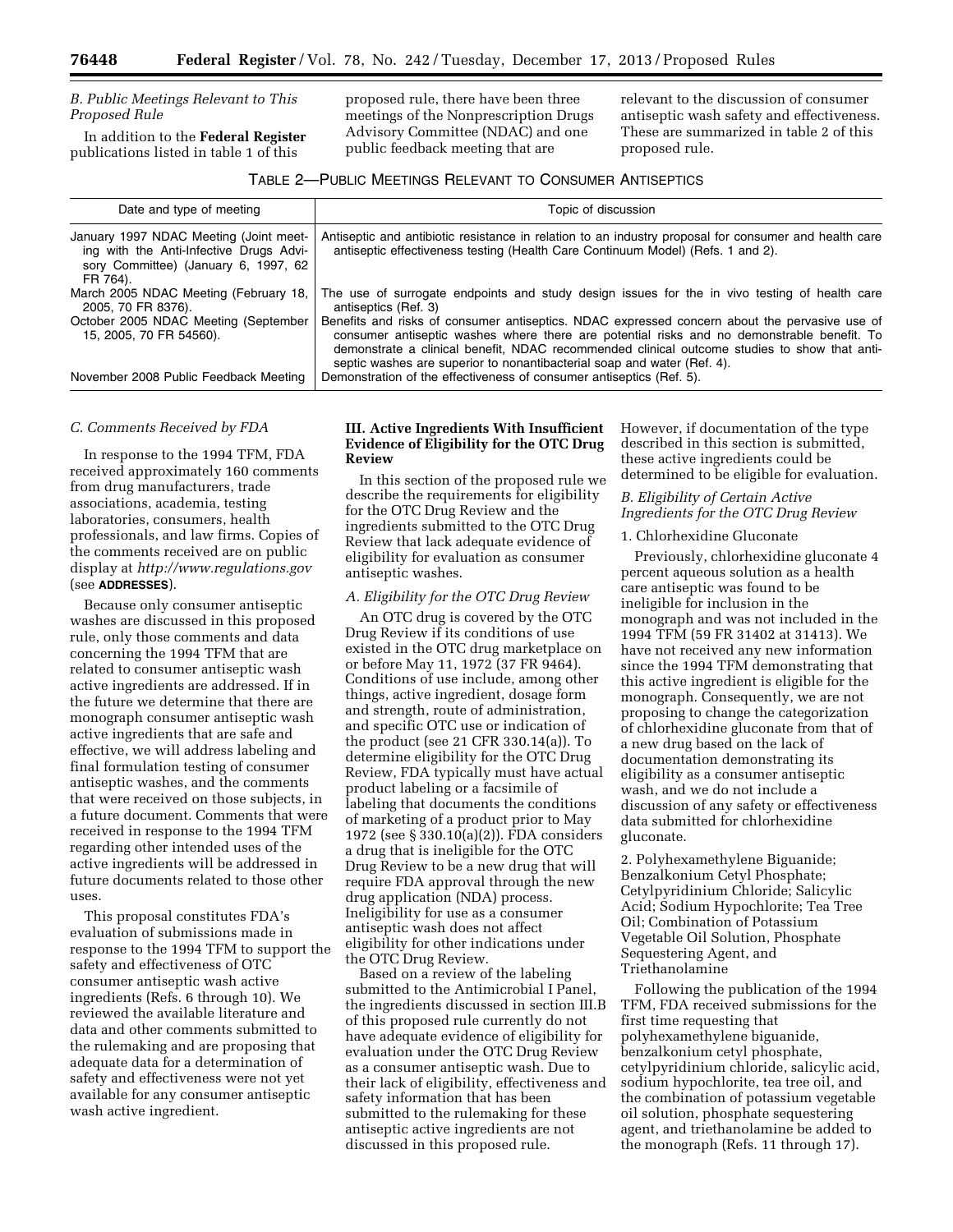These compounds were not addressed in prior FDA documents related to the monograph and were not evaluated for antiseptic handwash use by the Antimicrobial I Panel. The submissions received by the Agency to date do not include documentation demonstrating the eligibility of any of these seven compounds for inclusion in the monograph (Ref. 18). Therefore, polyhexamethylene biguanide, benzalkonium cetyl phosphate, cetylpyridinium chloride, salicylic acid, sodium hypochlorite, tea tree oil, and the combination of potassium vegetable oil solution, phosphate sequestering agent, and triethanolamine have not been demonstrated to be eligible for the OTC Drug Review. Based on the information about eligibility that we have at this time, we propose to categorize them as new drugs, and we do not include a discussion of safety or effectiveness data submitted for them.

#### 3. Alcohol (Ethyl Alcohol) and Isopropyl Alcohol

In the 1994 TFM, denatured ethyl alcohol (ethanol or alcohol) 60 to 95 percent by volume in an aqueous solution was one of two active ingredients classified as Category I for use as an antiseptic handwash or health care personnel handwash (59 FR 31402 at 31442). Isopropyl alcohol 70 to 91.3 percent was classified as Category III for use as an antiseptic handwash or health care personnel handwash. The only consumer products containing alcohol or isopropyl alcohol that were submitted to the OTC Drug Review were products that were intended to be used without water (Ref. 19). Consequently, alcohol and isopropyl alcohol have not been demonstrated to be eligible for the OTC Drug Review for evaluation as consumer antiseptic wash drug products, which by definition are intended to be rinsed off with water. Based on the information we currently have about eligibility of these active ingredients, we propose to categorize alcohol and isopropyl alcohol intended for use as an antiseptic wash as new drugs, and we do not include a discussion of safety or effectiveness of alcohol or isopropyl alcohol for such use. This proposal relates to antiseptic

washes and does not include consumer antiseptic hand rubs (commonly called hand sanitizers).

#### **IV. Ingredients Previously Proposed as Not Generally Recognized as Safe and Effective (GRAS/GRAE)**

FDA may determine that an active ingredient is not GRAS/GRAE (i.e., nonmonograph) because of lack of evidence of effectiveness or lack of evidence of safety or both. In the 1994 TFM (59 FR 31402 at 31435), FDA proposed that the active ingredients fluorosalan, hexachlorophene, phenol (greater than 1.5 percent), and tribromsalan be found not GRAS/GRAE for use as an antiseptic handwash or health care personnel handwash. The Agency did not classify hexachlorophene or tribromsalan in the 1978 TFM (43 FR 1210 at 1227) because it had already taken final regulatory action against hexachlorophene (21 CFR 250.250) and certain halogenated salicylamides, particularly tribromsalan (21 CFR 310.502). No substantive comments or new data were submitted to support reclassification of any of these ingredients to GRAS/GRAE status. Therefore, FDA is continuing to propose that these active ingredients be found not GRAS/GRAE for OTC consumer antiseptic hand or body washes as defined in this proposed rule and that any OTC consumer antiseptic hand or body wash drug product containing any of these ingredients not be allowed to continue to be introduced or delivered for introduction into interstate commerce unless it is the subject of an approved application effective, except as otherwise provided in other regulations, as of 1 year after publication of the final monograph in the **Federal Register**.

# **V. Summary of Proposed Classifications of OTC Consumer Antiseptic Wash Active Ingredients**

Tables 3 and 4 in this proposed rule list the classification proposed in the 1994 TFM for each OTC consumer antiseptic active ingredient and the classification being proposed in this proposed rule. The specific data that has been submitted to the public docket (the rulemaking) and evaluated by FDA and

the description of data still lacking in the administrative record is described in detail for each active ingredient separately in section VII.D of this proposed rule.

# TABLE 3—CLASSIFICATION OF OTC CONSUMER ANTISEPTIC ACTIVE IN-GREDIENTS IN THIS PROPOSED RULE AND IN THE 1994 TFM

| Active ingredient                                                                                              | 1994 TFM        | This pro-<br>posed rule |
|----------------------------------------------------------------------------------------------------------------|-----------------|-------------------------|
| Hexylresorcinol<br>$\cdots$<br>lodine complex<br>(ammonium<br>ether sulfate and<br>polyoxyethylene<br>sorbitan | $IIIF1$<br>IIIE | IIISE.<br>IIISE.        |
| monolaurate).<br>lodine complex<br>(phosphate ester<br>of alkylaryloxy<br>polyethylene gly-<br>col).           | I IIF           | IIISE.                  |
| Nonylphenoxypoly<br>(ethyleneoxy)<br>ethanoliodine.                                                            | I IIF           | IIISE.                  |
| Poloxamer iodine<br>complex.                                                                                   | I IIF           | IIISE.                  |
| Povidone-jodine 5<br>to 10 percent.                                                                            | $12$            | IIISE.                  |
| Secondary<br>amyltricresols.                                                                                   | I IIF           | IIISE.                  |
| Triclocarban<br>Undecoylium chlo-<br>ride jodine com-<br>plex.                                                 | $I IIF$<br>IIIE | IIISE.<br>IIISE.        |

1 ''III'' denotes that additional data are needed. "E" denotes effectiveness data needed.<br>"S" denotes safety data needed.

<sup>2</sup>"I" denotes that an active ingredient has been shown to be safe and effective.

This proposed rule does not change the status of a number of antiseptic active ingredients previously proposed as lacking sufficient evidence of safety and effectiveness or the status of several ingredients previously proposed as having been shown to be unsafe, ineffective, or both (see table 4 of this proposed rule).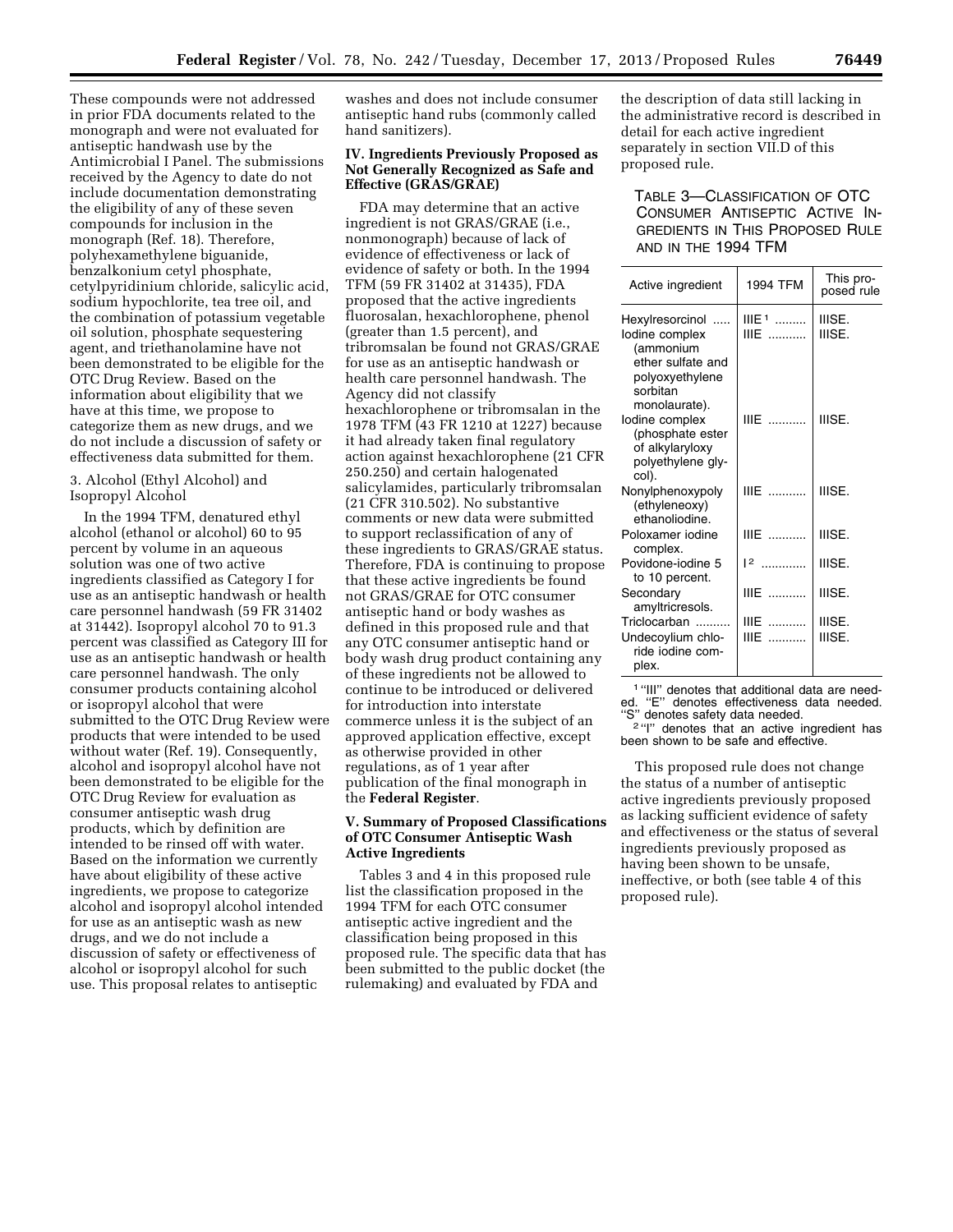TABLE 4—OTC CONSUMER ANTI-SEPTIC ACTIVE INGREDIENTS WITH NO CHANGE IN CLASSIFICATION IN THIS PROPOSED RULE COMPARED TO THE 1994 TFM

| Active ingredient                                                                                                                                      | No change in<br>classification                                             |
|--------------------------------------------------------------------------------------------------------------------------------------------------------|----------------------------------------------------------------------------|
| Benzalkonium chloride<br>Benzethonium chloride<br>Chloroxylenol<br>Cloflucarban<br>Fluorosalan<br>Hexachlorophene<br>Methylbenzethonium chlo-<br>ride. | IIISE <sup>1</sup><br><b>IIISE</b><br>IIISE<br>IIISE<br>II 2<br>н<br>IIISE |
| Phenol (less than 1.5 per-<br>cent).                                                                                                                   | <b>IIISE</b>                                                               |
| Phenol (greater than 1.5<br>percent).                                                                                                                  | н                                                                          |
| Sodium oxychlorosene<br>Tribromsalan<br>Triclosan<br>Triple dye <sup>3</sup>                                                                           | <b>IIISE</b><br>н<br>IIISE<br>Ш                                            |

1 ''III'' denotes that additional data are needed. "S" denotes safety data needed. "E" de-<br>notes effectiveness data needed.

<sup>2 "II"</sup> denotes that an active ingredient has been shown to be unsafe, ineffective, or both.

<sup>3</sup> Triple dye was proposed as Category II for antimicrobial soap due to a physical and/or chemical incompatibility in formulation and for skin antiseptic (except for use in neonatal ward) in the 1978 TFM (43 FR 1210 at 1227), and was not further evaluated as an antiseptic handwash in the 1994 TFM (59 FR 31402 at 31436). FDA has received no further information on triple dye for use as an antiseptic wash since the 1994 TFM.

# **VI. Effectiveness (Generally Recognized as Effective) Determination**

OTC regulations (§ 330.10(a)(4)(ii)) define the standards for establishing an OTC active ingredient as GRAE. These regulations require controlled clinical trials of the kind described in § 314.126(b) (21 CFR 314.126(b)) as proof of the effectiveness of an active ingredient unless this requirement is waived. According to § 314.126(a), these clinical studies must be adequate and well-controlled studies that can distinguish the effect of a drug from other influences such as a spontaneous change in the course of the disease, placebo effect, or biased observation. In general, such studies include controls that are adequate to provide an assessment of drug effect, adequate measures to minimize bias, and the use of adequate analytical methods to demonstrate effectiveness. For active ingredients being evaluated in the OTC Drug Review, this means that a demonstration of the contribution of the active ingredient to any effectiveness observed is required before an ingredient can be GRAE.

In the 1994 TFM, we proposed a log reduction standard (a clinical

simulation standard) for establishing effectiveness of consumer and health care antiseptics (59 FR 31402 at 31448) for the proposed intended use of decreasing bacteria on the skin. The 1994 TFM log reduction standard for effectiveness is based on an unvalidated surrogate endpoint (i.e., number of bacteria removed from the skin), rather than a clinical outcome (e.g., reduction in the number of infections). Because of new concerns about the potential risks (e.g., resistance and hormonal effects) posed by the repeated daily use of consumer antiseptic washes (see section VII of this proposed rule), we are now proposing that a different type of effectiveness study is necessary to support the GRAE status of consumer antiseptic wash active ingredients. We are proposing that the use of antiseptic active ingredients to be used in consumer antiseptic wash products be supported by studies that demonstrate a direct clinical benefit (i.e., a reduction of infection). Data from these clinical outcome studies will help assure that any potential risk from consumer antiseptic wash products is balanced by a demonstrated clinical benefit.

This effectiveness requirement is consistent with NDAC's recommendations from the October 2005 meeting regarding consumer antiseptics (Ref. 4). NDAC unanimously agreed that in order to be considered effective, a demonstration that the drug removes bacteria is not enough and that consumer antiseptic products should provide a clinical benefit by reducing infections. They concluded that studies using surrogate endpoints would not be adequate to demonstrate this benefit and recommended studying the impact of these products on infections in specific populations of consumers that use these products. NDAC also did not believe that it is possible to generalize from effectiveness in the health care environment to effectiveness in the consumer setting because of differences in populations and other risk factors.

NDAC concluded that it would be feasible to use clinical outcome studies to show a benefit of consumer antiseptic washes over and above washing with nonantibacterial soap. They pointed out that there are already studies in the community setting that have looked at clinical outcomes, such as the number of symptoms or infections over a given timeframe. NDAC concluded that it would not be unethical to run a placebocontrolled study of consumer antiseptic washes to demonstrate clinical benefit. NDAC also stated that it is important to know if there is any added benefit from the antiseptic active ingredient in consumer antiseptic wash products. We

agree with NDAC's recommendations on this issue.

A coalition of trade organizations that represent antiseptic manufacturers submitted comments disagreeing with NDAC's conclusions. The comments state that clinical outcome studies in the consumer setting are not feasible because of the cost and considerable number of confounding factors that would make interpretation of the studies difficult (Refs. 5, 20, and 21). Some of these confounding factors identified in these comments included:

- Number and length of handwashes performed
- Amount of product used
- Compliance with handwashing technique and frequency
- Blinding of products
- Use of other (non-study) products when outside the home
- Type of infection
- Virulence of the infecting microorganism
- Generally low bacterial infection rate in the United States

NDAC found the studies by Luby et al. (Ref. 22) and Larson et al. (Ref. 23), which are discussed in section VI.A of this proposed rule, to be evidence that such clinical outcome studies are feasible. We agree. Although there are many confounding factors that must be addressed when designing a clinical outcome study of the effectiveness of antiseptic washes in the consumer setting, this is the case in any clinical outcome study. Despite this fact, welldesigned clinical outcome studies are conducted for other types of drug products, and the most important factors can be addressed in an appropriately designed study. If effectiveness cannot be demonstrated in a clinical outcome study for consumer antiseptic washes, we should not rush to conclude that it is the confounding factors that limit our ability to detect a benefit; rather, if the study is appropriately designed, it is likely telling us that the consumer antiseptic wash does not provide a clinically significant benefit in a population at low risk to develop an infection, such as a healthy consumer.

As discussed later in this section of this proposed rule, we evaluated all the available effectiveness studies for consumer antiseptic washes to determine if the data supported effectiveness of consumer antiseptic active ingredients based on the 1994 TFM effectiveness criteria. We found that the available studies are not adequate to support a GRAE determination for any consumer antiseptic wash active ingredient under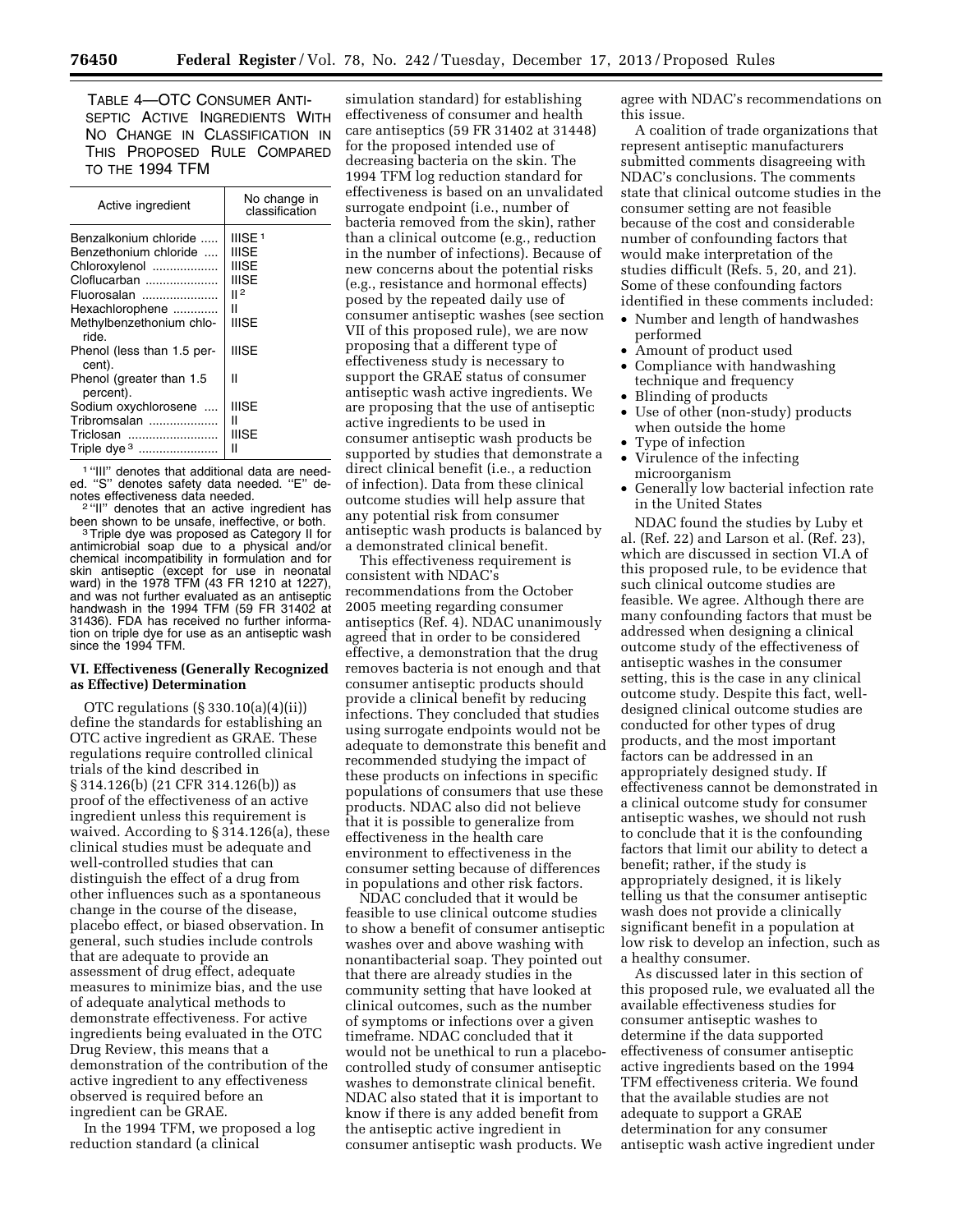either the 1994 TFM effectiveness criteria or what we propose now.

#### *A. Evaluation of Effectiveness Data*

#### 1. Clinical Simulation Studies

Most of the data available to support the effectiveness of consumer antiseptic washes are based on clinical simulation studies, such as the one described in the 1994 TFM (59 FR 31402 at 31444). The premise behind these studies is that bacterial reductions achieved in this type of study translate to a reduced risk for infection. However, there currently are no clinical data that demonstrate that the specific bacterial log reductions that we have relied upon as a demonstration of effectiveness lead to a specific reduction in infections. We now believe that the appropriate demonstration of effectiveness is a clinical outcome study. Moreover, clinical outcome studies are feasible in the consumer setting and may not give rise to ethical concerns such as those that could occur in studies in a hospital setting.

Although we are now proposing to require clinical outcome studies, we evaluated all clinical simulation studies that were submitted to the OTC Drug Review for evidence of antiseptic hand and body wash effectiveness demonstrated under the log reduction criteria proposed in the 1994 TFM (59 FR 31402 at 31448) (Ref. 6). We also searched the published literature for clinical simulation studies that assess antiseptic wash effectiveness also using the log reduction criteria in the 1994 TFM (Refs. 24, 25, and 26). Overall, when judged against the criteria in the 1994 TFM, the studies are not adequately controlled to allow an accurate assessment of the effectiveness of consumer antiseptic wash active ingredients for one or more reasons.

First, the majority of testing was conducted using a formulated product without adequate comparison to a vehicle control, which is needed to demonstrate the contribution of the antiseptic active ingredient, if any (43 FR 1210 at 1240). Second, many studies did not include an active control, which is needed to validate the conduct of the study (59 FR 31402 at 31450). Third, many studies lacked adequate documentation of neutralization (43 FR 1210 at 1244). Residual antiseptic remaining on the skin after rinsing, if not effectively neutralized, will continue its antimicrobial action and result in an exaggerated bacterial reduction that is not reflective of product performance on the skin. Finally, none of the studies were of adequate size to assure a statistically

valid demonstration of log reductions. The Agency's detailed evaluation of the data is on file at *[http://](http://www.regulations.gov) [www.regulations.gov](http://www.regulations.gov)* (see **ADDRESSES**) (Ref. 26). Only one submitted clinical simulation study was adequately designed and controlled to evaluate the contribution of the active ingredient to the observed bacterial log reductions (Ref. 27). This study compared a liquid soap containing 0.7 percent triclocarban to both the formulation without any antiseptic (placebo) and a 4 percent chlorhexidine gluconate active control. The triclocarban-containing soap was superior to placebo and met the 1994 TFM effectiveness criteria of a  $2$ -log<sub>10</sub> reduction after the first wash and a 3  $log_{10}$  reduction after the eleventh wash (59 FR 31402 at 31448). The active control also met the 1994 TFM effectiveness criteria when tested against *Serratia marcescens* and validated the study conduct. Therefore, this was a valid, adequately controlled study that met the effectiveness criteria proposed in the 1994 TFM.

Although the 0.7 percent triclocarban soap met the standard for effectiveness proposed in the 1994 TFM, the log reduction differences compared to placebo were small (less than a 0.5-log reduction difference compared to placebo after the first wash and just over a 1-log reduction difference after the eleventh wash). Because we do not have any data that correlates specific bacterial log reductions with clinical outcomes, we have no basis to interpret the impact of these small log reductions on infections in a population at low risk for infection. Thus, even with an adequately designed and controlled clinical simulation study, the data do not provide sufficient evidence of a meaningful contribution of consumer antiseptic wash active ingredients relative to a placebo handwash.

# 2. Exposure-Response Studies

Although most clinical simulation studies submitted to the OTC Drug Review only evaluated bacterial log reductions, one study (Ref. 21) attempted to correlate the reduction of bacteria on the hands with a reduction in infection rate. The study was designed to compare the ability of a nonantibacterial handwash to the ability of an antiseptic (triclosan) handwash to reduce bacteria on the hands after a single use. The study also evaluated the impact of product use on the subsequent transfer of surviving bacteria from washed hands to a ready-to-eat food item, melon balls. The observed reduction in bacterial transfer was then used to estimate the potential reduction in infection risk from antiseptic use

based on published bacterial exposureresponse data for *Shigella flexneri* (*S. flexneri*). Here, exposure-response data refers to the correlation between the amount of *S. flexneri* ingested and the severity of clinical disease (e.g., diarrhea) that results from that ingestion. The rationale for this study design is that if ready-to-eat food was contaminated with bacteria left behind on washed hands and then eaten, those organisms would have the potential to cause illness. This scenario has the potential to occur in the consumer setting during domestic food preparation.

The antiseptic handwash met the 1994 TFM criteria for bacterial reduction after one wash; however, the study used a novel hand contamination method (Ref. 28) that has not been sufficiently validated. In addition, we believe this novel hand contamination method does not accurately reflect an antiseptic handwash's intended use because it ignores an important reservoir of bacteria on the hands (i.e., the area around and under the fingernails), which is evaluated when the whole hand contamination method is used. Further, although the study authors report that the transfer of bacteria to melon balls decreased with use of a consumer antiseptic handwash, it is not clear what factors other than the antiseptic may influence bacterial transfer from skin to ready-to-eat foods such as melon. Therefore, the results of this study do not demonstrate the effectiveness of the consumer antiseptic handwash used in this study because of the novel and unvalidated methodology.

In addition, the data used by the study authors for the infection risk estimates have several limitations. First, the bacterial exposure-response data for *S. flexneri* are based on a small number of control subjects in human feeding studies (Refs. 29 through 33). Second, there is substantial variability in the exposure-response data. In cases where the same bacterial dose was fed to subjects in different studies, the number of subjects that became ill varied greatly (e.g., 33 to 86 percent) (Refs. 30 and 31). Third, investigators used different criteria to define illness in the various feeding studies (Refs. 29, 30, and 32). Depending on which parameter was examined, the percentage of subjects that were defined as having illness varied. In studies that examined both clinical symptoms and bacterial shedding or antibody response, there was no parameter that consistently appeared to be correlated with illness in all subjects. Finally, much of the feeding data comes from high-dose exposures. Consequently, the infection rates at low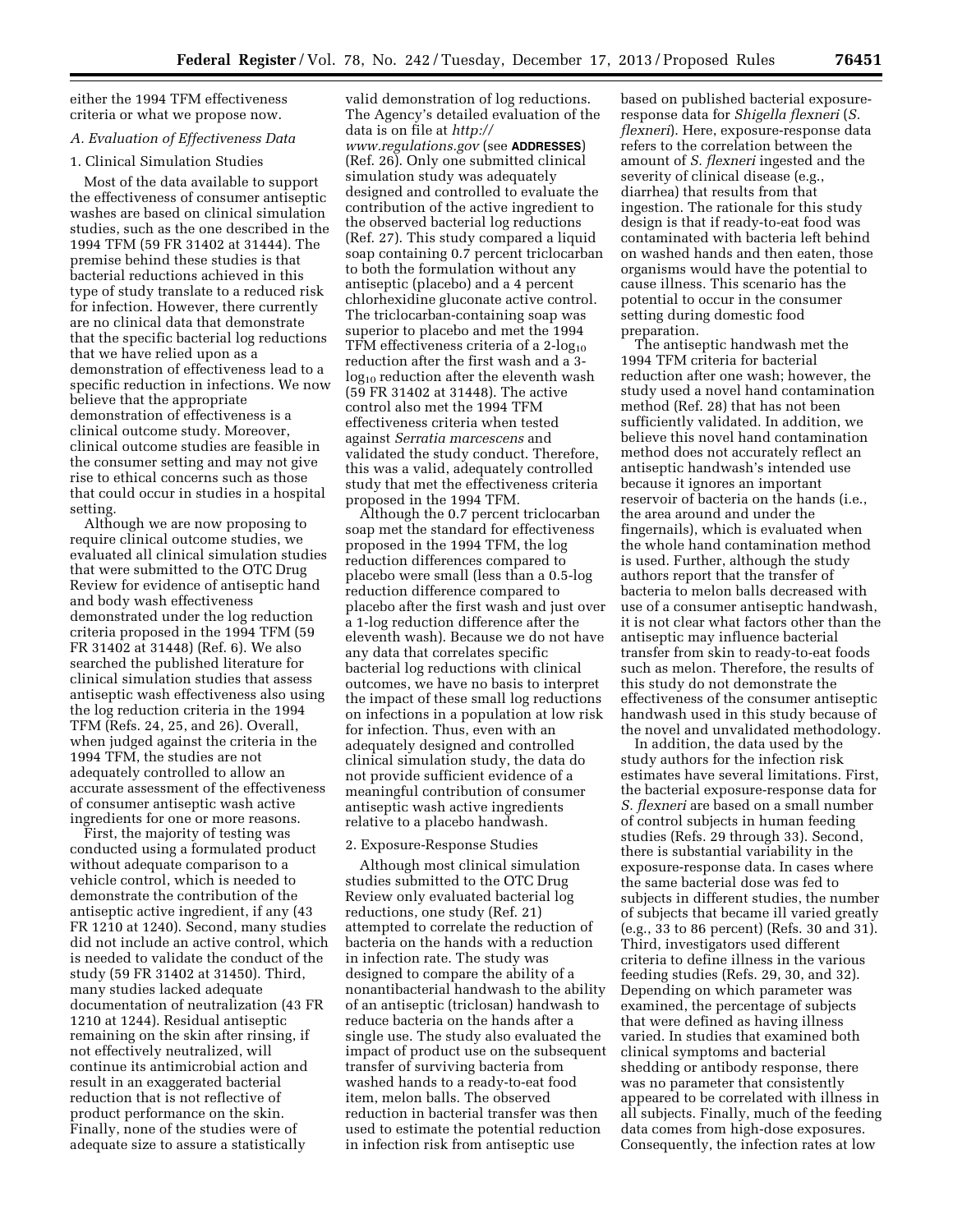doses must be extrapolated, and there may be a high degree of uncertainty for these values. Furthermore, the bacterial exposure-response data from feeding studies are not linear, which means that an increase in the bacterial dose does not necessarily correlate with an increase in the number of subjects who become ill. Because of this, a statistical model must be used to create the bacterial exposure-response curve (Ref. 34). Use of different statistical models is likely to provide different results.

# 3. Clinical Outcome Studies

Unlike clinical simulation studies that evaluate effectiveness using unvalidated surrogate endpoints, adequate and wellcontrolled studies in the general population could more directly demonstrate the existence of any clinical benefit for consumer antiseptic washes. Although these studies are complex because of the number of factors that need to be controlled for, we believe that they are feasible and are the most appropriate method of demonstrating the effectiveness of consumer antiseptic washes.

FDA evaluated all the clinical outcome studies that were submitted to the OTC Drug Review to look for evidence of a clinical benefit from the use of consumer antiseptic washes (Ref. 6). In addition, we searched the published literature for clinical outcome studies that would provide evidence of a clinical benefit from the use of consumer antiseptic washes (Refs. 25 and 26). We are defining a clinical benefit here as a reduction in the number of infections in the population that uses the consumer antiseptic wash.

We found only a few clinical outcome studies for consumer antiseptic washes. Overall, most of the studies were confounded, underpowered, and/or not properly controlled. Importantly, most of the studies did not include a vehicle control and, therefore, are not able to show the contribution of the antiseptic active ingredient to the observed clinical outcome.

Only two of the clinical outcome studies identified were randomized, blinded, and placebo-controlled with no major design flaws, and only one of these was designed to evaluate the effectiveness of a particular antiseptic active ingredient. These are the best available studies to evaluate the impact of consumer antiseptic washes on infections. Neither of these studies demonstrates a benefit from the use of the tested antiseptic active ingredient; however, their study designs can be used as a guide in the development of future clinical outcome studies of

consumer antiseptic wash active ingredients.

The first study compared the household use of a 1.2 percent triclocarban-containing consumer antiseptic wash (bar soap) to placebo wash (nonantibacterial bar soap) or to standard practice in squatter neighborhoods in Pakistan (Ref. 22). Thirty-six neighborhoods were randomized to 1 of 3 groups, with at least 300 households in each group. Fieldworkers visited households weekly for 1 year to encourage handwashing in the two soap groups and to record symptoms in all groups. The primary study outcomes were the incidence rates of diarrhea, impetigo, and acute respiratory tract infection. The authors report that handwashing with either soap significantly reduced diarrhea and acute lower respiratory tract infections, and handwashing in conjunction with daily bathing prevented impetigo. There was no difference between nonantibacterial soap and triclocarbancontaining soap. Consequently, this study does not show a clinical benefit from the use of the consumer antiseptic wash over nonantibacterial soap and water, and does not support a GRAE finding for the active ingredient (triclocarban).

The second study, conducted in the United States, examined the use of triclosan-containing hand soap in the home (Ref. 23). This was a randomized, double-blind, placebo-controlled trial in 224 inner city households randomly assigned to use hand soap and household cleaning products with or without antimicrobial ingredients for 48 weeks. The authors measured infections by assessing the number of infectious disease symptoms during the course of the study (e.g., diarrhea). Test households received several antibacterial cleaning products: Liquid triclosan hand soap, quaternary ammonium hard surface and kitchen cleaner, and oxygenated bleach laundry detergent. Control households received similar nonantibacterial hand soap, hard surface and kitchen cleaner, and laundry detergent. Both groups received nonantibacterial liquid dish soap and bar soap. Adherence to the product regimen was assessed monthly by weighing the remainder of the products and inspecting the home for the presence of other products.

The participants in both groups experienced primarily respiratory symptoms (runny nose, sore throat, or cough). The differences between the intervention and control groups were not significant for any symptoms or for numbers of symptoms. The study did not show any reduction in symptoms of infectious disease or disease transmission as a result of antimicrobial product use.

# 4. Antiseptic Body Wash Studies

Several studies were submitted to show a clinical benefit from the use of consumer antiseptic body washes in the prevention of skin infection (Ref. 25). In contrast to antiseptic handwashes, which are meant to work by removing transiently acquired microorganisms, antiseptic body washes are meant to reduce the number of resident bacteria on the skin. The majority of these studies describe the use of antiseptics for nonmonograph indications, such as for the treatment of atopic dermatitis or erythrasma. Furthermore, in most of the studies, the effectiveness of the antiseptic body wash was not the focus of the study. For example, often the antiseptic body wash was part of a treatment regimen that included antibiotics or corticosteroid creams, and the effectiveness of the treatment regimens as a whole were the primary focus of the investigation. Overall, these studies were not adequately controlled to assess the contribution of the antiseptic active ingredient, and these data are not sufficient to demonstrate a clinical benefit (Ref. 25).

# *B. In Vitro Studies To Support a Generally Recognized as Effective Determination*

In the 1994 TFM we proposed that the effectiveness of antiseptic active ingredients could be supported by a combination of in vitro studies and in vivo clinical simulation testing as described in § 333.470 (59 FR 31402 at 31437). Today, we continue to believe that a GRAE determination for an antiseptic active ingredient should be supported by an adequate characterization of the antimicrobial activity of the ingredient. Extensive testing for this purpose was proposed in the 1994 TFM which included a determination of the in vitro spectrum of antimicrobial activity, minimum inhibitory concentration (MIC) testing against 25 fresh clinical isolates and 25 laboratory strains, and time-kill testing against 10 laboratory strains (59 FR 31402 at 31444). Comments received in response to the 1994 TFM objected to the proposed in vitro testing requirements, stating that they were overly burdensome (Ref. 35). Consequently, submissions of in vitro data submitted to support the effectiveness of antiseptic active ingredients were far less extensive than proposed in the TFM (Ref. 6).

Based on our proposal for clinical outcome studies to support a GRAE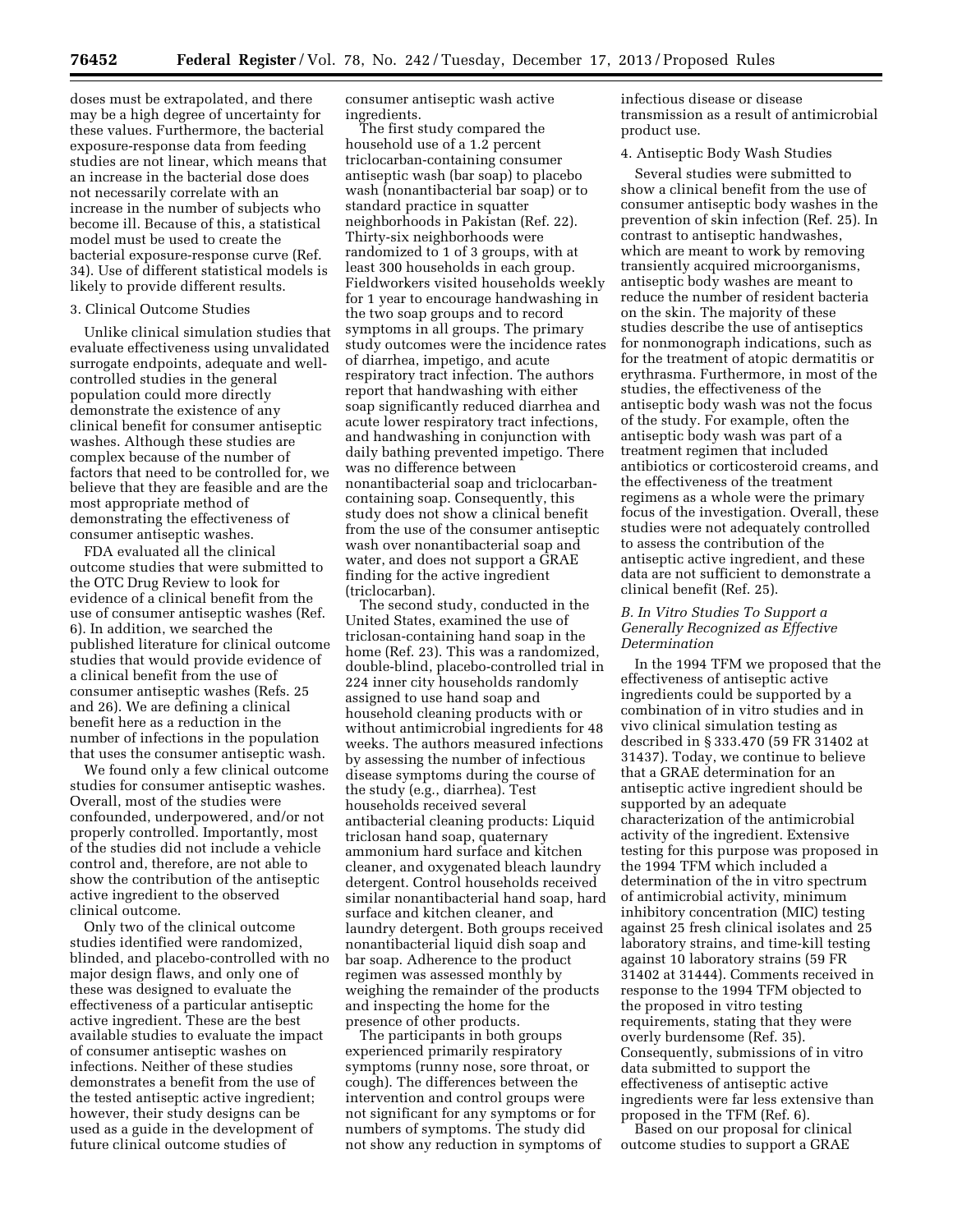determination and in consideration of comments on our in vitro testing proposal (Ref. 35), FDA has reevaluated its proposed testing standards. Because of the short exposure times for consumer antiseptic products, we no longer believe that MICs are relevant to the effectiveness of antiseptic active ingredients. We also now believe that a modified time-kill assay designed to provide an assessment of how rapidly an antiseptic active ingredient produces a bactericidal effect is a more efficient and less burdensome way of documenting in vitro antiseptic activity. Further, because clinical outcome studies are now needed to support a GRAE determination, we no longer believe that a demonstration of in vitro antiseptic activity against an extensive list of organisms is necessary.

Therefore, we now propose that data from a modified time-kill assay designed to provide an adequate assessment of how rapidly an antiseptic active ingredient produces a bactericidal effect and to estimate the antibacterial spectrum of an antiseptic active ingredient would be sufficient to characterize the in vitro antimicrobial activity of an antiseptic active ingredient. The assay should test the following reference strains and representative clinical isolates:

- *Enterococcus faecalis* (ATCC 19433 and ATCC 29212)
- *Staphylococcus aureus* (ATCC 6538 and ATCC 29213) and methicillinresistant *S. aureus* (MRSA) (ATCC 33591 and ATCC 33592)
- *Streptococcus pyogenes* (ATCC 14289 and ATCC 19615)
- *Listeria monocytogenes* (ATCC 7644 and ATCC 19115)
- *Campylobacter jejuni* (ATCC 33291 and ATCC 49943)
- *Escherichia coli* (ATCC 11775 and ATCC 25922)
- *Pseudomonas aeruginosa* (ATCC 15442 and ATCC 27853)
- *Salmonella enterica Serovar Enteritidis* (ATCC 13076) and *Serovar Typhimurium* (ATCC 14028). Serovar refers to the subspecies classification of a group of microorganisms based on cell surface antigens.
- *Shigella sonnei* (ATCC 9290 and ATCC 25931)

The consumer antiseptic drug product will be considered bactericidal at the concentration and contact time that demonstrates a  $3$ -log<sub>10</sub> (99.9 percent) or greater reduction in bacterial viability for all of the tested strains. This is the same performance criterion used by the Clinical and Laboratory Standards Institute (Ref. 36).

# **VII. Safety (Generally Recognized as Safe) Determination**

In the 1994 TFM, 11 active ingredients were classified as GRAS for antiseptic handwash use (59 FR 31402 at 31435). There have since been a number of important scientific developments affecting our evaluation of the safety of these active ingredients and causing us to reassess the data necessary to support a GRAS determination. There is now new information regarding the potential risks from systemic absorption and long-term exposure to antiseptic active ingredients. The potential for widespread antiseptic use to promote the development of antibiotic-resistant bacteria also needs to be evaluated. Further, additional experience with and knowledge about safety testing has led to improved testing methods. Improvements include study designs that are more capable of detecting potential safety risks. Based on our reassessment, we are proposing new GRAS data requirements for consumer antiseptic wash active ingredients. For our administrative record to be complete with regard to these new safety concerns, additional safety data will be necessary to support a GRAS determination for consumer antiseptic wash active ingredients.

#### *A. New Issues*

Since the 1994 TFM was published, new data have become available indicating that systemic exposure to topical antiseptic active ingredients may be more than previously thought. Systemic exposure refers to the presence of antiseptic active ingredients inside and throughout the body. For example, triclosan is an antiseptic active ingredient commonly found in consumer antiseptic hand and body wash products. It is absorbed through the skin and has been found in both human breast milk and urine (Refs. 37 and 38). Further, triclosan has been found at relatively consistent levels in urine samples collected from a representative sample of the U.S. population since sampling began in 2003 (Ref. 39). We believe that the consequences of this systemic exposure need to be assessed.

Given the prevalent use of consumer antiseptic wash drug products, systemic exposure may be commonplace (see Ref. 40 for a discussion of the consumer antiseptic wash market). While some systemic exposure data exist for triclosan, many of the other antiseptic wash active ingredients have not been evaluated in this regard. Currently there is also a lack of data to assess the impact

of important drug use factors that can influence systemic exposure such as dose, application frequency, application method, duration of exposure (e.g., potentially a consumer's entire lifetime), product formulation, skin condition, and age.

The evaluation of the safety of drug products involves correlating findings from animal toxicity studies to the level of exposure to the drug obtained from pharmacokinetic studies in animals and humans. Our administrative record lacks the data necessary to determine if there is an acceptable margin of safety for the repeated daily use of consumer antiseptic wash active ingredients. Thus, we are continuing to propose that this data is necessary for consumer antiseptic wash active ingredients. This information will help identify potential safety concerns and help determine if an adequate safety margin exists for OTC human use. One effect of systemic exposure to consumer antiseptic wash ingredients that has come to our attention since publication of the 1994 TFM is data suggesting that triclosan and triclocarban can cause alterations in thyroid, reproductive, growth, and developmental systems of neonatal and adolescent animals (Refs. 41 through 50). Hormonally active compounds have been shown to affect not only the exposed organism, but also subsequent generations (Ref. 51). These effects may not be related to direct deoxyribonucleic acid (DNA) mutation, but rather to alterations in factors that regulate gene expression (Ref. 52).

A hormonally active compound that causes reproductive system disruption in the fetus or infant may have effects that are not apparent until many years after initial exposure. There are also critical times in fetal development when a change in hormonal balance that would not cause any lasting effect in an adult could cause a permanent developmental abnormality in a child. For example, untreated hypothyroidism during pregnancy has been associated with cognitive impairment in the offspring (Refs. 53, 54, and 55).

Because consumer antiseptic washes are chronic use products and are used by sensitive populations such as children and pregnant women, evaluation of the potential for chronic toxicity and effects on reproduction and development should be included in the safety assessment. The designs of general toxicity and reproductive/ developmental studies are often sufficient to identify developmental effects that can be caused by hormonally active compounds through the use of currently accepted endpoints and standard good laboratory practice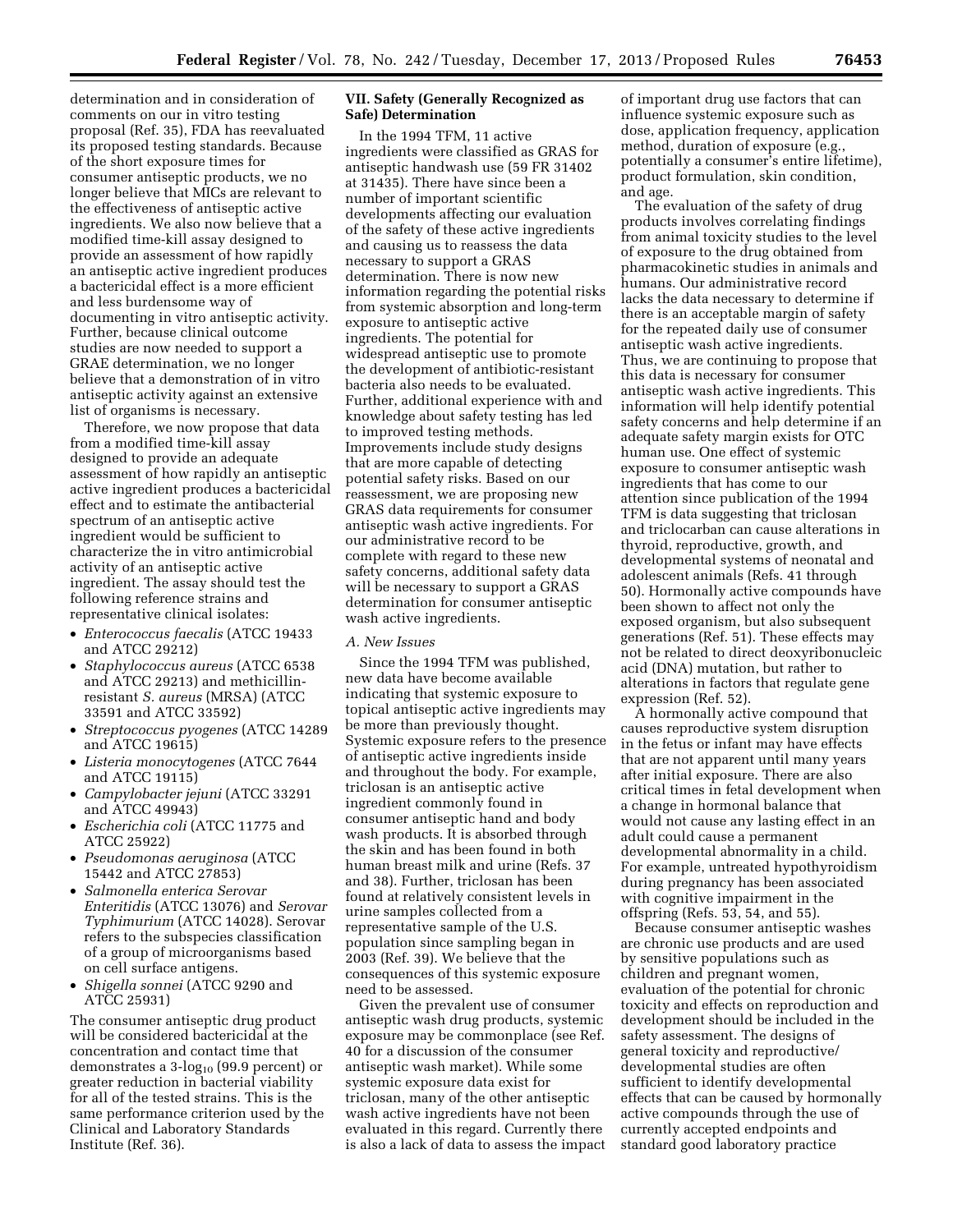toxicology study designs. However, additional study endpoints may be needed to fully characterize the potential effects of drug exposure on the exposed individuals. In light of the preliminary findings for triclosan and triclocarban, it is particularly important that adequate analysis of all potential toxic effects of antiseptic active ingredients be conducted before their classification as GRAS. Section VII.C of this proposed rule describes the types of studies that can adequately evaluate an active ingredient's potential to cause developmental or reproductive toxicity, or adverse effects on the thyroid gland.

The potential of hormonally active antiseptic active ingredients to cause developmental or reproductive effects raises particular concerns for the safe use of these ingredients on children. Currently, there is a lack of data to assess the systemic exposure of antiseptic active ingredients in children. Additional data to support the safety of the use of consumer antiseptic active ingredients on children may be needed. The need for additional data in children would depend on the risks identified in the animal safety assessment. If studies in children are needed, we recommend that manufacturers discuss the types of studies needed with FDA before proceeding.

#### *B. Antimicrobial Resistance*

Since publication of the 1994 TFM, there is new information raising concerns about the impact of widespread antiseptic use on the development of antimicrobial resistance (Refs. 56 through 59). Bacteria use some of the same resistance mechanisms against both antiseptics and antibiotics. Thus, the use of antiseptic active ingredients with resistance mechanisms in common with antibiotics may have the potential to select for bacterial strains that are also resistant to clinically important antibiotics, adding to the problem of antibiotic resistance. Laboratory studies of some of the antiseptic active ingredients evaluated in this proposed rule demonstrate the development of reduced susceptibility to antiseptic active ingredients and some antibiotics after growth in nonlethal amounts of the antiseptic (i.e., low-to-moderate concentrations of antiseptic) (Refs. 25 and 60 through 77). These studies provide ample evidence of bacterial resistance mechanisms that

could select for antiseptic or antibiotic resistance in the natural setting.

The impact on bacterial resistance in the natural setting (rather than in the laboratory) has not been extensively evaluated. The existing data are very limited in scope. A few studies have not found evidence of such selective pressures occurring in the natural setting (Refs. 78 through 81). However, these data are limited by the small numbers and types of organisms, the brief time periods, and locations examined. More importantly, none of these consumer studies address the level of exposure to antiseptic active ingredients. Thus, the available data are not sufficient to support a finding that these mechanisms would not have meaningful clinical impact. Given the increasing evidence about the magnitude of the antibiotic resistance problem and the speed with which new antibiotic resistant organisms are emerging, it is important to assess this potential consequence of consumer antiseptic use (Ref. 82).

FDA has been evaluating the role that consumer antiseptic products may play in the development of antibiotic resistance for quite some time, and has sought the advice from expert panels on this topic on two occasions. In 1997, a joint Nonprescription Drugs and Anti-Infective Drugs Advisory Committee concluded that the data were not sufficient to take any action on this issue at that time (Ref. 2). The joint Committee recommended that FDA work with industry to establish surveillance mechanisms to address antiseptic and antibiotic resistance. At the October 2005 NDAC meeting on antiseptics for consumer use, however, some NDAC members expressed concern about the societal consequences of the pervasive use of consumer antiseptic wash products, including the potential for antiseptic use to lead to changes in bacterial susceptibilities to clinically important antibiotics (Ref. 4).

Reports of the persistence of low levels of some consumer antiseptic wash active ingredients in the environment (Refs. 83, 84, and 85) signal the need to better understand the impact of widespread use of consumer antiseptic washes. Section VII.C of this proposed rule describes the data that will help establish a better understanding of the interactions between antiseptic active ingredients

and bacterial resistance mechanisms in consumer products and will provide the information needed to perform an adequate risk assessment for these consumer product uses. FDA recognizes that the science of evaluating the potential of compounds to cause bacterial resistance is evolving, and acknowledges the possibility that alternative data different from that listed in section VII.C may be identified as an appropriate substitute for evaluating resistance.

# *C. Studies to Support a Generally Recognized as Safe Determination*

A GRAS determination for consumer antiseptic wash active ingredients should be supported by both nonclinical (animal) and clinical (human) studies. In order to issue a final monograph for these products, this safety data must be in the administrative record (i.e., rulemaking docket). In order to assist manufacturers or others who wish to pursue GRAS status for these active ingredients we are including specific information based in part on existing FDA guidance about the kinds of studies to consider conducting and submitting. We have published guidance documents describing the nonclinical safety studies that a manufacturer should perform when seeking to market a drug product under an NDA (Refs. 86 through 91). These guidance documents also provide suitable guidance for performing the studies necessary to determine GRAS status for a consumer antiseptic wash active ingredient. Because consumer antiseptic washes may be used repeatedly over a lifetime and in sensitive populations, we propose that antiseptic active ingredients will need to be tested for carcinogenic potential, developmental and reproductive toxicity (DART), and other potential effects as described in more detail in this section.

1. Safety Studies Described in Existing FDA Guidances

NDA safety studies that are described in the existing FDA guidances (Refs. 86 through 91) provide a framework for the types of studies that are needed for FDA to assess the safety of each antiseptic active ingredient and make a GRAS determination. A description of each type of study and how we would use this information to determine safety is provided in table 5.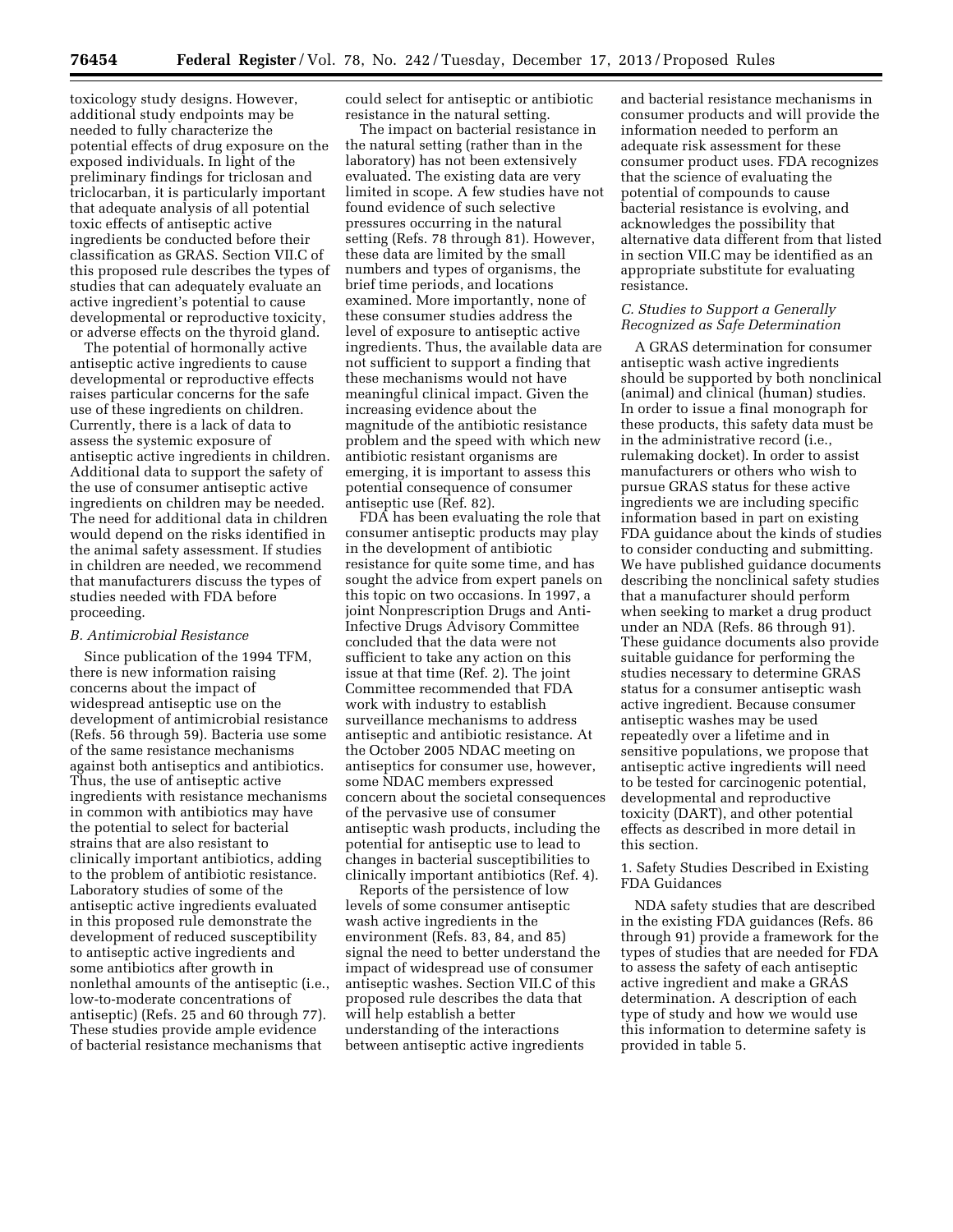| Type of study                                                                                                           | Study conditions                                                                                | What the data tell us                                                                                                                                                                                                                                                                                                                                                                                                                                                                                                                                                                                                       | How the data are used                                                                                                                                                                                                                                                                                                                                   |  |  |
|-------------------------------------------------------------------------------------------------------------------------|-------------------------------------------------------------------------------------------------|-----------------------------------------------------------------------------------------------------------------------------------------------------------------------------------------------------------------------------------------------------------------------------------------------------------------------------------------------------------------------------------------------------------------------------------------------------------------------------------------------------------------------------------------------------------------------------------------------------------------------------|---------------------------------------------------------------------------------------------------------------------------------------------------------------------------------------------------------------------------------------------------------------------------------------------------------------------------------------------------------|--|--|
| Animal pharmaco-<br>kinetic absorption,<br>distribution, metabo-<br>lism, and excretion<br>(ADME) (Refs. 88<br>and 92). | Both oral and dermal<br>administration.                                                         | Allows identification of the dose at which the<br>toxic effects of an active ingredient are ob-<br>served due to systemic exposure of the<br>drug. ADME data provide: The rate and ex-<br>tent an active ingredient is absorbed into<br>the body (e.g., AUC, Cmax, Tmax); <sup>1</sup> where<br>the active ingredient is distributed in the<br>body; whether metabolism of the active in-<br>gredient by the body has taken place; infor-<br>mation on the presence of metabolites; and<br>how the body eliminates the original active<br>ingredient (parent) and its metabolites<br>(e.g., $T\frac{1}{2}$ ) <sup>2</sup> . | Used as a surrogate to identify toxic systemic<br>exposure levels that can then be correlated<br>to potential human exposure via dermal<br>pharmacokinetic study findings. Adverse<br>event data related to particular doses and<br>drug levels (exposure) in animals are used<br>to help formulate a safety picture of the<br>possible risk to humans. |  |  |
| Human pharmaco-<br>kinetics (Ref. 93).                                                                                  | Dermal administration<br>using multiple for-<br>mulations under<br>maximum use con-<br>ditions. | Helps determine how much of the active in-<br>gredient penetrates the skin, leading to<br>measurable systemic exposure.                                                                                                                                                                                                                                                                                                                                                                                                                                                                                                     | Used to relate the potential human exposure<br>to toxic drug levels identified in animal<br>studies.                                                                                                                                                                                                                                                    |  |  |
| Carcinogenicity (ICH<br>S1A and S1B (Refs.<br>86, 87, and 90)).                                                         | Minimum of one oral<br>and one dermal<br>study for topical<br>products.                         | Provides a direct measure of the potential for<br>active ingredients to cause tumor formation<br>(tumorogenesis) in the exposed animals.                                                                                                                                                                                                                                                                                                                                                                                                                                                                                    | Identifies the systemic and dermal risks asso-<br>ciated with drug active ingredients. Taken<br>together, these studies are used to identify<br>the type of toxicity, the level of exposure                                                                                                                                                             |  |  |
| Developmental toxicity<br>(ICH S5 (Ref. 89)).                                                                           | Oral administration.                                                                            | Evaluates the effects of a drug on the devel-<br>oping offspring throughout gestation and<br>postnatally until sexual maturation.                                                                                                                                                                                                                                                                                                                                                                                                                                                                                           | that produces this toxicity, and the highest<br>level of exposure at which no adverse ef-<br>fects occur, referred to as the "no ob-                                                                                                                                                                                                                    |  |  |
| Reproductive toxicity<br>(ICH S5 (Ref. 89)).                                                                            | Oral administration.                                                                            | Assesses the effects of a drug on the repro-<br>ductive competence of sexually mature<br>male and female animals.                                                                                                                                                                                                                                                                                                                                                                                                                                                                                                           | served adverse effect level" (NOAEL). The<br>NOAEL is used to determine a safety mar-<br>gin for human exposure.                                                                                                                                                                                                                                        |  |  |

# TABLE 5—REQUESTED SAFETY DATA AND RATIONALE FOR STUDIES

1 ''AUC'' denotes the area under the concentration-time curve, a measure of total exposure or the extent of absorption. ''Cmax'' denotes the maximum concentration, which is peak exposure. "Tmax" denotes the time to reach the maximum concentration, which aids in determining the<br>rate of exposure.

 $2$  "T $1/2$ " denotes the half-life, which is the amount of time it takes to eliminate half the drug from the body or decrease the concentration of the drug in plasma by 50 percent.

Because the available data indicate that some antiseptic active ingredients are absorbed after topical application in humans and animals, it is necessary to assess the effects of long-term dermal and systemic exposure to these ingredients. It also is important that the human pharmacokinetic studies reflect maximal use conditions of consumer antiseptic washes using different formulations to fully characterize the active ingredient's potential for dermal penetration. Because consumer antiseptic active ingredients can be formulated into either hand or body washes and consumers may use both on a daily basis, studies examining maximal use conditions must take full body exposure into account.

The duration of the studies should be sufficient to reach steady-state levels of absorption (i.e., the concentration of active ingredient is unchanged by further application of the product because the amount of active ingredient being absorbed is equal to the amount being eliminated by the body). For a steady-state study, the measurement of total exposure would be the area under the concentration-time curve (AUC) for plasma, serum, or blood over the length of the dosing interval at steady-state. Steady-state must be demonstrated by

an unchanged AUC or drug concentration on 3 consecutive days taken at the same time of day.

These studies represent FDA's current thinking on the data needed to support a GRAS determination for an OTC antiseptic active ingredient and are similar to those recommended by the Antimicrobial I Panel (described in the ANPR (39 FR 33103 at 33135)). The Panel's recommendations for data to support the safety of an OTC topical antimicrobial active ingredient included studies to characterize the following:

- Degree of absorption through intact and abraded skin and mucous membranes
- Tissue distribution, metabolic rates, metabolic fates, and rates and routes of elimination
- Teratogenic and reproductive effects
- Mutagenic and carcinogenic effects

2. Studies To Characterize Hormonal Effects

We propose that data are also needed to assess whether antiseptic active ingredients have hormonal effects that could produce developmental or reproductive toxicity. A hormonally active compound is a substance that interferes with the production, release, transport, metabolism, binding, activity,

or elimination of natural hormones, which results in a deviation from normal homeostasis, development, or reproduction (Ref. 94). Exposure to a hormonally active compound early in development can result in long-term or delayed effects, including neurobehavioral, reproductive, or other adverse effects.

There are several factors common to antiseptic wash products that make it necessary to assess their full safety profile prior to classifying an antiseptic wash active ingredient as GRAS. These are:

- Evidence of systemic exposure to several of the antiseptic active ingredients
- Consumer exposure to multiple sources of antiseptic active ingredients or other drugs that may be hormonally active compounds
- Exposure to antiseptic active ingredients throughout a consumer's lifetime starting in utero

Most antiseptic active ingredients have not been evaluated for these effects despite the fact that several of the ingredients have evidence of systemic absorption. For antiseptic active ingredients that have not been evaluated, in vitro receptor binding or enzyme assays can provide a useful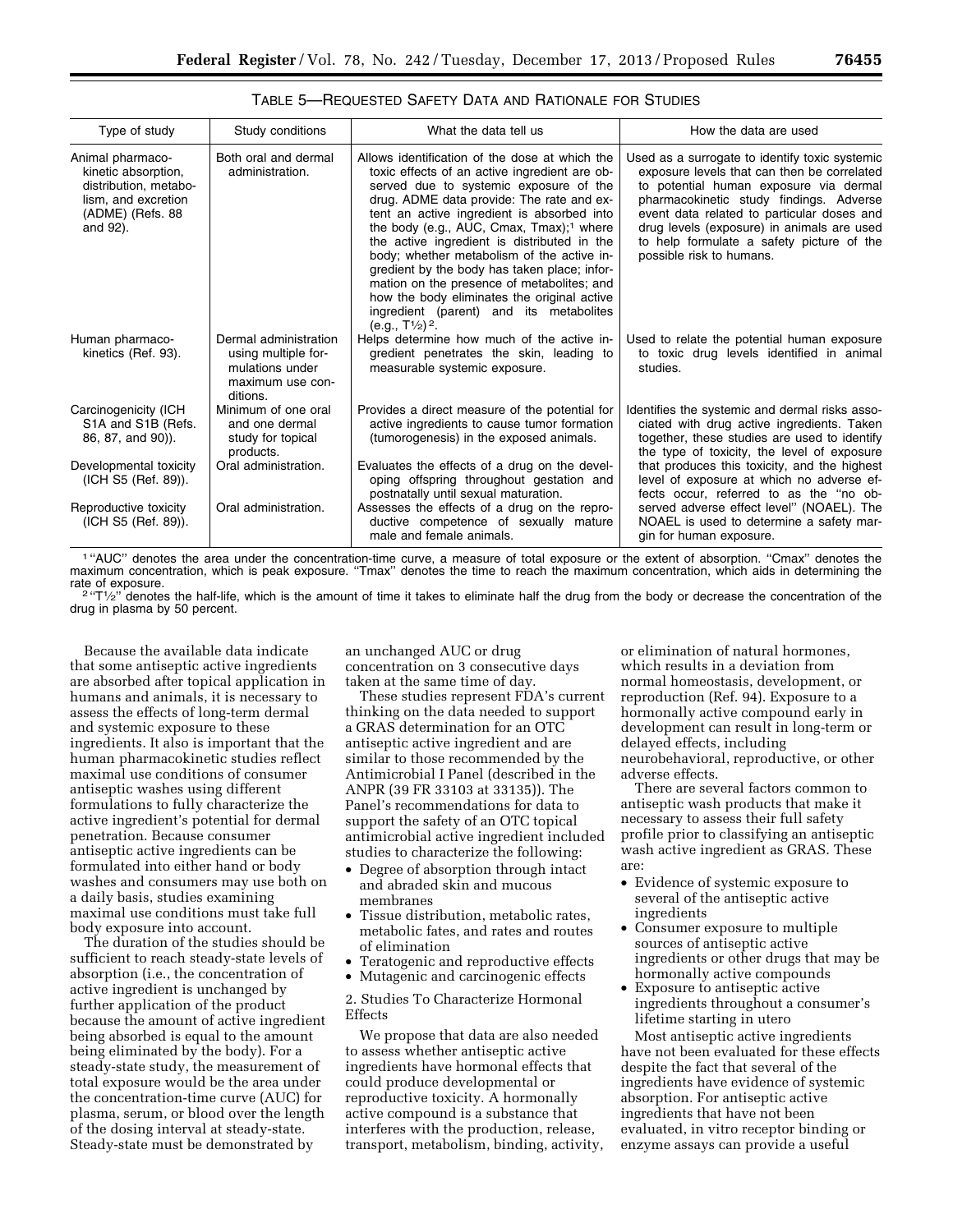preliminary assessment of the potential hormonal activity of an ingredient. However, such preliminary assays do not provide conclusive evidence that such an interaction will lead to a significant biological change (Ref. 95). Conversely, lack of binding does not rule out an effect (e.g., compounds could affect synthesis or metabolism of a hormone resulting in drug-induced changes in hormone levels indirectly).

a. *Traditional studies.* General toxicity and reproductive/ developmental studies such as the ones described in this section are generally sufficient to identify potential hormonal effects on the developing offspring. Developmental and reproductive toxicity caused by hormonal effects will generally be identified using these traditional studies if the tested active ingredient induces a detectable change in the hormone-responsive tissues typically evaluated in the traditional toxicity study designs.

*Repeat-dose toxicity (RDT) studies.*  RDT studies typically include a variety of endpoints, such as changes in body weight gain, organ weights, gross organ changes, clinical chemistry changes, or histopathology changes, which can help identify adverse hormonal effects of the tested drug. The battery of organs typically collected for histopathological evaluation in RDT studies includes reproductive organs and the thyroid gland, which can indicate potential adverse hormonal effects. For example, estrogenic compounds can produce effects such as increased ovarian weight and stimulation, increased uterine weight and endometrial stimulation, mammary gland stimulation, decreased thymus weight and involution, or increased bone mineral density.

*DART studies.* Some developmental stages that are evaluated in DART studies, such as the gestational and neonatal stages, may be particularly sensitive to hormonally active compounds. Traditional DART studies capture gestational developmental time points effectively, but are less adequate for evaluation of effects on postnatal development. Endpoints in pre/ postnatal DART studies that may be particularly suited at detecting hormonal effects include vaginal patency, preputial separation, anogenital distance, and nipple retention. Behavioral assessments (e.g., mating behavior) of offspring may also detect neuroendocrine effects.

*Carcinogenicity studies.* A variety of tumors that result from long-term hormonal disturbance can be detected in carcinogenicity assays. For example, the effect of a persistent disturbance of particular endocrine gland systems (e.g., hypothalamic-pituitary-adrenal axis) can be detected in these bioassays. Certain hormone-dependent ovarian and testicular tumors and parathyroid hormone-dependent osteosarcoma also can be detected in rodent carcinogenicity bioassays.

b. *Supplementary studies.* If no signals are obtained in the traditional RDT, DART, and carcinogenicity studies, assuming the studies covered all the life stages at which a consumer may be exposed to such products (e.g., pregnancy, infancy, adolescence), then no further assessment of drug-induced hormonal effects are needed. However, if a positive response is seen in any of the animal studies and this response is not adequately understood, then additional studies, such as juvenile animal, pubertal animal, or multigeneration studies, may be needed (Ref. 96). Juvenile animal, pubertal animal, and multigeneration studies are designed to evaluate endocrine effects in developmental stages that supplement the information obtained from traditional DART studies (Refs. 97, 98, and 99).

*Juvenile animal studies.* Young animals are considered juveniles after they have been weaned. In traditional DART studies, neonatal animals (pups) are typically dosed only until they are weaned. If a drug is not secreted via the mother's milk, the DART study will not be able to test the direct effect of the drug on the pup. Furthermore, since pups are not dosed after weaning, they are not exposed to the drug during the juvenile stage of development. A juvenile animal toxicity study in which the young animals are dosed directly can be used to evaluate potential druginduced effects on postnatal development for products intended for pediatric populations.

*Pubertal animal studies.* The period between the pup phase and the adult phase, referred to as the juvenile phase of development, includes the pubertal period where the animal reaches puberty and undergoes important growth landmarks. In mammals, puberty is a period of rapid morphological changes and endocrine activity. Studies in pubertal animals are designed to detect alterations of pubertal development, thyroid function, and hypothalamic-pituitary-gonadal system maturation (Ref. 100).

*Multigeneration studies.* The multigeneration reproductive toxicity studies (Ref. 98) are conducted to assess the performance and integrity of the male and female reproductive systems and include assessment of gonadal function, the estrous cycle, mating behavior, conception, gestation,

parturition, lactation, weaning, and growth and development of the offspring. The multigeneration study also provides information about the effects of the test substance on neonatal morbidity, mortality, target organs in the offspring, and data on prenatal and postnatal developmental toxicity.

In those cases where adverse effects are noted on the developing offspring due to a disturbance of any of the organ systems discussed previously in this proposed rule, a risk-benefit analysis should be conducted based on the doseresponse observed for the findings and the animal-to-human exposure comparison. If such an assessment indicates a potentially significant risk, then the antiseptic active ingredient with such findings would not be suitable for inclusion in an OTC monograph. Consequently, such antiseptic active ingredients would require an approval via the NDA pathway prior to marketing.

3. Studies To Evaluate the Potential Impact of Antiseptics Active Ingredient on the Development of Resistance

Since the 1994 TFM published, the issue of antiseptic resistance and the potential for antibiotic cross-resistance has been the subject of much study and scrutiny. In particular, triclosan has been shown to cause changes in bacterial efflux activity at nonlethal concentrations (Refs. 62, 64, 66, 101, and 102). Efflux pumps are an important nonspecific bacterial defense mechanism that can confer resistance to a number of substances toxic to the cell, including antibiotics. For this reason, the effects of triclosan's use as a preservative in cosmetic products on the development of resistance have been evaluated by a number of European Advisory Review Committees (Refs. 103 through 108). In general, these Advisory Review Committees have concluded that the data are not sufficient to conclude that the use of triclosan poses a public health risk. However, more recently, a number of data gaps have been identified that some Advisory Review Committees believe need to be addressed to allow for a complete risk assessment of the use of triclosan (Refs. 107 and 108).

Our own evaluation also found data gaps with respect to triclosan's impact on the development of resistance; however, based on the data available for other active ingredients, the need to evaluate potential resistance is not limited to triclosan. Further, because of the pervasive use of consumer antiseptic wash products we believe that it is necessary to assess this safety issue prior to classifying an antiseptic active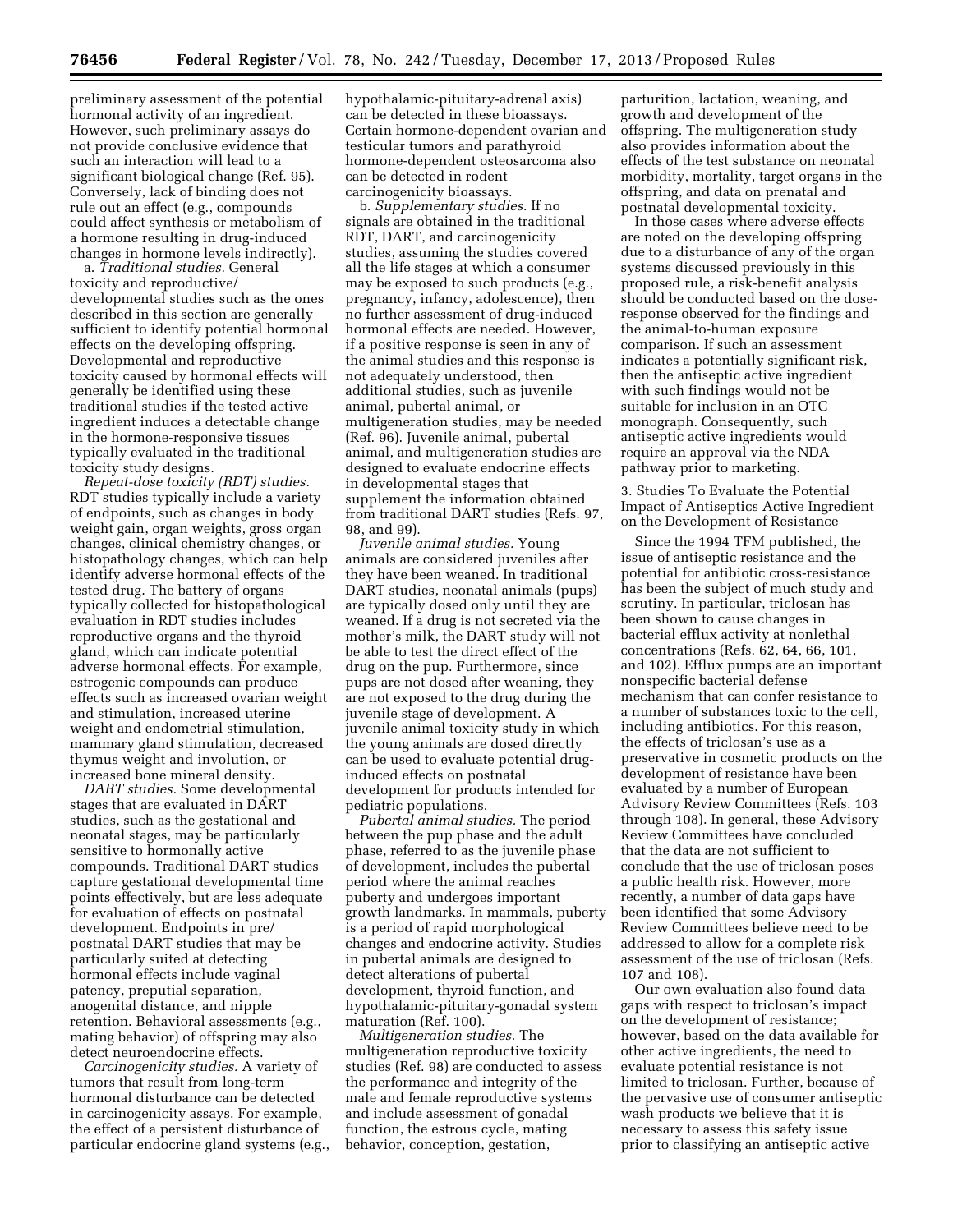ingredient as GRAS. Therefore, in addition to the preclinical data requirements (as discussed in this section of this proposed rule), data are also needed to clarify the effect of antiseptic active ingredients on the emergence of bacterial resistance.

Laboratory studies are a feasible first step in evaluating the impact of exposure to nonlethal amounts of antiseptic active ingredients on antiseptic and antibiotic bacterial susceptibilities. As discussed in section VII.D of this proposed rule, some of the active ingredients evaluated in this proposed rule have laboratory data demonstrating the development of reduced susceptibility to antiseptic active ingredients and antibiotics after exposure to nonlethal concentrations. However, the testing conducted thus far has been limited largely to human bacterial pathogens. Only limited data exist on the effects of antiseptic exposure on the bacteria that are predominant in the oral cavity, gut, skin flora, and the environment (Ref. 109). These organisms represent pools of resistance determinants that are potentially transferable to human pathogens (Refs. 110 and 111). Broader laboratory testing would more clearly define the scope of the impact of antiseptic active ingredients on the development of resistance and provide a useful preliminary assessment of an antiseptic active ingredient's potential to foster the development of resistance.

Studies evaluating the impact of antiseptic active ingredients on the antiseptic and antibiotic susceptibilities of each of the following types of organisms could support a GRAS determination for antiseptic active ingredients intended for use in OTC consumer antiseptic wash products:

- Human bacterial pathogens
- Nonpathogenic organisms, opportunistic pathogens, and obligate anaerobic bacteria that make up the resident microflora of the human skin, gut, and oral cavity
- Food-related bacteria such as *Listeria, Lactobacillus,* and *Enterococcus*
- Nonpathogenic organisms and opportunistic pathogens from environmental compartments (e.g., soil)

If the results of these studies show no evidence of changes in antiseptic or antibiotic susceptibility, then no further studies addressing the development of

resistance are needed to support a GRAS determination.

However, for antiseptic active ingredients that demonstrate an effect on antiseptic and antibiotic susceptibilites, additional data will be necessary to help assess the likelihood that changes in susceptibility observed in the preliminary studies would occur in the consumer setting. Different types of data could be used to assess whether or not ingredients with positive laboratory findings pose a public health risk. We do not anticipate that it will be necessary to obtain data from multiple types of studies for each active ingredient to adequately assess the potential to affect resistance. Such studies include, but are not limited to the following:

- Information about the mechanism(s) of antiseptic action (for example, membrane destabilization or inhibition of fatty acid synthesis), and whether there is a change in the mechanism of action with changes in antiseptic concentration
- Information clarifying the mechanism(s) for the development of resistance or reduced susceptibility to the antiseptic active ingredient (for example, efflux mechanisms)
- Data characterizing the potential for reduced antiseptic susceptibility caused by the antiseptic active ingredient to be transferred to other bacteria that are still sensitive to the antiseptic
- Data characterizing the concentrations and antimicrobial activity of the antiseptic active ingredient in biological and environmental compartments (for example, on the skin, in the gut, and in environmental matrices)
- Data characterizing the antiseptic and antibiotic susceptibility levels of environmental isolates in areas of prevalent antiseptic use (for example, in the home, health care, food handler, and veterinary settings)

These data can help ascertain whether or not an antiseptic active ingredient is likely to induce nonspecific bacterial resistance mechanisms such as those that have been shown to occur with triclosan exposure. These data could also help determine the likelihood that changes in susceptibility would spread to other bacterial populations and whether or not concentrations of antiseptics exist in biological and

environmental compartments that are sufficient to induce changes in bacterial susceptibilities. Data on the antiseptic and antibiotic susceptibilities of bacteria in areas of prevalent antiseptic use can help demonstrate whether or not changes in susceptibility are occurring with actual use. Because actual use concentrations of consumer antiseptics are much higher than the MICs for these active ingredients, data from compartments where sublethal concentrations of biologically active antiseptic active ingredients may occur (e.g., environmental compartments) can give us a sense of the potential for change in antimicrobial susceptibilities in these compartments (Refs. 83, 84, and 112 through 115). However, FDA recognizes that methods of evaluating this issue are an evolving science and that there may be other data appropriate to evaluate the impact of antiseptic active ingredients on the development of resistance. For this reason, FDA encourages interested parties to consult with FDA on the specific studies appropriate to address this issue.

In those cases where data of the type described in this proposed rule shows that changes in bacterial susceptibilities are likely to occur in the consumer setting, an analysis of the risk in relation to the effectiveness shown for the active ingredient would be conducted. Based on this evaluation, a determination would be made as to whether the antiseptic active ingredient would be suitable for inclusion in an OTC monograph.

# *D. Review of Available Data for Each Antiseptic Active Ingredient*

We have identified for each antiseptic active ingredient whether the studies outlined in section VII.C of this proposed rule are available. Table 6 of this proposed rule lists the types of studies available for each antiseptic active ingredient proposed as Category I or Category III in the 1994 TFM and indicates whether the currently available data are adequate to serve as the basis of a GRAS determination. Although we have data from submissions to the rulemaking and from information we have identified in the literature, our administrative record is incomplete for some types of safety studies for many of the active ingredients (see table 6 of this proposed rule).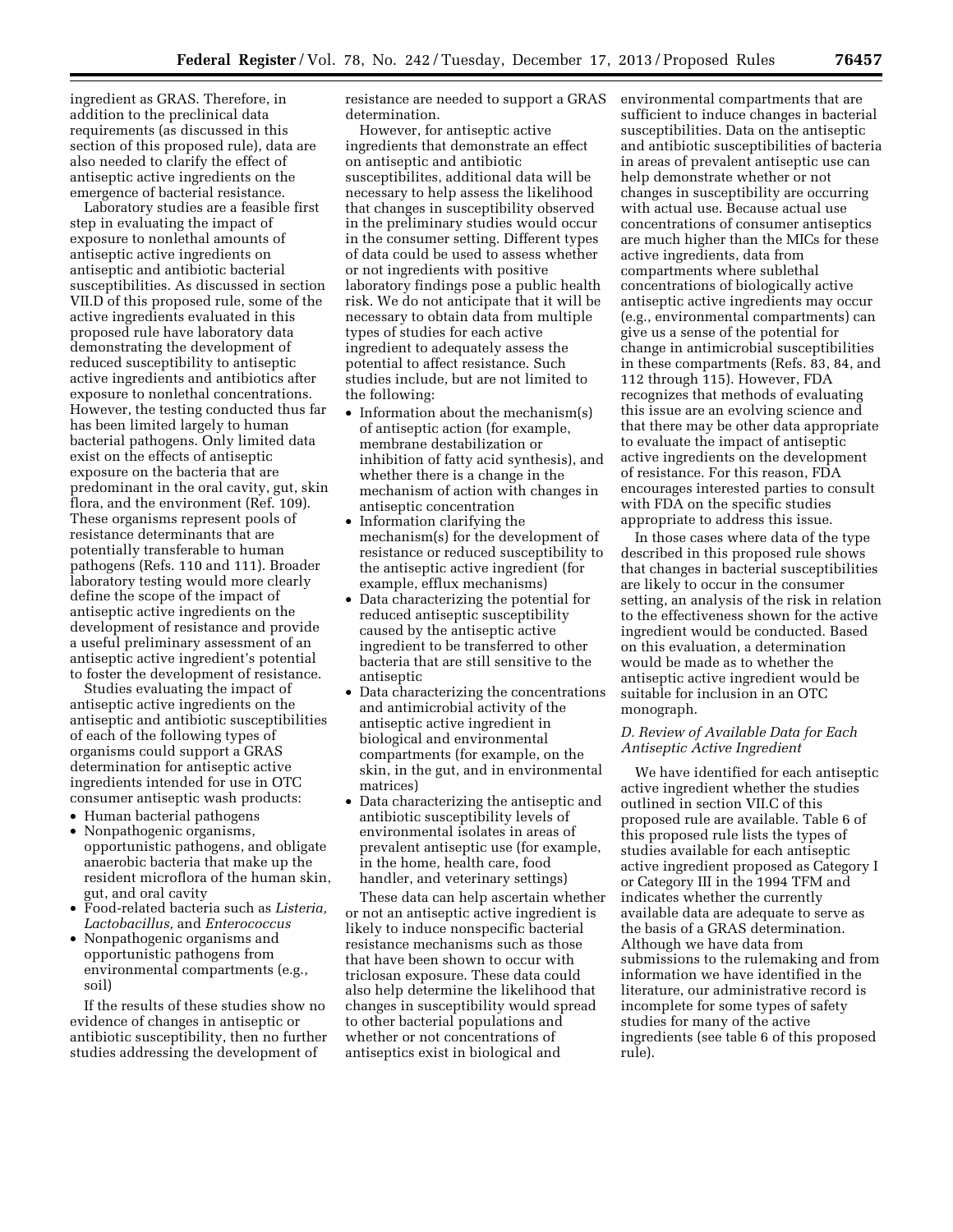| Active ingredient                                                                                                                                                          | Human<br>pharmaco-<br>kinetic | Animal<br>pharmaco-<br>kinetic<br>(ADME) | Oral<br>carcinogenicity              | Dermal<br>carcinogenicity | Reproductive<br>toxicity<br>(DART) | Potential<br>hormonal<br>effects         | Resistance<br>potential |
|----------------------------------------------------------------------------------------------------------------------------------------------------------------------------|-------------------------------|------------------------------------------|--------------------------------------|---------------------------|------------------------------------|------------------------------------------|-------------------------|
| lodophors:<br>lodine complex (ammonium ether sul-                                                                                                                          |                               |                                          | $\checkmark$                         | ノノ                        |                                    |                                          |                         |
| fate and polyoxyethylene sorbitan<br>lodine complex (phosphate ester of<br>alkylaryloxy polyethylene glycol)<br>Nonylphenoxypoly (ethyleneoxy)<br>Poloxamer-iodine complex |                               |                                          | $\checkmark$<br>ノノ゛<br>ノノ゛<br>$JJ^*$ |                           | ノノ*<br>ノノ゛<br>ノノ゛<br>ノノ゛           | $\checkmark$<br>ノノ<br>✓✓<br>$\checkmark$ |                         |
| Undecoylium chloride iodine complex<br>Methylbenzethonium chloride <sup>2</sup><br>Secondary amyltricresols <sup>2</sup><br>Sodium oxychlorosene <sup>2</sup>              | $\checkmark$                  |                                          | ノノ゛<br>ノノ゛<br>✓✓                     |                           | ノノ゛<br>ノノ*                         | $\checkmark$<br>JJ                       |                         |
|                                                                                                                                                                            |                               |                                          |                                      |                           |                                    |                                          |                         |

# TABLE 6—SAFETY STUDIES AVAILABLE FOR CONSUMER ANTISEPTIC WASH ACTIVE INGREDIENTS 1

1 Empty cell indicates no data available; "v" indicates some data available, but inadequate; "vv" indicates available data are adequate; \* indicates based on stud-<br>ies of potassium iodide.

<sup>2</sup>These active ingredients are not discussed further because no safety data were submitted.

In the remainder of this section, we discuss the existing data and data gaps for each of the following antiseptic wash active ingredients that was proposed as GRAS in the 1994 TFM and explain why these active ingredients are no longer proposed as GRAS (i.e., why they are now proposed as Category III):

- Hexylresorcinol
- Iodophors (i.e., all iodine-containing ingredients)
- Triclocarban

We also discuss the following antiseptic active ingredients that were proposed as Category III in the 1994 TFM and for which there are some new data available and explain why these ingredients are still Category III:

- Benzalkonium chloride
- Benzethonium chloride
- Chloroxylenol
- Triclosan

We do not discuss the following antiseptic active ingredients that were proposed as Category III in the 1994 TFM because we are not aware of any safety data for these active ingredients:

- Methylbenzethonium chloride
- Phenol (less than 1.5 percent)
- Secondary amyltricresols
- Sodium oxychlorosene

# 1. Hexylresorcinol

In the 1994 TFM, FDA proposed to classify hexylresorcinol as GRAS for use as an OTC antiseptic handwash based on the recommendations of the Panel, who concluded that the topical application of hexylresorcinol is safe (39 FR 33103 at 33134). In support of its conclusion, the Panel cited

hexylresorcinol's long history of use as an oral antihelmintic (a drug used in the treatment of parasitic intestinal worms) in humans and the lack of allergic reactions or dermatitis associated with topical use. The Panel noted that no information was provided regarding dermal or ophthalmic toxicity or absorption and blood levels attained after application to intact or abraded skin or mucous membranes, but concluded that the few animal toxicity studies submitted as summaries indicated a ''low order'' of toxicity (Ref. 116).

In light of the new safety information about the potential risks of systemic exposure to antiseptic active ingredients, the data relied on by the Panel no longer can be considered adequate to support a GRAS determination. Currently, there are only minimal data available to assess the safety of the repeated, daily, long-term use of hexylresorcinol.

a. *Summary of available hexylresorcinol safety data.* 

*Hexylresorcinol ADME data.* There currently are no well characterized absorption studies in either humans or animals and only minimal ADME data by the oral route available. In one study (Ref. 117) male dogs were given single oral doses of

1 or 3 grams (g) of 4-hexylresorcinol. The majority of the administered dose was detected in its free form in the feces (67 to 80 percent) with some excretion in the urine (10 to 29 percent) primarily as conjugates. Urinary excretion was rapid, mainly in the first 6 hours, and

levels were undetectable 12 hours after the 1 g dose and 24–36 hours after the 3 g dose.

In the only study in humans (Ref. 118), two men received oral doses of 1 g of 4-hexylresorcinol. An average of 18 percent of the dose was recovered in urine within the first 12 hours; thereafter, the compound was not detected in urine samples. Fecal excretion accounted for 64 percent of the dose. It has been reported that hexylresorcinol is excreted via the urine mainly in the form of an ethereal sulfate conjugate (Ref. 119).

Overall, the animal ADME data are not adequate and additional pharmacokinetic data (e.g., AUC, Tmax, and Cmax) at steady-state levels continue to be necessary to bridge animal data to humans.

*Hexylresorcinol carcinogenicity data.*  An adequate oral carcinogenicity study was conducted by the National Toxicology Program (NTP) in which hexylresorcinol was administered orally to groups of rats and mice of each sex 5 days per week for 2 years (Ref. 120). No evidence of carcinogenicity was found in rats. However, precancerous cells of the adrenal gland were observed at increased incidences in dosed male mice. A marginal upward trend in tumors of the adrenal gland was also observed in male mice. The increase of these two types of cancers was not statistically significant and was considered equivocal by the NTP.

FDA agrees that the findings in male mice should not be considered a positive carcinogenic signal. No changes were noted in the adrenal glands in 16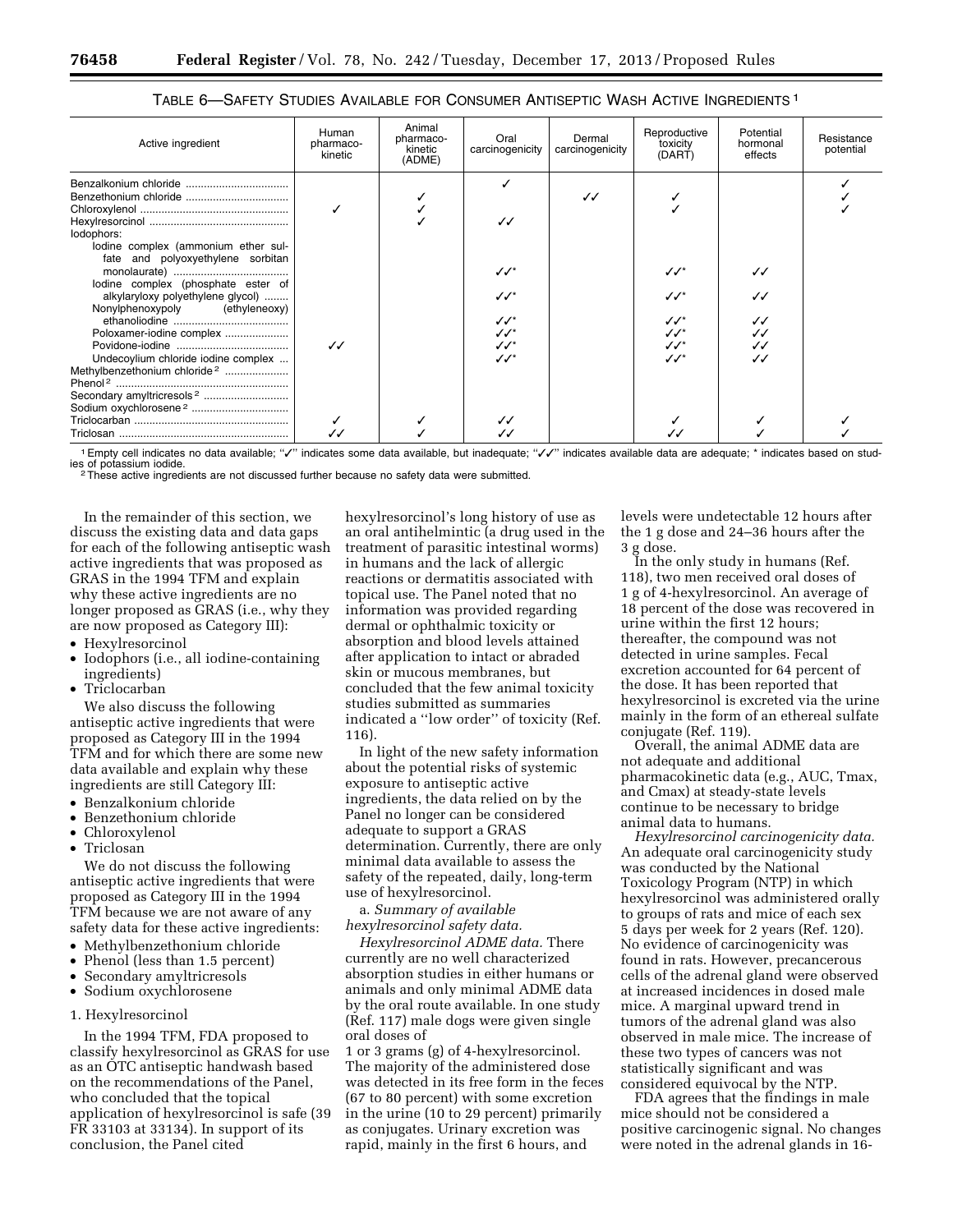and 30-day subgroups included in the study. Also, the fact that the marginal increase in changes that occurred in male mice were not corroborated in earlier RDT studies in female mice, or in rats of either sex, makes the weight of the evidence for the male-only findings weak. In an 18-month intravaginal study (Ref. 121), injection of 1 percent hexylresorcinol dissolved in carbowax 1000 twice weekly in 20 female mice did not cause any genital tract tumors.

The submitted oral carcinogenicity data are adequate and show that hexylresorcinol does not pose a risk of cancer after repeated oral administration under the experimental conditions used; however, data from a dermal carcinogenicity study are lacking.

b. *Hexylresorcinol safety data gaps.* In summary, our administrative record for the safety of hexylresorcinol is incomplete with respect to the following:

- Human pharmacokinetic studies under maximal use conditions when applied topically, including documentation of validation of the methods used to measure hexylresorcinol and its metabolites
- Animal ADME
- Data to help define the effect of formulation on dermal absorption
- Dermal carcinogenicity
- DART studies
- Potential hormonal effects
- Data from laboratory studies that assess the potential for the development of resistance to hexylresorcinol and cross-resistance to antibiotics in the types of organisms listed in section VII.C.3 of this proposed rule

2. Iodophors (Iodine-Containing Ingredients)

Iodophor complexes are complexes formed between iodine, which is the active antimicrobial component, and a carrier molecule. Both surfactant and nonsurfactant compounds have been complexed with iodine. The rate of the release of ''free'' elemental iodine from the complex is a function of the equilibrium constant of the complexing formulation (39 FR 33103 at 33129). The following surfactant and nonsurfactant iodophor complexes were proposed as GRAS in the 1994 TFM for OTC antiseptic handwash use (59 FR 31402 at 31435):

- Iodine complex (ammonium ether sulfate and polyoxyethylene sorbitan monolaurate)
- Iodine complex (phosphate ester of alkylaryloxy polyethylene glycol)
- Nonylphenoxypoly (ethyleneoxy) ethanoliodine
- Poloxamer-iodine complex
- Povidone-iodine 5 to 10 percent • Undecoylium chloride iodine complex

Iodine is found naturally in the human body and is essential for normal human body function. In the body, iodine accumulates in the thyroid gland and is a critical component of thyroid hormones. People obtain iodine through their food and water, which are often supplemented with iodine to prevent iodine deficiency. Because consumers are widely exposed to iodine, it has been the subject of comprehensive toxicological review by public health organizations (Refs. 122 and 123).

In the 1994 TFM, FDA stated that neither the medium nor large molecular weight size povidone molecules presented a safety risk when limited to the topical uses described in the monograph and that larger size molecules would not be absorbed under the TFM conditions of use (59 FR 31402 at 31424). We continue to believe that the larger size molecules pose no risk of absorption. However, data are lacking on the absorption of smaller molecular weight povidone molecules and for other carriers currently under consideration, e.g. poloxamer. Human absorption studies following maximal dermal exposure to these carriers can be used to determine the risk of systemic toxicity from the carrier molecule. For carrier molecules that are absorbed following dermal exposure, we propose that the following data are needed: Systemic toxicity of the carrier in animal studies that identify the target organ for toxicity, and characterization of the metabolic fate of the carrier as recommended by the Panel (39 FR 33103 at 33130).

a. *Summary of iodophor safety data. Iodophor human pharmacokinetics data.* Several studies demonstrated that iodine applied to human skin was systemically absorbed to some extent (Ref. 122). The studies consistently found raised blood concentrations of both organic (protein-bound) and inorganic (nonbound) iodine following topical application of iodine-containing antiseptics, indicating that iodine permeated the skin. However, the studies did not provide sufficient information to quantify typical amounts of iodine that can be absorbed from topically applied products containing iodine. In addition, the studies do not provide pharmacokinetic data at maximal exposure and steady-state levels.

Most of the absorption studies evaluated povidone-iodine. Significant iodine absorption was seen as a result

of topical application of povidoneiodine either as a surgical scrub (Ref. 124) or as an antiseptic treatment of premature babies in a neonatal intensive care nursery (Ref. 125). Nobukuni et al. (Ref. 126) evaluated the effect of longterm topical povidone-iodine treatment on serum iodine levels and thyroid function in bedridden inpatients. Inpatients treated with povidone-iodine had higher blood concentrations of organic iodine compared to the control group, suggesting absorption of topically applied iodine. It is possible that steadystate levels may have been achieved in this study; however, this was not directly demonstrated.

Although these studies provide some information on absorption of topically applied povidone-iodine, they do not provide sufficient information to estimate typical amounts of iodine that could be absorbed from consumer antiseptic wash products containing povidone-iodine. Nor can the results of these studies be extrapolated to assess the potential dermal penetration of iodine from other iodophor complexes. Because the iodophor complex affects the release rate of iodine, absorption data are needed for each different complex.

*Iodophor ADME data.* In addition to human absorption data (described in the previous subsection), the distribution, metabolism, and excretion of iodine have been characterized in humans for oral exposures (Ref. 122). Because the distribution of absorbed iodine has been shown to be similar regardless of the route of exposure, we can use data from oral exposures in assessing distribution, metabolism, and excretion of iodine from topical exposure. Most of the iodine from orally ingested sodium iodide accumulates in the thyroid (approximately 20 to 30 percent) as iodide or is excreted in the urine (30 to 60 percent) within 10 hours (Refs. 122 and 127). The elimination half-life of absorbed iodine is approximately 31 days in healthy adult males (Ref. 127), but has considerable variability (Ref. 128). Overall, the distribution, metabolism, and excretion of iodine have been adequately assessed in humans and no further animal ADME data is needed.

*Iodophor carcinogenicity data.* The oral carcinogenicity data indicate that iodine does not pose a risk of cancer in rats after repeated oral administration to rats under the experimental conditions used (Ref. 129). Overall, there was no significant increase in the incidence of tumors from iodine exposure. Although there was an increased incidence of squamous cell carcinomas in the submandibular salivary gland in the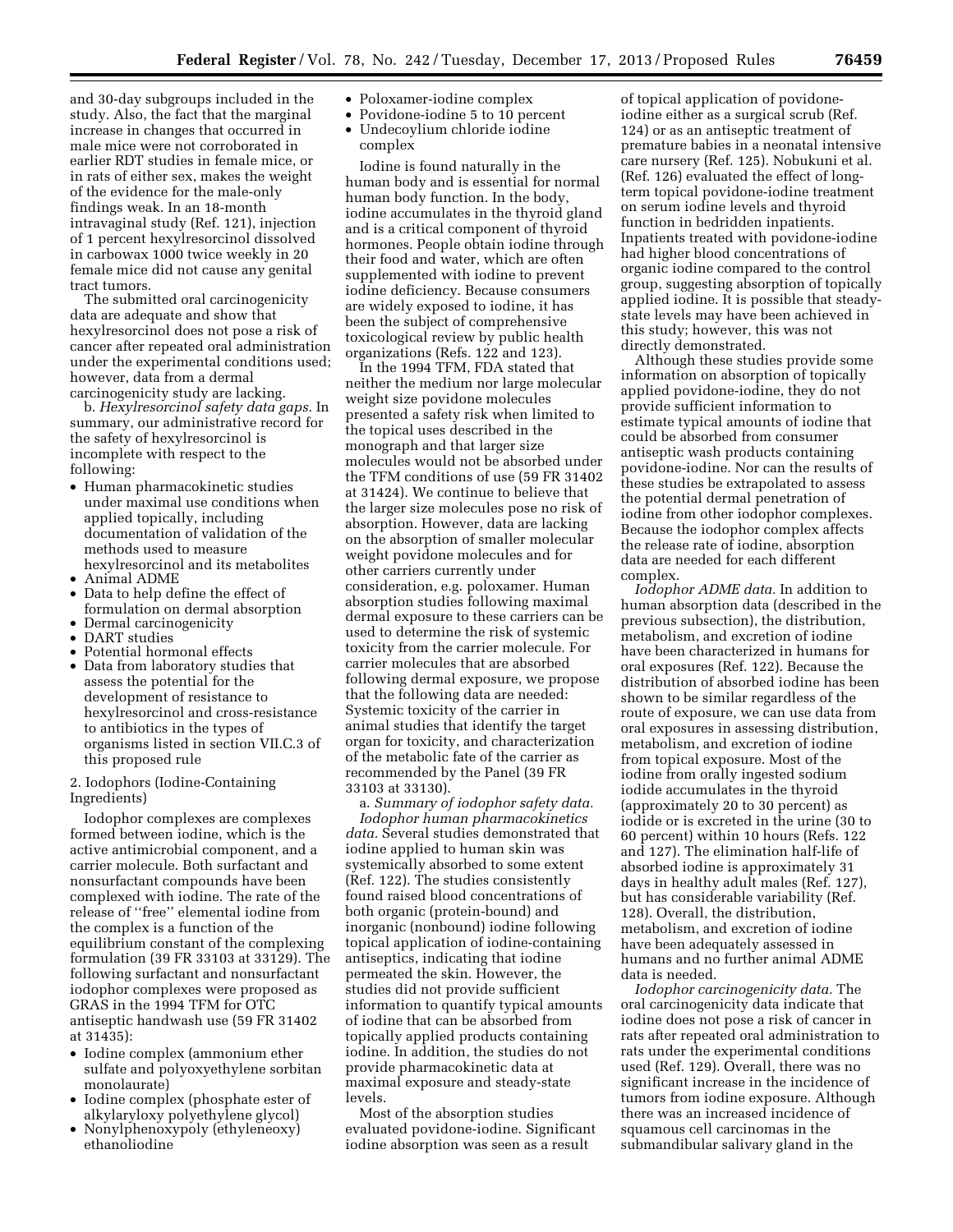high dose group, this increase was not significant.

The ability of iodine to function as a tumor promoter (i.e., something that stimulates existing tumors to grow) also has been evaluated in rats. In a study by Takegawa et al. (Ref. 130), rats were pretreated with a chemical that can initiate tumors (DHPN). One group then received a high dose of potassium iodide (1,000 parts per million (ppm)) in their water while a control group received untreated water over 82 weeks. The iodine-treated group had a significantly higher incidence of follicular thyroid cancer compared to the control group, suggesting that iodine may be a tumor promoter for other carcinogens in the thyroid gland.

In another study (Ref. 131), rats were injected with either DHPN or saline and then received doses of potassium iodide in their drinking water to simulate conditions of iodine deficiency to iodine excess. For the two highest-dose groups, 5 of 20 rats and 2 of 20 rats developed thyroid tumors, respectively. Although the authors concluded that excess iodine can promote thyroid tumor formation, these results were barely significant, and higher dosing did not correlate with increased tumor promotion activity. Therefore, some evidence suggests that very high oral doses of iodine may have tumor promoter activity. However, based upon the available data, oral doses of iodine do not significantly raise the risk of cancer in animals.

*Iodophor DART data.* The effects of iodine on embryo-fetal development and on fertility were studied in animals (Ref. 132). No fetal malformations were reported when the fetuses were exposed to iodine prenatally, nor were there any effects on fertility in adult animals that were exposed to iodine. The design of these studies, however, does not fit into current testing paradigms for an adequate evaluation of the reproductive and developmental toxicity of a drug.

One series of studies (Ref. 132) evaluated the effects of diets supplemented with high levels of iodine on reproduction, lactation, and survival in rats, hamsters, rabbits, and pigs. For the rats, excess iodine in the diet (2,500 ppm) was associated with an increase in the incidence of death in newborns and an increase in the time to give birth. In rabbits, a dose-dependent decrease in newborn survival was observed. There were no observed effects in hamsters or pigs. The results suggest a species difference in response to similar levels of excess iodine; however, the daily iodine intake per kilogram (kg) of body weight varied among species. Further, these studies do not evaluate all the

necessary endpoints regarding fertility and embryo-fetal development.

Shoyinka, Obidike, and Ndumnego (Ref. 133) evaluated the effect of iodine on the male reproductive system of rats. A statistically significant (*p*<0.05) increase in the average weights of the testes and epididymides, and approximately 12 percent decrease in epididymal sperm counts were observed in the high dose-treated group. The authors suggest that excess iodine may reduce fertility by lowering epididymal sperm counts.

We found no information on reproductive effects in humans due to dermal iodine exposure. However, transient hypothyroidism (diminished production of thyroid hormones) in infants has been reported as a result of topical exposure to povidone-iodine (Refs. 134 through 138). Thyroid hormone deficiency from any cause at critical times of development may result in adverse effects, including abnormal pubertal development (Ref. 122). Although excess iodine may result in hypothyroidism, iodine deficiency is more likely to cause prenatal and postnatal hypothyroidism (Ref. 122).

Overall, the effect of iodine on development and reproductive toxicology are well characterized and additional DART studies are not needed.

*Iodophor data on hormonal effects.*  We found no nonclinical studies that examine the effect of excess iodine or iodine deficiency on endocrine systems in animal models. However, clinical data indicate that at high doses iodine ingestion exerts a direct effect on the thyroid gland and on the regulation of thyroid hormone production and secretion (Ref. 122). The effects of iodine on the thyroid gland have been shown to include hypothyroidism, hyperthyroidism (excessive production or secretion of thyroid hormones), and inflammation of the thyroid. These conditions can adversely affect reproduction, growth, and developmental systems in humans.

The data demonstrating the thyroid effects of iodine are primarily from oral administration (Ref. 122). There is much less information on thyroid effects after topical administration of iodine. The majority of cases of thyroid hormone changes resulting from topical administration of iodine involve mothers and newborn infants. Studies have shown that topical povidoneiodine applied to pregnant and breastfeeding women causes transient hypothyroidism in their newborns (Refs. 135, 136, 139, and 140). Iodine-induced hypothyroidism has been reported in nursing infants whose mothers used

topical or vaginal iodine-containing antiseptics during pregnancy or after delivery (Refs. 135, 136, and 141). Other studies have shown hypothyroidism in infants after topical iodine exposure (Refs. 125, 134, 138, and 142). Elevated thyroid stimulating hormone (TSH) levels have been reported in full-term newborns after repeated topical application of povidone-iodine (Refs. 143 and 144).

Iodine readily crosses the placenta and is concentrated in the mammary gland and secreted in breast milk (Ref. 145). Although iodine-induced hypothyroidism is transient in newborns, even transient hypothyroidism should be avoided during this critical phase of brain development to prevent loss of intellectual capacity (Refs. 146, 147, and 148).

For adults, the association between topically applied iodine and hypothyroidism is unclear. One study in 27 bedridden inpatients treated continuously with povidone-iodine for 3 to 133 months showed changes in TSH levels (Ref. 126). However, these data are difficult to extrapolate to typical consumer antiseptic hand or body wash use because povidone-iodine was applied to damaged skin in this study. Another study in 16 nurses who used povidone-iodine regularly for handwashing and gargling (Ref. 149) found that thyroid hormone levels were not significantly different from control subjects who rarely used povidoneiodine, which suggests topical povidone-iodine does not significantly affect thyroid function.

Oral exposure to iodine has been demonstrated to cause significant thyroid effects (Refs. 122 and 123). Several clinical studies demonstrated that high oral doses of iodine can affect blood levels of thyroid hormones, but rarely did these effects seriously impair thyroid function. Oral iodine exposure exceeding 200 mg/day (2.8 mg/kg/day) during pregnancy can result in congenital hypothyroidism (Ref. 122). Generally, however, adverse effects were only observed following very high oral doses that caused very high serum iodine concentrations.

Drawing conclusions from these studies is difficult because the studies have several limitations. Many of these studies lacked control groups, used small subject numbers, and/or did not record subjects' iodine status at baseline (iodine-deficient subjects may be more susceptible to thyroid effects caused by iodine exposure). The study results are also difficult to compare because the studies used different subject age groups, subject types, iodine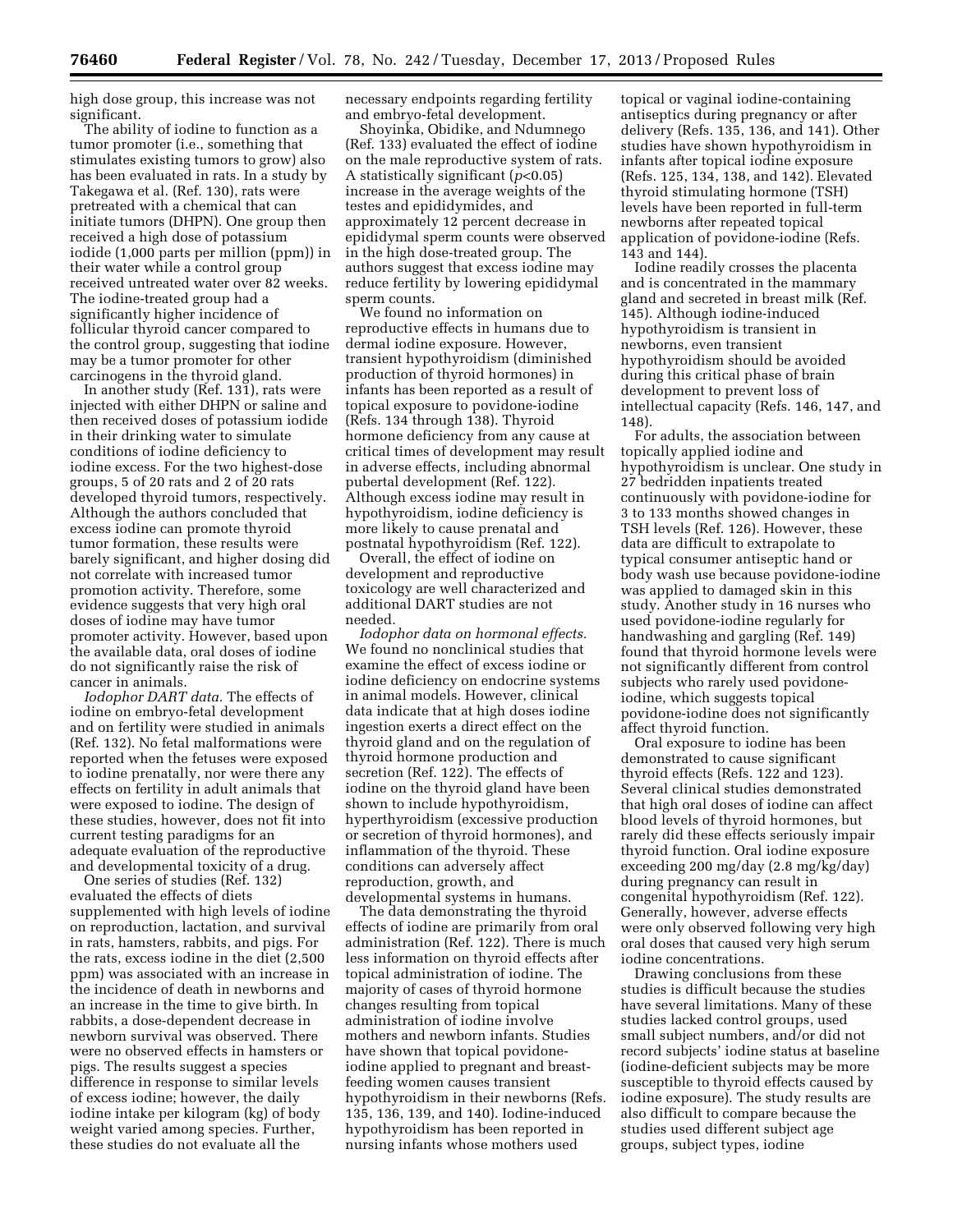formulations and amounts, durations and frequency of iodine treatment, and methods for measuring absorbed iodine levels or thyroid effects. Despite these deficiencies, we believe there are adequate data regarding the potential of iodine to cause changes in thyroid hormone levels and additional studies are not necessary.

b. *Iodophor safety data gaps.* In summary, our administrative record for the safety of iodophor complexes is incomplete with respect to the following:

- Human studies of the absorption of iodine following maximal dermal exposure to the complexes
- Human absorption studies of the carrier molecule for small molecular weight povidone molecules and the other carriers listed in this section
- Dermal carcinogenicity studies for each of the iodophor complexes
- Data from laboratory studies that assess the potential for the development of resistance to iodine and cross-resistance to antibiotics in the types of organisms listed in section VII.C.3 of this proposed rule

#### 3. Triclocarban

In the 1994 TFM, FDA proposed to classify triclocarban as GRAS for use as an OTC antiseptic handwash. This determination was based on safety data and information that were submitted in response to the 1978 TFM on triclocarban formulated as bar soap (Refs. 151 and 152). These data included blood levels, target organs for toxicity, and no effect levels and were discussed in the 1991 First Aid TFM (56 FR 33644 at 33664). The existing data, however, are no longer sufficient to fully evaluate the safety of triclocarban. New information regarding potential risks from systemic absorption and long-term exposure to antiseptic active ingredients is leading us to propose additional safety testing.

a. *Summary of triclocarban safety data.* 

*Triclocarban human pharmacokinetic data.* Some human pharmacokinetic parameters were reported in a study where six male subjects received a single oral dose of <sup>14</sup>C-labeled triclocarban: The maximum plasma concentration (i.e., Cmax) was 3.7 nanomole (nmol)-equivalents of triclocarban per g of plasma (approximately 1,200 nanograms per milliliter (ng/mL)) and occurred at 2.8 hours (Tmax) (Ref. 152). Although human pharmacokinetic parameters were reported in this study, triclocarban was administered orally. As a result, the exposure when applied topically under maximal use conditions and when

steady-state levels were reached is unknown.

We found several studies in humans that examine the absorption of triclocarban after topical application (Refs. 153 through 156). Most of these studies evaluated absorption after a single topical exposure and used a small number of subjects. After a single exposure, blood levels of triclocarban ranged from below the limit of detection (10 ng/mL) to a Cmax of 530 nanomolar (nM) (167 ng/mL) (Refs. 153, 154, and 155). Small amounts of triclocarban were also detectable in the urine and feces of subjects. The estimated total average recovery ranged between 0.39 and 0.6 percent of the applied dose. Although small, these studies suggest that very little triclocarban is absorbed after a single topical exposure; however, steady-state levels were not evaluated.

Howes and Black (Ref. 156) examined absorption of triclocarban after repeated daily application in a 28-day bathing study. Twelve subjects bathed once daily using bar soap that contained 2 percent triclocarban. Each subject was exposed to approximately 260 mg of triclocarban per day. Triclocarban was below the limit of detection (25 ng/mL) in all samples at all time points. A manufacturer of triclocarban has suggested that steady-state levels were achieved in this study (Ref. 157), but this was not directly demonstrated.

In addition to systemic exposure as a result of dermal absorption, consumers may have prolonged exposure to those antiseptic active ingredients that remain bound to the skin after use (that is, substantive). Triclocarban has been shown to be substantive. North-Root et al. (Ref. 158) measured the amount of triclocarban that remained on the skin after a single application of bar soap in 12 human subjects. An average of 1.4 percent of the applied triclocarban remained on the skin. Substantive product remaining on the skin after rinsing may lead to additional absorption and systemic exposure.

Overall, the human pharmacokinetic studies are not adequate, and we propose that human pharmacokinetic studies using dermal administration under maximal use conditions are still needed to define the level of systemic exposure following repeated use. In addition, data are needed to help define the effect of formulation on dermal absorption.

*Triclocarban ADME data.*  Triclocarban is readily metabolized in both humans and animals (Refs. 159 through 162). Birch et al. (Ref. 159) identified the metabolites of triclocarban in plasma and urine after oral exposure in rats, rhesus monkeys, and humans. The principal metabolites common to all species were the sulfate and glucuronide conjugates of 2′-, 3′-, and 6-hydroxy-triclocarban. However, there were differences in triclocarban metabolism between rats and higher primates, and the monkey appears to be the more appropriate model for studying triclocarban pharmacokinetics in humans (Ref. 159).

Elimination of triclocarban metabolites from the plasma appears to be biphasic. In adult rhesus monkeys, elimination from the plasma occurs in two distinct phases: Rapid elimination of parent triclocarban and glucuronide conjugates, and slower elimination of sulfate conjugates (Ref. 160). Similarly, in humans, the major plasma metabolites are glucuronide conjugates, which were eliminated in urine with a half-life of about 2 hours (Ref. 152). Triclocarban sulfate conjugates are removed from plasma with a half-life of about 20 hours, presumably into the bile.

The majority of triclocarban and its metabolites are eliminated through the feces, with smaller amounts eliminated through the urine. In a human study where six male volunteers received a single oral dose of 14C-labeled triclocarban in corn oil, 70 percent of the dose was eliminated in the feces and elimination was complete after 120 hours (Ref. 152). Twenty-seven percent of the dose was eliminated in urine, and the urinary excretion of triclocarban and its metabolites was complete by 80 hours after dosing.

Although there are some ADME data on triclocarban after oral exposure, there are little data after topical exposure. Gruenke et al. (Ref. 163) analyzed plasma and urine samples from human subjects who used triclocarbancontaining bar soap. The major plasma metabolite was a sulfate of hydroxytriclocarban, with levels ranging from 0– 20 ng/mL. The major metabolites found in the urine were triclocarban glucuronides, with typical levels averaging 30 ng/mL. The authors did not describe the frequency or length of time the subjects bathed with the soap; consequently, it is not known whether maximal exposure or steady-state levels were reached. Overall, the animal ADME data are not adequate and additional pharmacokinetic data (e.g., AUC, Tmax, and Cmax) at steady-state levels continue to be necessary to bridge animal data to humans.

*Triclocarban carcinogenicity data.* A manufacturer submitted a 2-year oral carcinogenicity study of triclocarban in rats (Refs. 150 and 151). Based on this study, the no observed adverse effect level (NOAEL) for triclocarban in the rat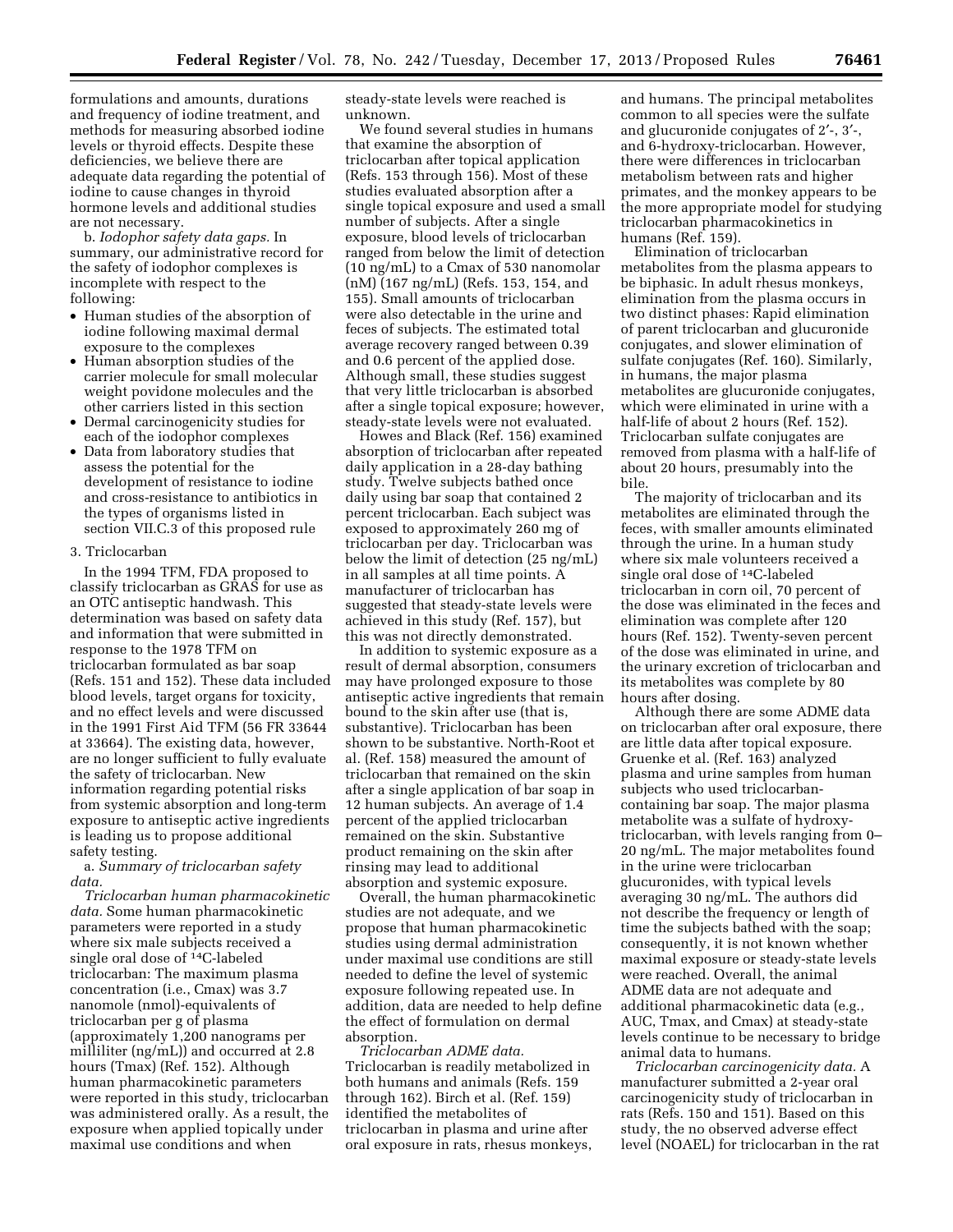is 25 mg/kg/day. Although no carcinogenicity findings were seen in this study, some noncarcinogenicity findings were noted. Male rats treated with 75 and 250 mg/kg/day doses of triclocarban exhibited male sex organ toxicity, including degeneration of the seminiferous tubules, enlargement of the epididymal secretory epithelium, and a decrease or absence of sperm in epididymal ducts.

No dermal carcinogenicity data have been submitted for triclocarban. Previously, we considered data from systemic exposure to represent a worst case scenario for topical products. Now, however, we recognize that topical products may affect the skin or be metabolized in the skin, which is not addressed in oral carcinogenicity studies.

The submitted oral carcinogenicity data are adequate and show that triclocarban does not pose a risk of cancer after repeated oral administration under the experimental conditions used; however, data from a dermal carcinogenicity study are lacking.

*Triclocarban DART data.* Our records indicate that a manufacturer submitted data regarding the reproductive toxicity of triclocarban to a triclocarban drug master file (Ref. 164). Safety data submitted to drug master files are not publicly available and, consequently, cannot be used to support a GRAS classification  $(\S 330.10(a)(4)(i))$ . For FDA to include these data in the administrative record for this rulemaking, they must be submitted to this rulemaking or be otherwise publicly available.

*Triclocarban data on hormonal effects.* Recent studies have demonstrated that triclocarban may have the ability to alter the activity of the androgen system (Refs. 41 and 42). Chen et al. (Ref. 42) reported that triclocarban enhanced the testosteroneinduced androgen receptor-mediated response both in cell culture and in an in vivo rat model although triclocarban by itself had no activity. When castrated male rats were fed a diet containing 0.25 percent triclocarban and treated with testosterone propionate (0.2 mg/kg) for 10 days, all male sex accessory organs were significantly increased in size compared to rats treated with either triclocarban or testosterone alone. The implications of these findings on human health, especially for children, are not well understood.

The testicular effects seen in the 2 year oral carcinogenicity study (Refs. 150 and 151) also suggest a hormonal disturbance on the testes as a result of exposure to triclocarban. Our records indicate that additional studies to

address possible testicular effects have been conducted and submitted to a triclocarban drug master file (Ref. 164). For FDA to include these data in the administrative record for this rulemaking, they must be submitted to the rulemaking or otherwise publicly available. Overall, the data submitted to the antiseptic rulemaking are not adequate to address concerns about hormonal effects of triclocarban. We propose that additional reproductive and developmental studies are necessary, which should include an assessment of any hormonal effects.

*Triclocarban resistance data.* We found one study that examined the potential for development of crossresistance between triclocarban and antibiotics. Cole et al. (Ref. 78) described antibiotic and antiseptic susceptibilities of staphylococci isolated from the skin of consumers who used nonantibacterial or antiseptic body washes. Subjects were considered antiseptic body wash users if they used either bar soaps containing triclocarban (triclocarban group) or liquid bath or shower products containing triclosan (triclosan group) on a regular basis for at least 30 days prior to study initiation. From a pool of 450 qualified subjects, 70 were randomly chosen for each treatment arm (non-user, triclocarban group, or triclosan group).

Bacterial skin samples were collected using a pre-validated method and were comprised of the combined samples from both forearms. *Staphylococcus aureus* and coagulase-negative *Staphylococcus* (CNS) were presumptively identified according to morphology, pigmentation, hemolysis, and other characteristics from these samples. One representative of each colony type from each sample was selected for further testing, for a total of 317 isolates: 16 *S. aureus* and 301 CNS.

All 317 *Staphylococcus* isolates were tested for susceptibility to 10 antibiotics, including the primary and secondary antibiotics of choice for treatment of *Staphylococcus* infections, by a commercial lab using an automated procedure. In addition, all isolates were tested for MIC of triclocarban and triclosan using a standard broth microdilution method.

The percentage of CNS isolates resistant to any of the 10 antibiotics was similar for all three groups (non-user, triclocarban, or triclosan group). When data from both user groups (triclocarban and triclosan) were pooled, there was no statistical difference in bacterial resistance patterns between users and non-users with the exception of tetracycline, which approached significance  $(p = 0.052)$ . The authors did not provide the rationale for pooling triclocarban and triclosan user data in the analysis. Currently, there is no evidence to suggest that bacteria would use the same mechanisms of resistance against these two antiseptic active ingredients. When CNS susceptibility to antiseptics was examined, the MIC range for triclocarban was the same among all three groups (maximum MIC value of 0.750 (no units provided)). No patterns emerged when the data were analyzed for cross-resistance between triclocarban or triclosan and antibiotics.

The authors conclude that this study shows no increase in antibiotic resistance from the regular use of triclocarban body wash. But, this study was not adequately designed to determine whether use of antiseptic body washes leads to changes in antibiotic or antiseptic susceptibilities. Given the limited number of isolates examined, it is not clear that the study was adequately powered to detect a difference in resistance patterns. Furthermore, the amount of antiseptic exposure was not defined. The length of time subjects has used antiseptic body washes (beyond the specified 30 days), the frequency of bathing, and the volume of antiseptic wash used per bath or shower was not reported. Finally, few bacterial isolates were examined. It is reasonable to examine the susceptibilities of *Staphylococcus*  species; however, an average of only 1.5 isolates was obtained from each subject. Overall, the available data are not adequate to characterize triclocarban's potential to foster the development of cross-resistance with clinically important antibiotics and we propose that these studies are needed.

b. *Triclocarban safety data gaps.* In summary, our administrative record for the safety of triclocarban is incomplete with respect to the following:

- Human pharmacokinetic studies under maximal use conditions when applied topically, including documentation of validation of the methods used to measure triclocarban and its metabolites
- Animal ADME
- Data to help define the effect of formulation on dermal absorption
- Dermal carcinogenicity
- DART studies
- Potential hormonal effects
- Data from laboratory studies that assess the potential for the development of resistance to triclocarban and cross-resistance to antibiotics in the types of organisms listed in section VII.C.3 of this proposed rule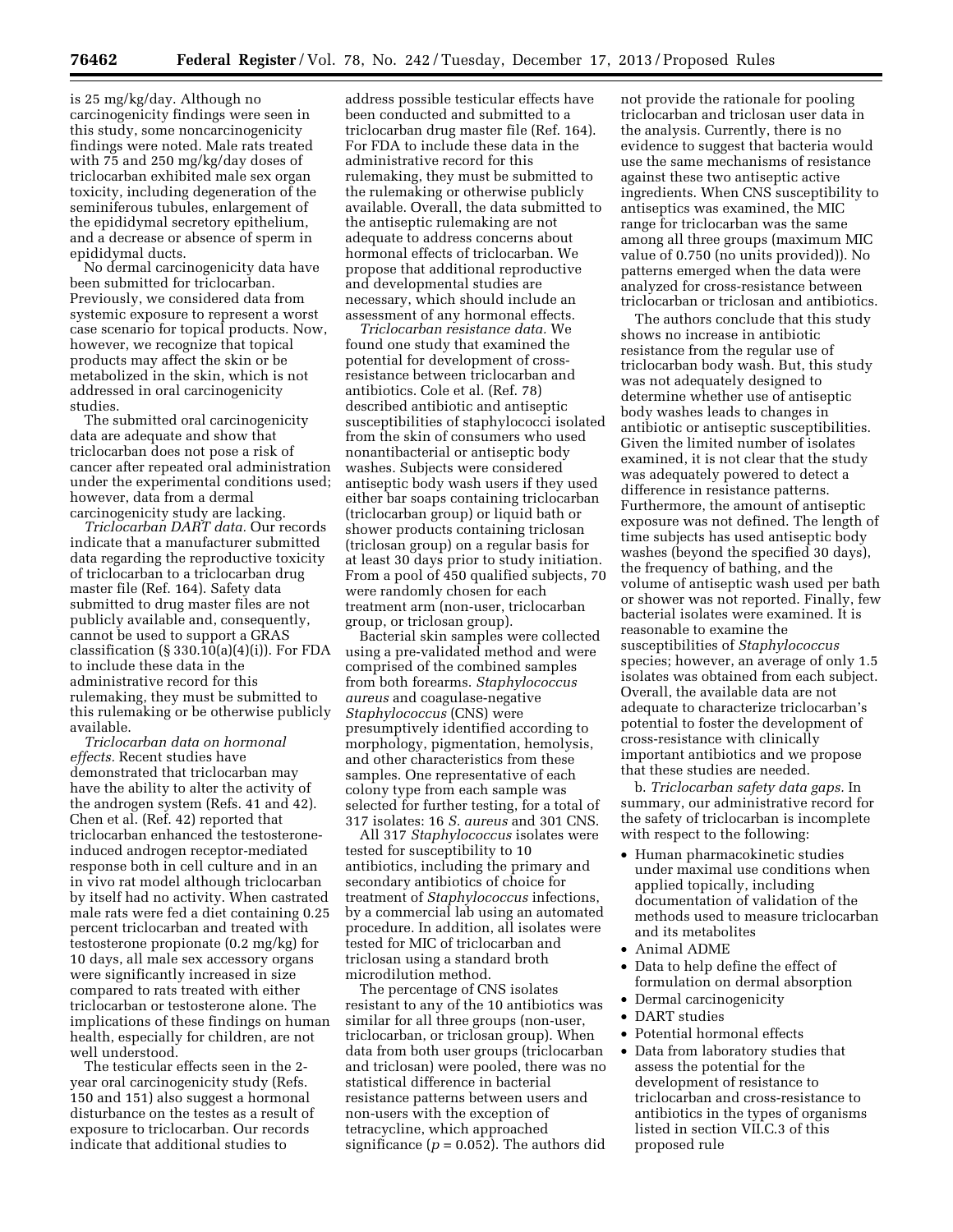#### 4. Benzalkonium Chloride

In the 1994 TFM, FDA categorized benzalkonium chloride in Category III because of a lack of adequate safety data for its use as OTC antiseptic handwash (59 FR 31402 at 31435). Because of its widespread use as an antimicrobial agent in cosmetics and as a disinfectant for hard surfaces in agriculture and medical settings, the safety of benzalkonium chloride has also been reviewed by the Environmental Protection Agency and an industry review panel (Cosmetic Ingredient Review (CIR)) (Refs. 165 and 166) and found to be safe for disinfectant and cosmetic uses, respectively. Both these evaluations have been cited by the comments in support of the safety of benzalkonium chloride as an antiseptic wash active ingredient (Ref. 167).

Each of these evaluations cites findings from the type of studies necessary to support the safety of benzalkonium chloride for repeated daily use. However, the data that are the basis of these safety assessments are proprietary and are publicly available only in the form of summaries. Consequently, these studies are not available to FDA and are precluded from a complete evaluation by FDA. In addition, the submitted safety assessments with study summaries do not constitute an adequate record on which to base a GRAS classification  $(\S 330.10(a)(4)(i))$ . For FDA to evaluate the safety of benzalkonium chloride for this rulemaking, these studies must be submitted to the rulemaking or otherwise be publicly available.

a. *Summary of benzalkonium chloride safety data.* 

*Benzalkonium chloride carcinogenicity data.* Currently, no oral or dermal carcinogenicity data are publicly available. We found one shortterm dermal toxicity study (Ref. 168). Mice were treated with a single topical application of 0.8, 3, 13, or 50 percent benzalkonium chloride aqueous solution and monitored for 1 month. Treatment with either the 13 or 50 percent solution (concentrations well above the actual use concentrations of 0.1 to 5 percent) caused death in 9 of 48 and 20 of 48 mice in each group, respectively. The surviving mice developed skin lesions at the application site. The low-dose groups (0.8 or 3 percent solutions) showed slightly lower body weights and rates of growth than the control group, suggesting a slight detrimental effect from dermal exposure to these low concentrations. The available data are not adequate to assess the carcinogenic potential of benzalkonium chloride. We

propose that both oral and dermal carcinogenicity studies are needed for benzalkonium chloride.

*Benzalkonium chloride resistance data.* Several gram-negative bacteria (GNB) (*Escherichia coli, Salmonella,*  and *Pseudomonas*) have been shown to readily adapt when grown in the presence of subinhibitory levels of benzalkonium chloride in laboratory studies (Refs. 60, 68, 70, 72, 169, and 170). These bacteria also displayed reduced susceptibility to antibiotics compared to the nonadapted parental strain (Refs. 60, 70, 72, 169, and 170). Four studies showed an association between reduced susceptibility to benzalkonium chloride and the antibiotic chloramphenicol (Refs. 70, 72, 79, and 170). This association was shown in three different bacteria; however, no common mechanism has been identified to explain this finding. There are data available suggesting that efflux pumps may not play a major role in the reduced susceptibility of *Salmonella* to benzalkonium chloride (Ref. 170).

In a study by Lambert and colleagues (Ref. 69), human clinical and industrial isolates and standard culture collection strains of *P. aeruginosa* were examined for reduced susceptibility to benzalkonium chloride, chlorhexidine, and eight antibiotics. No statistically significant association between benzalkonium chloride and antibiotic susceptibility (i.e., cross-resistance) was found in the industrial isolates. In contrast, there was a highly significant correlation between benzalkonium chloride and gentamycin resistance in the clinical isolates. In other words, strains that were resistant to gentamycin also tended to have reduced benzalkonium chloride susceptibility. Although the authors suggest that the clinical environment is responsible for cross-resistance, this study is not large enough to provide sufficient support for this theory.

In a second study, Lambert and colleagues found a positive correlation between benzalkonium chloride and six antibiotics (ciprofloxacin, erythromycin, oxacillin, clindamycin, amoxicillin/ clavulanic acid, and sodium cefazolin) in MRSA clinical isolates. However, most of the statistically significant correlations found in this study were between two antiseptics or two antibiotics, rather than between an antiseptic and an antibiotic. In addition, there was also a negative correlation between benzalkonium chloride and ciprofloxacin in *P. aeruginosa.* The authors suggest that there are no correlations in resistance to benzalkonium chloride and resistance to antibiotics but believe a larger study is needed to confirm or change that conclusion.

Similar to what has been observed with triclosan, exposure to benzalkonium chloride in the laboratory has resulted in changes to the antibiotic susceptibility profiles of some bacteria (Refs. 60, 70, 72, 79, 169, and 170). However, the data are limited in scope. The available studies have examined few bacterial species, provide no information on exposure levels, and are not adequate to define the potential for the development of resistance or crossresistance. Additional laboratory studies are necessary to more clearly define the potential for the development of resistance to benzalkonium chloride. Depending on the results of the laboratory studies, additional data of the type described in section VII.C of this proposed rule may also be needed to assess the level of risk posed by benzalkonium chloride.

b. *Benzalkonium chloride safety data gaps.* In summary, our administrative record for the safety of benzalkonium chloride is incomplete with respect to the following:

- Human pharmacokinetic studies under maximal use conditions when applied topically, including documentation of validation of the methods used to measure benzalkonium chloride and its metabolites
- Animal ADME
- Data to help define the effect of formulation on dermal absorption
- Oral carcinogenicity
- Dermal carcinogenicity
- DART studies<br>• Potential horn
- Potential hormonal effects • Data from laboratory studies that assess the potential for the development of resistance to benzalkonium chloride and crossresistance to antibiotics in the types of organisms listed in section VII.C.3 of this proposed rule
- 5. Benzethonium Chloride

In the 1994 TFM, FDA classified benzethonium chloride as lacking sufficient evidence of safety for use as an antiseptic handwash (59 FR 31402 at 31435). Since FDA's proposed classification, two industry review panels (CIR and a second industry panel identified in a comment only as an ''industry expert panel'') and a European regulatory advisory board (Scientific Committee on Cosmetic Products and Non-food Products Intended for Consumers) have evaluated the safety of benzethonium chloride when used as a preservative in cosmetic preparations and as an active ingredient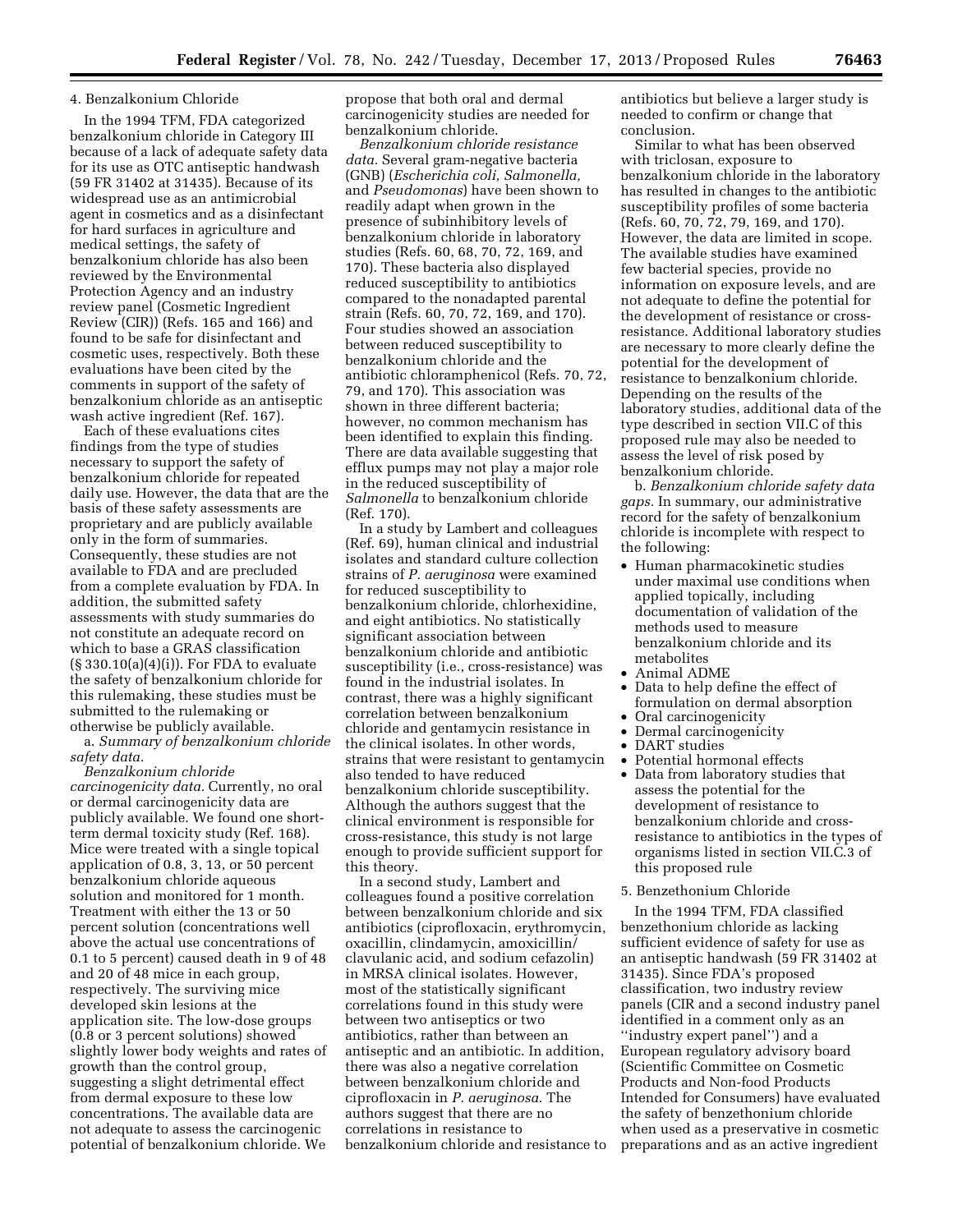in consumer hand soaps (Refs. 171, 172, and 173). These advisory bodies found benzethonium chloride to be safe for these uses. However, all of these safety determinations have largely relied on the findings of proprietary studies that are not publicly available. One of these evaluations, the findings of the unidentified industry expert panel, was submitted to the rulemaking to support the safety of benzethonium chloride (Ref. 174).

Some of the safety data reviewed by the unidentified industry expert panel represent the type of data that are needed to evaluate the safety of benzethonium chloride for use in consumer antiseptic wash products, e.g., ADME, DART, and oral carcinogenicity studies. The safety assessments used to support the unidentified industry expert panel's finding of safety, however, are publicly available only in the form of summaries. Consequently, these studies are not available to FDA and are precluded from a complete evaluation by FDA. Further, the submitted safety assessments with study summaries do not constitute an adequate record on which to base a GRAS classification (§ 330.10(a)(4)(i)). For FDA to include these studies in the administrative record for this rulemaking, they must be submitted to the rulemaking or otherwise publicly available.

a. *Summary of benzethonium chloride safety data.* 

*Benzethonium chloride ADME data.*  In 1988, NTP studied the extent of absorption following single and repeated once-daily dermal doses of benzethonium chloride and determined the pattern of tissue distribution and route of elimination of 14C-labeled benzethonium chloride in rats (Ref. 175). They also determined the kinetics of distribution and excretion following intravenous administration. Under the conditions of the dermal studies, benzethonium chloride was readily absorbed following single or repeated dermal applications.

After a single application of 14Clabeled benzethonium chloride in ethanol to skin that was covered by a nonocclusive patch, total urinary excretion was 1 to 2 percent of the applied dose, and fecal excretion accounted for about 45 percent of the dose. The radiolabel was below the detection limit in blood and most tissues during the study, but low levels were measured in the liver. Some residual radiolabel could be accounted for in the epidermis at the site of application. When similar studies were performed with repeated once-daily dermal dosing, the total amount of radiolabel excreted up to 10 days

following the last dose was about 25 percent, suggesting some accumulation with repeated dermal administration.

More recent data submitted to support the safety of benzethonium chloride have shown a much lower level of absorption. In response to the 1994 TFM, a manufacturer provided data from a preliminary rat dermal absorption study and an in vitro dermal absorption study (Ref. 176). In the rat study, an aqueous 1 percent solution of 14C-benzethonium chloride was applied to the shaved back of rats and covered with a nonocclusive patch. Blood, urine, and feces were collected for 48 hours after dosing. Little or no radioactivity was detected in blood or urine samples. Approximately 7 percent of the administered radioactivity was detected in the fecal samples. The remaining radioactivity was not accounted for.

The in vitro dermal absorption study compared the absorption of benzethonium chloride through rat and human skin (Ref. 176). Pieces of skin were obtained from rats and human plastic surgery patients. Total absorption was higher in rat compared to human skin. Under the conditions of this study, the total amount of benzethonium chloride maximally absorbed by human skin during 24 hours was 4.14 percent. Accumulation of benzethonium chloride in the skin was less than 1 percent in human skin but was about 5 percent in rat skin.

The available data demonstrate that there is absorption of benzethonium chloride following dermal exposure. However, the level of absorption is not clearly defined. These data also suggest that the amount of dermal absorption varies by species and with formulation. The currently available animal data also lack other pharmacokinetic determinations, i.e., distribution and metabolism. Subsequent to the 1994 TFM, FDA had numerous discussions with a manufacturer interested in attaining a GRAS classification for benzethonium chloride (Refs. 174, 177, and 178). Topics covered in these discussions included the need for pharmacokinetic studies in animals following dermal exposure (Refs. 177 and 178). The available data are not adequate and data from ADME studies in animals continue to be necessary because of highly variable results in the submitted studies, the need to clearly define the level of dermal absorption, the effect of formulation on dermal absorption, and the distribution and metabolism of benzethonium chloride in animals. In addition, we lack human pharmacokinetic studies under maximal use conditions, which are needed to

define the level of systemic exposure following repeated use.

*Benzethonium chloride carcinogenicity data.* In 1995, the NTP conducted dermal carcinogenicity studies of benzethonium chloride in an ethanol vehicle in rats and mice (Ref. 175). There were no treatment-related differences from control animals in survival, clinical signs (e.g., reddening or crusting of the skin), body weights, organ weights, or neoplastic lesions in either rats or mice. Histological evaluation revealed dose-related (minimal in low dose, moderate in high dose) epithelial hyperplasia in both rats and mice at doses greater than 0.15 mg/ kg/day. In rats, epidermal ulceration was frequent in high dose females and in one high dose male.

There was no systemic toxicity or carcinogenicity at any dose level in either species. The no observed effect level (NOEL) for systemic toxicity was 1.5 mg/kg/day based on systemic toxicity and carcinogenicity. While we agree with NTP's analysis of the systemic toxicity, we disagree with the NOEL for dermal toxicity because epithelial hyperplasia and reddening of the skin were noted at all doses greater than 0.15 mg/kg/day. Therefore, we consider the NOEL for dermal toxicity to be 0.15 mg/kg/day.

The submitted dermal carcinogenicity data are adequate and show that benzethonium chloride does not pose a risk of cancer after repeated dermal administration under the experimental conditions used; however, data from an oral carcinogenicity study are lacking.

*Benzethonium chloride DART data.* A manufacturer submitted summaries of four teratology studies (three rat and one rabbit) and one perinatal and postnatal study in rats (Ref. 174). In two of the rat teratology studies, the rats showed delayed bone tissue formation (ossification) and soft tissue and skeletal malformation at the high dose. Only delayed ossification was noted in the third rat study and in the rabbit study. These findings suggest that benzethonium chloride is a teratogen at high doses when administered orally. However, without the complete study reports, we are unable to fully assess the significance of these findings.

An embryo-fetal rat study with sufficient detail for evaluation was submitted (Ref. 174). In this study, pregnant female rats were administered benzethonium chloride on gestational days 6 through 15. Maternal toxicity was noted among the high dose-treated females. In the other dose groups, toxicity findings were sporadic and not dose-related. There were no treatmentrelated gross necropsy findings or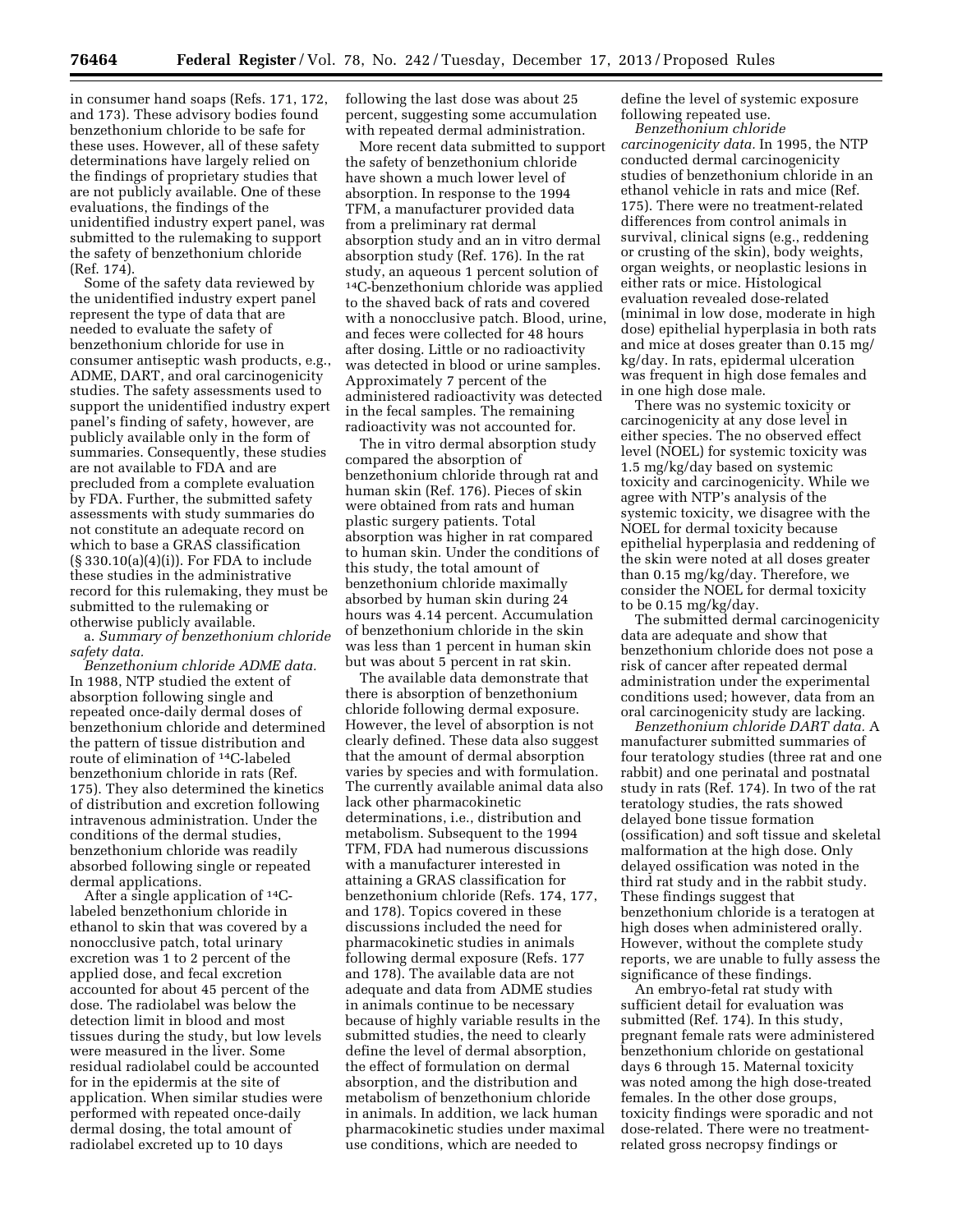reproductive endpoint changes caused by the treatment. The incidence of delayed sternal ossification and/or nonossified sternal centrae was noted in all treatment groups and was statistically significant. However, this finding is not considered biologically significant as the incidence was not dose-related, the litter incidence values did not differ significantly, and the values were within the range of historical values. The maternal NOAEL is 100 mg/kg/day based on body weight changes and deaths at the dose of 170 mg/kg/day.

Overall, the DART data are not adequate to characterize all aspects of reproductive toxicity and we propose that studies are needed to assess the effect of benzethonium chloride on male and female fertility and on pre- and postnatal endpoints (e.g., the number of live or dead offspring, body weight at birth, physical growth and development, neurodevelopmental effects, and fertility of the pups).

*Benzethonium chloride resistance data.* We found two studies that examined bacterial susceptibility profiles for both benzethonium chloride and antibiotics. One study (Ref. 179) provided the data collectively, so no associations between reduced susceptibility to benzethonium chloride and specific antibiotics could be determined. The second study (Ref. 180) found a positive correlation between reduced susceptibility to benzethonium chloride and ciprofloxacin or oxacillin in clinical isolates of MRSA. There were

no associations between benzethonium chloride and antibiotic resistance in the other tested organisms (methicillinsensitive *S. aureus* or *P. aeruginosa*).

Overall, the available studies are limited in scope. They examine few bacterial species, provide no information on the level of benzethonium chloride exposure, and are not adequate to define the potential for the development of resistance and cross-resistance to antibiotics. Additional laboratory studies are necessary to more clearly define the potential for the development of resistance to benzethonium chloride. Depending on the results of the laboratory studies, additional data of the type described in section VII.C of this proposed rule may also be needed to assess the level of risk posed by benzethonium chloride.

b. *Benzethonium chloride safety data gaps.* In summary, our administrative record for the safety of benzethonium chloride is incomplete with respect to the following:

- Human pharmacokinetic studies under maximal use conditions when applied topically, including documentation of validation of the methods used to measure benzethonium chloride and its metabolites
- Animal ADME
- Data to help define the effect of formulation on dermal absorption
- Oral carcinogenicity
- DART studies (fertility and embryofetal testing)
- Potential hormonal effects
- Data from laboratory studies that assess the potential for the development of resistance to benzethonium chloride and crossresistance to antibiotics in the types of organisms listed in section VII.C.3 of this proposed rule

#### 6. Chloroxylenol

There are limited safety data to support the long-term use of chloroxylenol in OTC consumer antiseptic hand and body wash products. Chloroxylenol is absorbed after topical application in both humans and animals. However, studies conducted in humans and animals are inadequate to fully characterize the extent of systemic absorption after repeated topical use or to demonstrate the effect of formulation on dermal absorption. The administrative record also lacks other important data to support a GRAS determination for this antiseptic active ingredient.

a. *Summary of chloroxylenol safety data.* 

*Chloroxylenol human pharmacokinetic data.* The dermal absorption of chloroxylenol has been studied in humans following single and repeated bathing (10 minutes daily for 1 to 10 days) and following a single 30 minute percutaneous application to the back of one subject (Refs. 181 and 182). The studies were conducted with few subjects and a single formulation, and as shown in table 7 of this proposed rule, produced inconsistent results.

# TABLE 7—RESULTS OF HUMAN ABSORPTION STUDIES OF CHLOROXYLENOL

| Study                                                                | Number of | <b>Bath</b>                                                    | Absorption 1              |         |
|----------------------------------------------------------------------|-----------|----------------------------------------------------------------|---------------------------|---------|
|                                                                      | subiects  |                                                                | Milligrams                | Percent |
| Jordan, Nichols, and Rance, Preliminary Bathing Study (Ref. 181)     |           | 1   1st    5.74    0.5.<br>  1st    2.4 to 4.4    0.2 to 0.37. |                           |         |
| Jordan, B. J., et. al., Dermal ADME under Occlusion Study (Ref. 182) |           | 10th                                                           | 2.4 to 6.4    0.2 to 0.5. |         |

1Based on amounts in urine.

The wide variation in the study findings may be due to the much lower concentration of chloroxylenol used in bathing studies (1:4,000 and 1:4,800 dilution of a 4.8 percent product versus 1 mL of the same product undiluted). However, the small sample size and disparate study results make it difficult to draw any meaningful conclusions on the level of dermal absorption following single or repeated use.

The percutaneous absorption study (Ref. 182) also provides some limited information on the elimination of chloroxylenol in humans. Assays of

urine samples revealed that all chloroxylenol was excreted as conjugated metabolites. No unchanged chloroxylenol was found in the urine at any time point, and most of the drug was excreted in the first 8 hours after application.

Overall, the human pharmacokinetic studies are not adequate and we propose that human pharmacokinetic studies using dermal administration under maximal use conditions are still needed to define the level of systemic exposure following repeated use. In addition, data

is needed to help define the effect of formulation on dermal absorption.

*Chloroxylenol animal ADME data.*  Dermal ADME studies in rats and mice are available (Refs. 183 and 184). In a study conducted by Sved (Ref. 184), increasing doses of 14C-labeled chloroxylenol were applied to the shaved backs of mice as a single or repeated dose (once daily for 14 or 28 days). Absorption was apparent at all time points and increased with increasing length of exposure. Approximately 50 percent of the applied dose was absorbed at 24 hours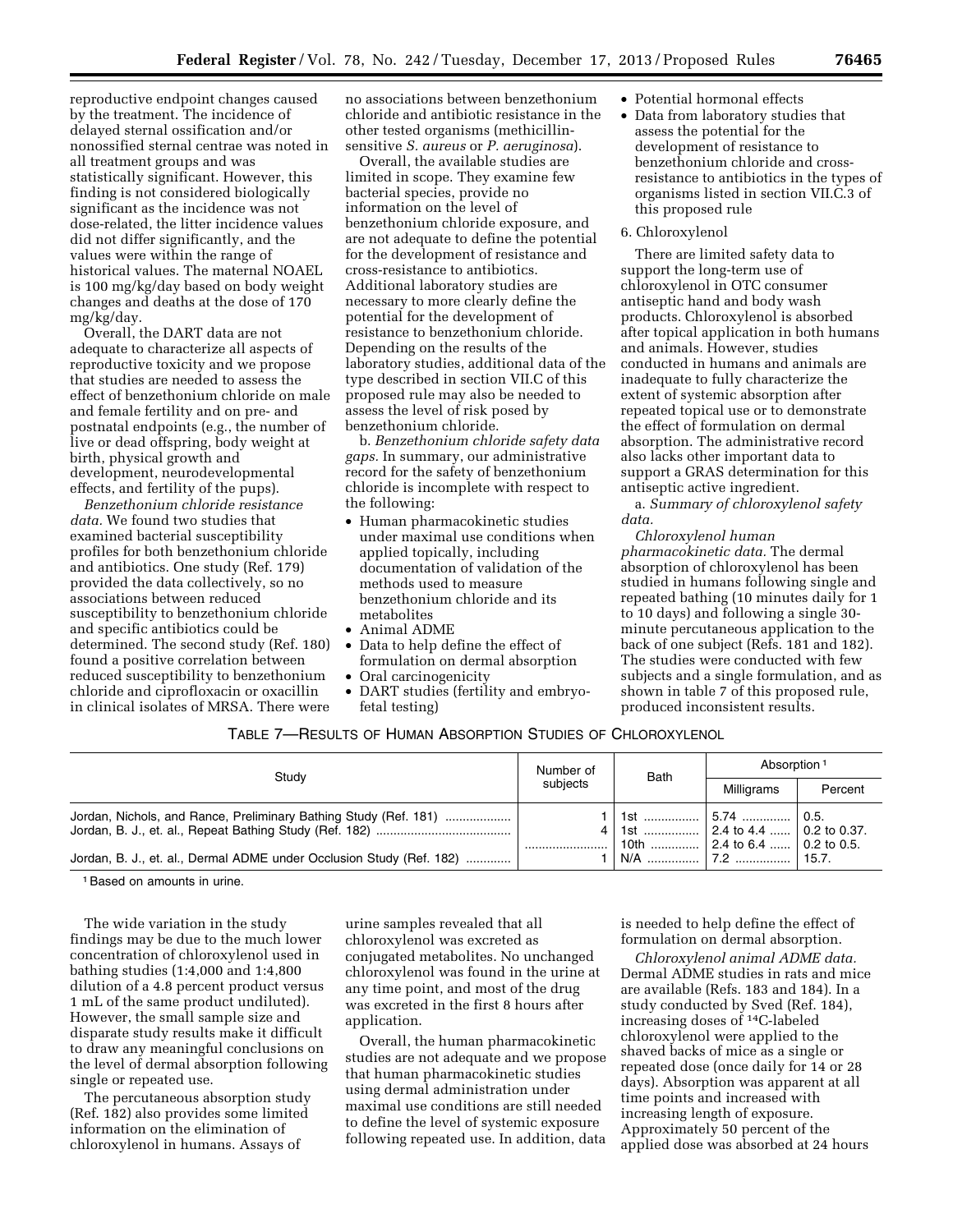after a single dose and approximately 65 percent at 24 hours after 14 and 28 days of daily dosing. The amount of chloroxylenol absorbed was proportional to the administered dose. The plasma half-life for chloroxylenol was 18, 22, and 12 hours for low, mid, and high dose males, respectively, and 70, 9, and 12 hours for low to high dose females, respectively. The half-life in skin was longer at lower doses of chloroxylenol.

After dermal application chloroxylenol has been found in the following tissues: Kidney, lung, liver, adrenal glands, skin, heart, ovary, ovarian fat, skeletal muscle, skull, spinal cord, spleen, eyes, femur, and brain (Refs. 183 and 184). Tissue concentrations increased with repeated dosing, up to 1.8-fold in the kidney, up to 3.8-fold in the liver, and up to 8.9 fold in the brain (Ref. 183). Concentrations in tissue also increased with dose. Unlike the concentrations in the liver and kidney, chloroxylenol levels in the brain did not appear to reach steady-state concentrations after 28 days of dosing, particularly at the lower chloroxylenol concentrations (Ref. 183). The relevance of these findings from a chronic use perspective cannot be evaluated without long-term animal studies.

The majority of chloroxylenol is excreted in the urine, and this is largely as polar conjugated metabolites. Only traces of unchanged chloroxylenol are present in urine. Havler identified a minor metabolite of chloroxylenol, hydroxylated chloroxylenol, which represents 10 to 15 percent of the metabolites found in urine (Ref. 183). Both chloroxylenol and the minor metabolite are excreted as a mixture of glucuronide and sulfate conjugates (Ref. 183). Excretion is largely complete 24 hours after a single dermal application.

Overall, these data demonstrate that absorption of chloroxylenol occurs after dermal application in humans and animals. However, the extent of this absorption and the resulting systemic exposure has not been adequately characterized. In the 1994 TFM, FDA stated that data from human studies characterizing the absorption, distribution, and metabolism of chloroxylenol conducted under maximal exposure conditions were needed (59 FR 31402 at 31415). The administrative record for this active ingredient still lacks data to characterize the rate and extent of systemic absorption, the similarities and differences between animal and human metabolism of chloroxylenol under maximal use conditions, and data to help establish the relevance of findings

observed in animal toxicity studies to humans.

*Chloroxylenol carcinogenicity data.* In the 1994 TFM, FDA stated that a lifetime dermal carcinogenicity study (up to 2 years) in mice was needed to assess the dermal toxicity of chloroxylenol (59 FR 31402 at 31415). In response to this request, data from a 13-week dose ranging dermal toxicity study in mice were submitted (Ref. 185).

The study results show dose-related dermal adverse effects that may be indicative of dermal toxicity, such as erythema (skin redness), edema (swelling), and exfoliation (skin peeling). Microscopic changes consistent with a mild dermal irritant were also noted. These changes included hyperplasia (abnormal multiplication of skin cells) and hyperkeratosis of the epidermis (overgrowth of outermost layer of the skin) in all dosed animals, inflammation of the superficial dermis (a deeper layer of the skin) in most treated animals, crust formation, and necrosis (degradation) of epidermal cells. There were also dose-dependent lesions that increased in significance with dose. Hyperplasia of bone marrow and increased extramedullary hematopoiesis (formation of red blood cells outside the bone barrow) in the spleen consistent with an increasing inflammatory reaction were observed in the high dose group. The NOEL was 15 percent chloroxylenol and the NOAEL was less than 30 percent.

To adequately assess the significance of these study findings, a long-term dermal carcinogenicity study is needed. In addition, because of potential systemic exposure, an oral carcinogenicity study is also necessary to characterize the systemic effects from long-term exposure.

*Chloroxylenol DART data.* Data are available from a teratology study in rats that adequately characterizes chloroxylenol's potential effects on embryo and fetal development (Ref. 186). The maternal NOEL in this study was 100 mg/kg/day. The maternal lowest observed effect level was 500 mg/kg/day based on decreased food consumption and decreased body weight gain. The NOEL for developmental toxicity was 1,000 mg/ kg/day. However, this study is not sufficient to characterize effects on other aspects of reproduction. Additional studies are necessary to assess the effect of chloroxylenol on fertility and early embryonic development and on preand postnatal development.

*Chloroxylenol resistance data.* We found no published studies that examine the changes in bacterial

susceptibilities that may occur after exposure to nonlethal amounts of chloroxylenol. The few studies that are available assess antibiotic susceptibility in chloroxylenol-tolerant bacteria. In one study Lambert and colleagues determined the MICs of 8 antiseptics and at least 7 antibiotics for 256 clinical isolates of *S. aureus* (including MRSA) and 111 clinical isolates of *P. aeruginosa* (Ref. 180). Although most of the statistically significant correlations were between two antiseptics or between two antibiotics rather than between an antiseptic and an antibiotic, the authors found a significant positive correlation between chloroxylenol and gentamycin resistance in *P. aeruginosa,*  but a negative correlation between chloroxylenol and ciprofloxacin resistance. They found no correlations between chloroxylenol and antibiotic resistance for *S. aureus.* 

In a pair of studies (Refs. 79 and 80), Lear and colleagues collected, identified, and measured antimicrobial susceptibilities of bacteria from industrial sources. The authors saw no difference in the antibiotic susceptibility patterns of the industrial and standard strains of *P. aeruginosa.*  Overall, there were few changes in antibiotic resistance patterns between the standard and industrial strains.

While these studies provide little evidence of cross-resistance to antibiotics, they are limited in scope. They examine few bacterial species, provide no information on the level of chloroxylenol exposure, and are not adequate to define the potential for the development of resistance to chloroxylenol and cross-resistance to antibiotics. If the data from initial laboratory studies indicate a potential for the development of chloroxylenol resistance and antibiotic crossresistance, additional data such as the type described in section VII.C of this proposed rule will be necessary to assess the level of risk posed by chloroxylenol.

b. *Chloroxylenol safety data gaps.* In summary, our administrative record for the safety of chloroxylenol is incomplete with respect to the following:

- Human pharmacokinetic studies under maximal use conditions when applied topically that includes documentation of validation of the methods used to measure chloroxylenol and its metabolites
- Animal ADME at toxic exposure levels
- Data to help define the effect of formulation on dermal absorption
- Dermal carcinogenicity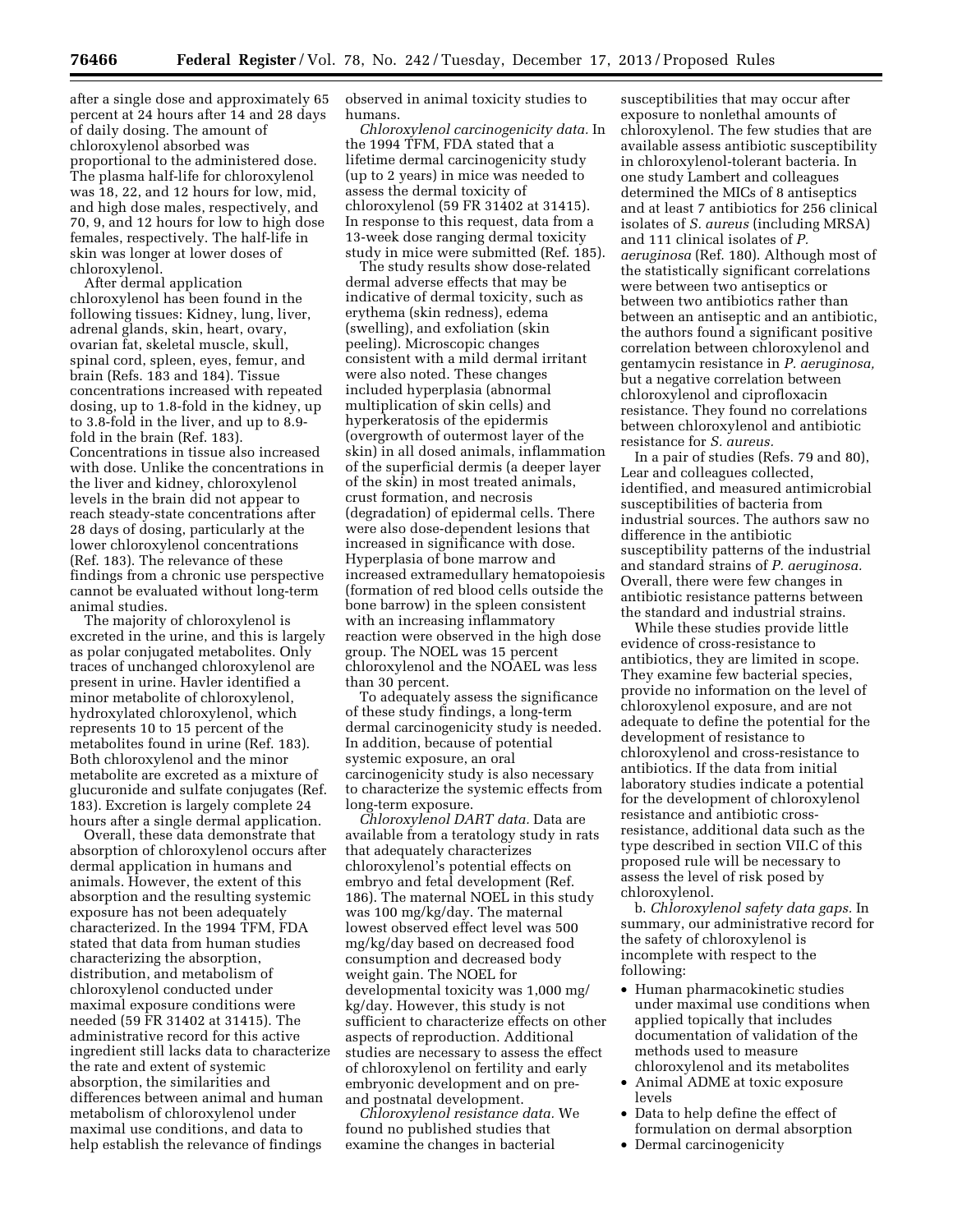- Oral carcinogenicity
- DART studies defining the effects of chloroxylenol on fertility and pre- and postnatal development
- Potential hormonal effects
- Data from laboratory studies that assess the potential for the development of resistance to chloroxylenol and cross-resistance to antibiotics in the types of organisms listed in section VII.C.3 of this proposed rule.

#### 7. Triclosan

A large number of studies have been conducted to characterize the toxicological and metabolic profile of triclosan using animal models. Most of these studies have focused on understanding the fate of triclosan following exposure to a single source of triclosan via the oral route of administration. However, dermal studies in both humans and animals are also available. These studies show that triclosan is absorbed through the skin, but to a lesser extent than oral absorption.

a. *Summary of triclosan safety data. Triclosan human pharmacokinetics data.* Although much of the human data relates to oral exposure, there are some human studies that examine triclosan pharmacokinetics after dermal exposure on the hands or body (Refs. 187, 188, and 189). The dermal absorption of triclosan has been estimated or characterized using a variety of formulations and techniques, as described in this subsection. The available data show that dermal absorption of triclosan is low. Consequently, additional human pharmacokinetic studies are not necessary.

In one multiple exposure handwash study (Ref. 187), 13 human subjects washed their hands 6 times a day with 1 percent triclosan liquid soap for 20 days. Dermal absorption of triclosan was demonstrated by an increase in the levels of triclosan in plasma after handwash use; however, the percentage of the applied dose that was absorbed through the skin was not provided or estimated. Steady-state levels of free and total triclosan were achieved within approximately 1 week (days 6–8). The highest plasma concentrations achieved by any subject during the study were 69.9 ng/mL for free triclosan and 229 ng/mL for total triclosan. Although this study provides a picture of the steadystate levels of triclosan from repeated handwash use, it does not provide Cmax, Tmax or AUC values for humans.

Despite the lack of individual concentration-time data, this study provides a basis on which to estimate

the mean steady-state concentrations that would result if a multipleapplication body wash study were to be conducted. From the reported study results, it is possible to calculate the cumulative amount of product used by each subject, and to relate this amount to the amount that would be used as a body wash. Assuming a concentration of 1 g triclosan/mL of soap, the mean of all subjects in the handwash study was 3.6 mL/wash. Multiplying this value by six washes per day gives a total mean volume of 21.6 mL/day.

Using a reported industry estimate (Ref. 190) that a 10 ounce (295.5 mL) bottle contains enough body wash for 29 washes, the estimated amount of body wash per use would be 10.2 mL (295.5  $mL/29$  washes = 10.2 mL/wash). Assuming that an individual bathes twice a day with a 1 percent triclosancontaining body wash, the total mean volume estimate would be approximately 20.4 mL. This is less than the mean amount used in the handwash study (21.6 mL/day). Based on the pharmacokinetic data provided, steadystate was achieved during the study, indicating that the study was of sufficient length to evaluate the pharmacokinetics of chronically administered triclosan.

Another of the available studies (Ref. 188) addresses triclosan exposure as a result of multiple product use. Two groups of 84 subjects were enrolled in this 13-week study. One group used triclosan toothpaste twice a day plus triclosan bar soap for face and handwashing twice a day plus triclosan deodorant once a day. The other group used triclosan toothpaste twice a day plus placebo soap and deodorant. Blood was drawn before product usage and at 3, 6, and 13 weeks.

At baseline, there was no significant difference in the mean triclosan plasma concentrations between groups. After product use, however, the mean triclosan plasma concentrations were significantly higher in the multiple triclosan-containing product group (highest achieved concentration: 31.04 ng/mL) than in the toothpaste only group (highest achieved concentration: 22.47 ng/mL) for all three time points. This suggests that the use of multiple triclosan-containing products can lead to higher triclosan exposure than from use of a single product. The concentrations observed in this study are substantially lower than the range of concentrations at steady-state that were observed in the handwashing study (Ref. 187). The substantial increase in triclosan concentration from baseline to 3 weeks indicates that the majority of the absorbed triclosan in this study was

due to the use of the triclosancontaining toothpaste.

There have been several studies that attempted to estimate the absorption of triclosan following topical application in a variety of different formulations (Refs. 189, 191, 192, and 193). In theses studies triclosan was delivered as a solution, in toothpaste, as a mouthwash, or in a cream. Despite the different properties of the dosage forms and vehicles used, the estimated absorption was approximately in the range of 5 to 15 percent of the applied dose. Based on these data, the impact of different formulations on the dermal absorption of triclosan appears to be minimal.

In summary, human absorption of triclosan has been adequately characterized and no further human pharmacokinetic studies are needed.

*Triclosan ADME data.* Triclosan is readily metabolized in both humans and animals to two main parent conjugates, triclosan glucuronide and triclosan sulfate. Several other minor metabolites have been detected in animal studies (Refs. 194 through 197); however, the relevance of these minor metabolites to humans is unknown. In humans after oral or oral plus dermal triclosan exposure, triclosan glucuronide is the primary circulating metabolite in plasma (Ref. 188). After a single oral exposure to 4 mg of triclosan, the triclosan levels in human plasma increased rapidly and reached maximum concentration within 1 to 3 hours (Ref. 198). In this study, the majority of the triclosan in plasma was conjugated; the unconjugated fraction of triclosan in plasma was 30 to 35 percent. Triclosan was cleared from the plasma at a rate of 2.9 L/hour.

There also are some data to suggest that triclosan is metabolized during passage through the skin. Moss, Howes, and Williams (Ref. 191) examined dermal metabolism of triclosan in vivo in the rat and in vitro using rat or human skin in flow-through diffusion cells. In both species, triclosan was metabolized during passage through the skin to triclosan glucuronide and triclosan sulfate. Triclosan was more readily metabolized to the glucuronide conjugate, which was also more readily removed from the skin than the sulfate conjugate.

The elimination pattern of triclosan varies depending on the species. Triclosan is excreted mainly via urine in humans (Ref. 198) and hamsters (Ref. 195), while it is eliminated mainly through feces in mice (Ref. 196) and rats (Ref. 199). After a single oral administration of 4 mg of triclosan to human subjects, the majority of the triclosan was excreted in urine within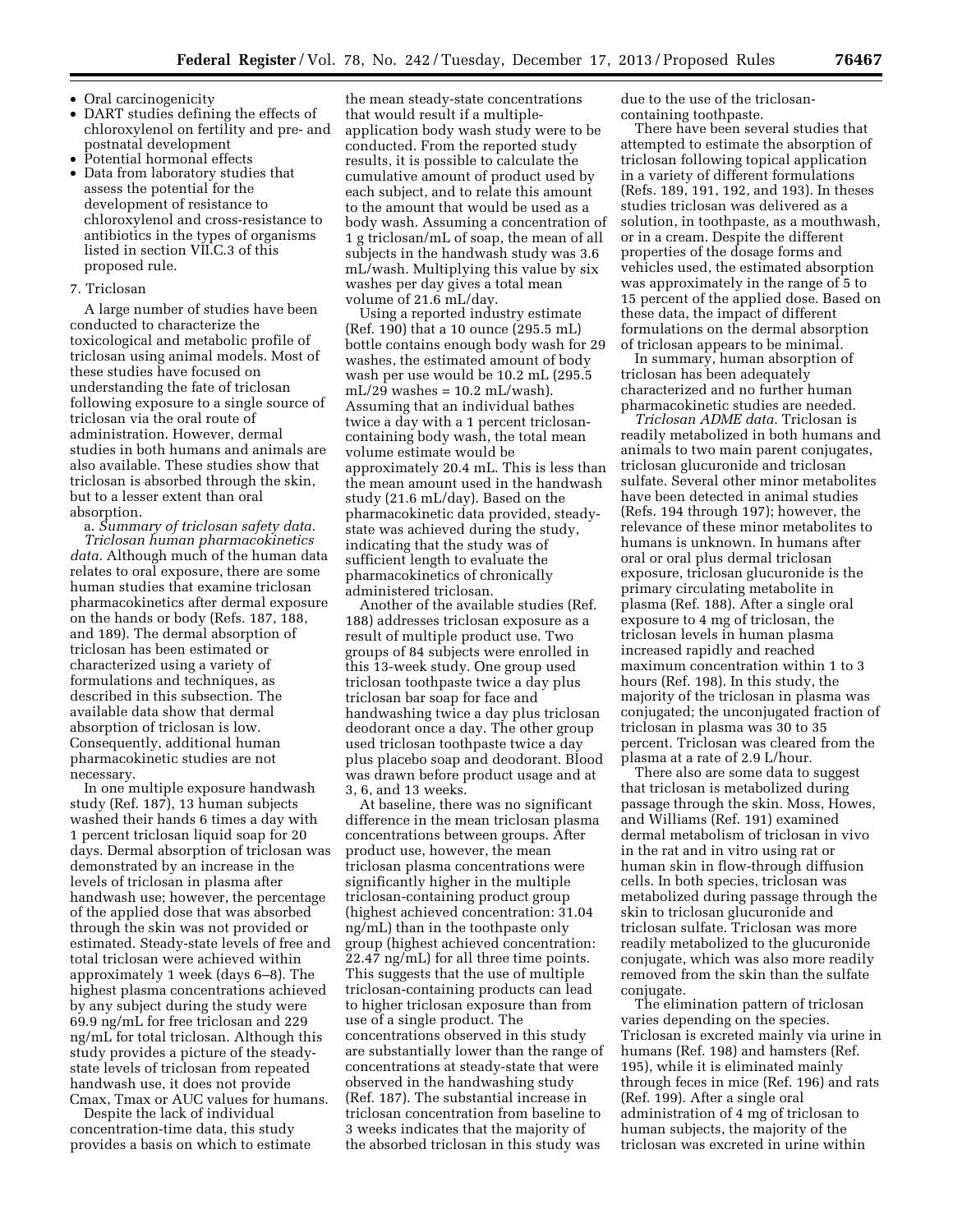the first 24 hours (Ref. 198). There was considerable variability among subjects; between 24 and 83 percent of the dose was excreted within 4 days after exposure. The urinary excretion half-life ranged from 7 to 17 hours, and excretion approached baseline levels by 8 days after exposure.

In the multiple exposure handwash study (previously described in this section (Ref. 187)), the mean elimination half-life for total triclosan after multiple dermal exposures was 33 hours. This is longer than the elimination half-life calculated after a single oral exposure (12 hours). The authors suggest the reason for this difference is that absorption through the skin takes longer than absorption from the gastrointestinal tract.

It is well documented that triclosan in aqueous solution can be degraded into 2,8-dichlorodibenzo-p-dioxin and other degradation products by heat or ultraviolet irradiation (i.e., photodegradation) (Refs. 200 through 206). Although the data support photodegradation in aqueous solution, we found no data regarding whether photodegradation of triclosan can occur on human skin. It is not known whether photodegradation products would be formed on human skin after topical application of triclosan-containing antiseptics and, if so, whether they would be absorbed or affect the skin. Because of this new information regarding photodegradation of triclosan, we propose that data are needed regarding the potential for formation of triclosan photodegradation products on human skin as a result of consumer antiseptic use and, if present, their effects on the skin.

Overall, the animal ADME data are not adequate and additional pharmacokinetic data (e.g., AUC, Tmax, and Cmax) at steady-state levels continue to be necessary to bridge animal data to humans. In addition, data regarding the potential for formation of photodegradation products on human skin and their effects on the skin are needed.

*New triclosan findings.* A recent study evaluated the physiological effects of triclosan treatment on muscle function in mice and fish (Ref. 207). The authors observed a negative effect on both cardiac and skeletal muscle function as a result of a single triclosan treatment and identified a mechanism to explain the observed effect. While this finding suggests a previously unidentified toxicity of triclosan, it is a preliminary finding that has not been duplicated. Further, the mice were treated by injecting triclosan into the abdomen (i.e., intraperitoneal administration),

rather than through a more relevant route of administration, such as the oral or dermal route. We invite comment on what these findings tell us about triclosan's potential impact on human health and the submission of additional data on this subject.

*Triclosan carcinogenicity data.* A 2 year oral carcinogenicity study in hamsters was submitted to the rulemaking (Ref. 208). The study was conducted in Syrian hamsters because the elimination pattern of triclosan is similar in hamsters and humans. Although some treatment-related noncancerous lesions were seen in the kidneys, epididymides, testes, and stomach, there were no tumor findings in any of the organs examined. The NOAEL for triclosan in this hamster study is 75 mg/kg/day. The study included additional (satellite) groups to assess triclosan plasma levels at week 53 and at study termination (Ref. 209). At both time points, plasma levels increased with increasing doses and significantly higher triclosan plasma levels were seen in males compared to females (*p* < 0.001). This increase over time suggests that triclosan is accumulating in the animals; however, the effect of this accumulation is unknown.

In contrast to the oral data, there are little data regarding dermal toxicity of triclosan. Short-term dermal toxicity studies in rats (Ref. 210) and mice (Refs. 211 and 212) show dose-related dermal adverse effects following a 14-day treatment period. Similar dermal effects were seen in a 90-day subchronic dermal toxicity study in rats (Ref. 213). A long-term dermal carcinogenicity study could be used to assess the relevance of the short-term dermal toxicity findings to a chronic use situation; however, currently no longterm dermal carcinogenicity data are available. Because these data are not available but are needed to fully evaluate the safety of triclosan, FDA nominated triclosan to NTP for toxicological evaluation (Ref. 214). The NTP studies will evaluate the dermal carcinogenicity potential following chronic dermal exposure to triclosan (Refs. 215 and 216). These studies are ongoing; however, results of these studies are not expected to be available for several years, and we do not intend to delay the antiseptic rulemaking to wait for these study results.

The submitted oral carcinogenicity data are adequate and show that triclosan does not pose a risk of cancer after repeated oral administration under the experimental conditions used; however, data from a dermal carcinogenicity study are still needed.

*Triclosan DART data.* In the 1994 TFM, we stated that we were evaluating the data from a two-generation study of the reproductive toxicity of triclosan in rats (Ref. 217). In this study, rats that were exposed to a high dose (3,000 ppm) of triclosan in utero showed lower neonatal survival and lower mean body weights compared to untreated controls. The offspring of these rats (i.e., F2 pups) had a lower rate of survival to weaning compared to untreated controls. Based on the findings from this two-generation study, we recommended that a segment II study should be conducted to address the decreased survival among the high dose-treated litters.

Since that time, additional segment II reproductive toxicity studies have been submitted showing that triclosan is not teratogenic in mice, rats, or rabbits (Ref. 218). No treatment-related mortality was observed, and pregnancy rates and the number of litters for treated animals were comparable to controls. The oral NOAELs from these studies are listed in table 8 of this proposed rule.

# TABLE 8—ORAL NO OBSERVED AD-VERSE EFFECT LEVELS (NOAEL) FROM REPRODUCTIVE TOXICITY STUDIES OF TRICLOSAN

| <b>Species</b>         | Oral NOAEL<br>(mg/kg/day) |                           |  |  |
|------------------------|---------------------------|---------------------------|--|--|
|                        | Maternal<br>toxicity      | Developmental<br>toxicity |  |  |
| Mouse<br>Rat<br>Rabbit | 25<br>50<br>50            | 25<br>50<br>150           |  |  |

Overall, the triclosan DART data are adequate and additional traditional DART studies are not necessary. However, as discussed in the subsection of this proposed rule on drug-induced hormonal effects, we propose that additional reproductive and developmental testing will be needed to address concerns about these effects.

*Triclosan data on hormonal effects.*  Recent studies have demonstrated that triclosan has effects on the thyroid, estrogen, and testosterone systems in several animal species, including mammals (Refs. 41, 43 through 47, 50, and 219). In addition, effects were also seen in the hamster carcinogenicity study (e.g., a reduction or absence of spermatozoa, abnormal spermatogenic cells, and partial depletion of one or more generations of germ cells in male testes in the high dose-treated group) (Ref. 220). The implications of these findings on human health, especially for children, are still not well understood.

At this time, no adequate long-term (i.e., more than 30 days) in vivo animal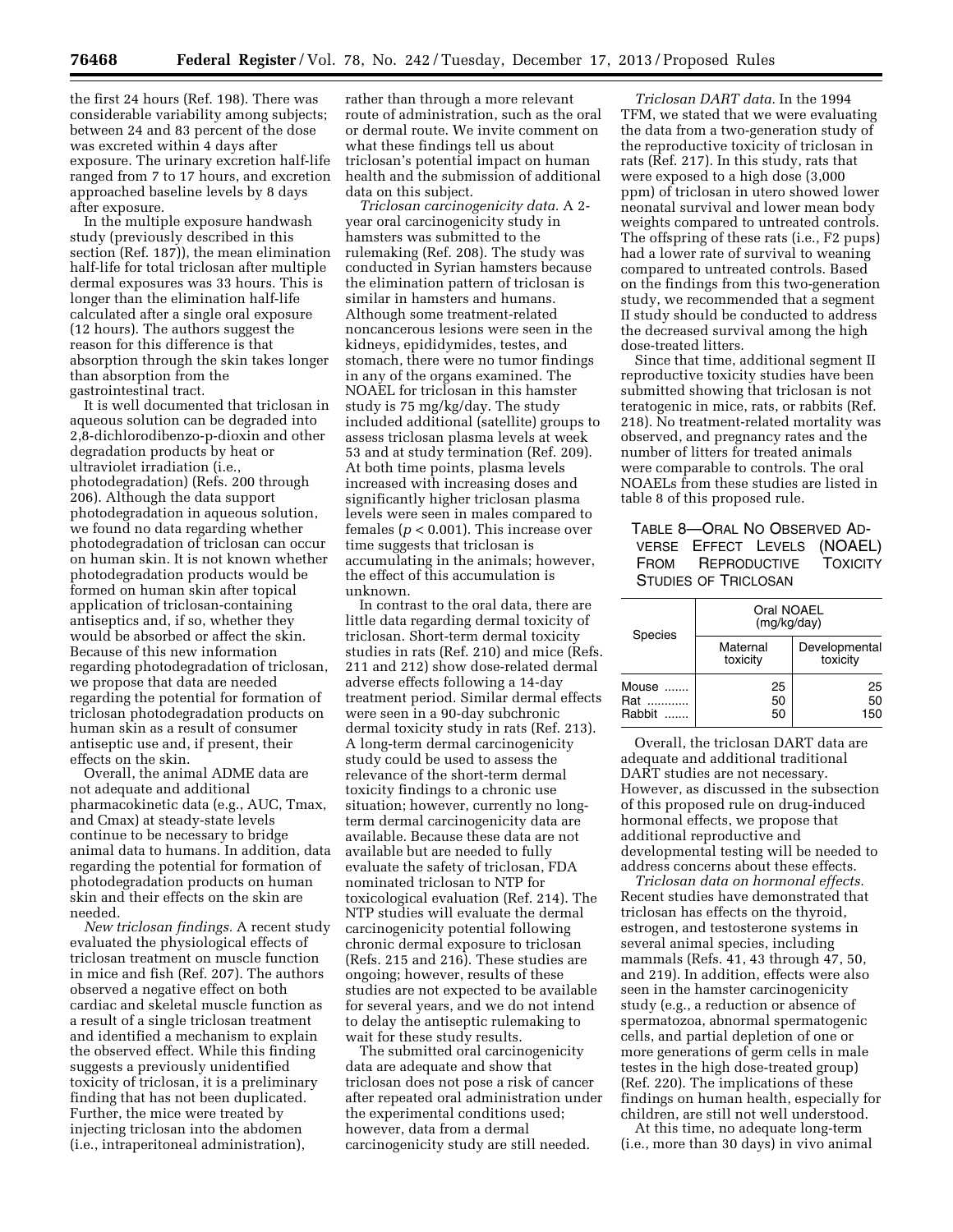studies have been conducted to address the consequences of these hormonal effects on functional endpoints of growth and development (e.g., link of preputial separation to sexual differentiation and fertility, link of decreased thyroxine/triiodothyronine to growth and neurobehavioral development) in exposed fetuses or pups. Studies in juvenile animals (of the type described in section VII.C.2 of this proposed rule) could address the consequences of short-term thyroid and reproductive findings on the fertility, growth, and development of triclosanexposed litters.

*Triclosan resistance data.* Much of the recent data looking at cross-resistance between antiseptic active ingredients and antibiotics involve an evaluation of triclosan. Several bacterial species that showed reduced susceptibility to triclosan were also resistant to one or more of the tested antibiotics (Refs. 60 through 66, 71, and 73 through 77). This trend was seen for both gram-negative (*E. coli, Pseudomonas aeruginosa, Salmonella enterica, Stenotrophomonas maltophilia, Acinetobacter,* and *Campylobacter*) and gram-positive (*Staphylococcus aureus,* including MRSA) organisms. Although the clinical relevance of these studies is not clear, the possibility that triclosan contributes to changes in antibiotic susceptibility warrants further evaluation.

One of our concerns stems from the observation that triclosan exposure can lead to changes in bacterial efflux pump activity. Several studies (Refs. 62, 64, 66, and 102) suggest that an efflux mechanism is responsible for the observed reduced triclosan susceptibility. In addition, overexpression of efflux pump regulatory genes also leads to reduced triclosan susceptibility in *E. coli* (Ref. 101).

In addition to bacterial efflux activity, other mechanisms have been documented that may also contribute to reduced antiseptic susceptibility and cross-resistance, e.g., changes in bacterial membrane (Ref. 67). This type of nonspecific mechanism, in theory, could work against multiple antibiotics or antiseptics.

Other data suggest that different mechanisms of action may occur at different triclosan concentrations. In the laboratory, at low concentrations triclosan has a specific action against a bacterial enzyme (FabI), while high concentrations act against less specific targets, such as the cell membrane (Ref. 109). Currently, there is not enough information to know which scenarios, if any, could occur under actual use conditions.

Although numerous studies have evaluated the antiseptic and antibiotic susceptibility profiles of clinical or culture collection strains, there are few studies that evaluate the susceptibility profiles of bacterial isolates from nonhospital or consumer settings. In a pair of studies (Refs. 79 and 80), Lear and colleagues collected, identified, and measured antimicrobial susceptibilities of bacteria from industrial sources. Samples were taken from a factory and laboratories of companies that manufacture products containing triclosan, where it was likely that the organisms were exposed to this ingredient. Of approximately 100 industrial isolates, two triclosan-tolerant isolates were chosen for further study (*Acinetobacter johnsonii* and *Citrobacter freundii*).

The authors then determined the antibiotic susceptibility profiles of the two industrial isolates compared to standard culture collection strains (Ref. 79). The authors saw no difference in the antibiotic susceptibility patterns of the industrial and standard strains of *A. johnsonii.* In contrast, the *C. freundii*  industrial isolate was more resistant to 12 of 14 antibiotics tested. These changes in antibiotic susceptibility were quite modest, however. While this industrial isolate showed only modest changes in susceptibility for most of the tested antibiotics, it still demonstrates a change in the antibiotic susceptibility pattern after triclosan exposure. Unfortunately, the number of sites that were sampled was low (50 total sites), only two isolates were studied, and the time and extent of triclosan exposure is unknown.

In addition to laboratory data, there are also a few studies that examined the potential for development of crossresistance in bacterial isolates taken from the skin of consumer antiseptic users. Cole et al. (Ref. 78) described antibiotic and antiseptic susceptibilities of staphylococci isolated from the skin of consumers who used antiseptic or nonantibacterial body washes. This study also evaluated triclocarban and is described in detail in section VII.D.3.a of this proposed rule.

When CNS susceptibility to antiseptics was examined, the maximum MIC value was the same for all three groups (2.020 (no units provided)); however, the minimum MIC value differed between triclosan users (0.008) and non-users (0.120). Because antiseptic MICs do not correlate with clinical endpoints, it is not clear what this difference in MIC means. No patterns emerged when the data were analyzed for cross-resistance between triclosan or triclocarban and antibiotics.

The authors conclude that this study shows no increase in antibiotic resistance from the regular use of antiseptic body washes. But, this study was not adequately designed to determine whether use of antiseptic body washes leads to changes in antibiotic or antiseptic susceptibilities. Given the limited number of isolates examined, it is not clear that the study was adequately powered to detect a difference in resistance patterns. Furthermore, the amount of antiseptic exposure was not defined. The length of time subjects had used antiseptic body washes (beyond the specified 30 days), the frequency of bathing, and the volume of antiseptic wash used per bath or shower was not reported. Finally, few bacterial isolates were examined. It is reasonable to examine the susceptibilities of *Staphylococcus*  species; however, an average of only 1.5 isolates was obtained from each subject.

Aiello et al. (Ref. 81) looked for a possible association between antibiotic and triclosan susceptibilities among staphylococci and GNB isolated from the hands of consumers who used nonantibacterial or 0.2 percent triclosan-containing antiseptic handwashes for 1 year. Two hundred twenty-four inner city households were randomized to use soap and cleaning products with or without antibacterial ingredients. The products were blinded and were delivered to each household monthly. During the study period, the households were required to use only the assigned home hygiene products and were asked not to change any of their other normal hygiene practices. To assess prior exposure to antimicrobials, including antiseptics, a survey of the antibacterial cleaning and hygiene products used within the home was conducted at baseline.

The hands of the primary caregiver in the home were sampled for bacteria at baseline and 1 year later. Only the most commonly isolated bacterial species, defined as at least 38 isolates of a single species from all samples, were analyzed further. A total of 628 isolates were examined for their triclosan MICs and susceptibilities to selected antibiotics. Staphylococci were tested against oxacillin to determine methicillin resistance. The GNB were tested against three to six antibiotics, based on clinical relevance. There were no significant differences in the observed proportions of isolates that were antibiotic resistant at baseline versus the end of the year except for *Enterobacter cloacae,* which was significantly higher at baseline (36 percent) than at the end of the year (0  $percent) (p = 0.016).$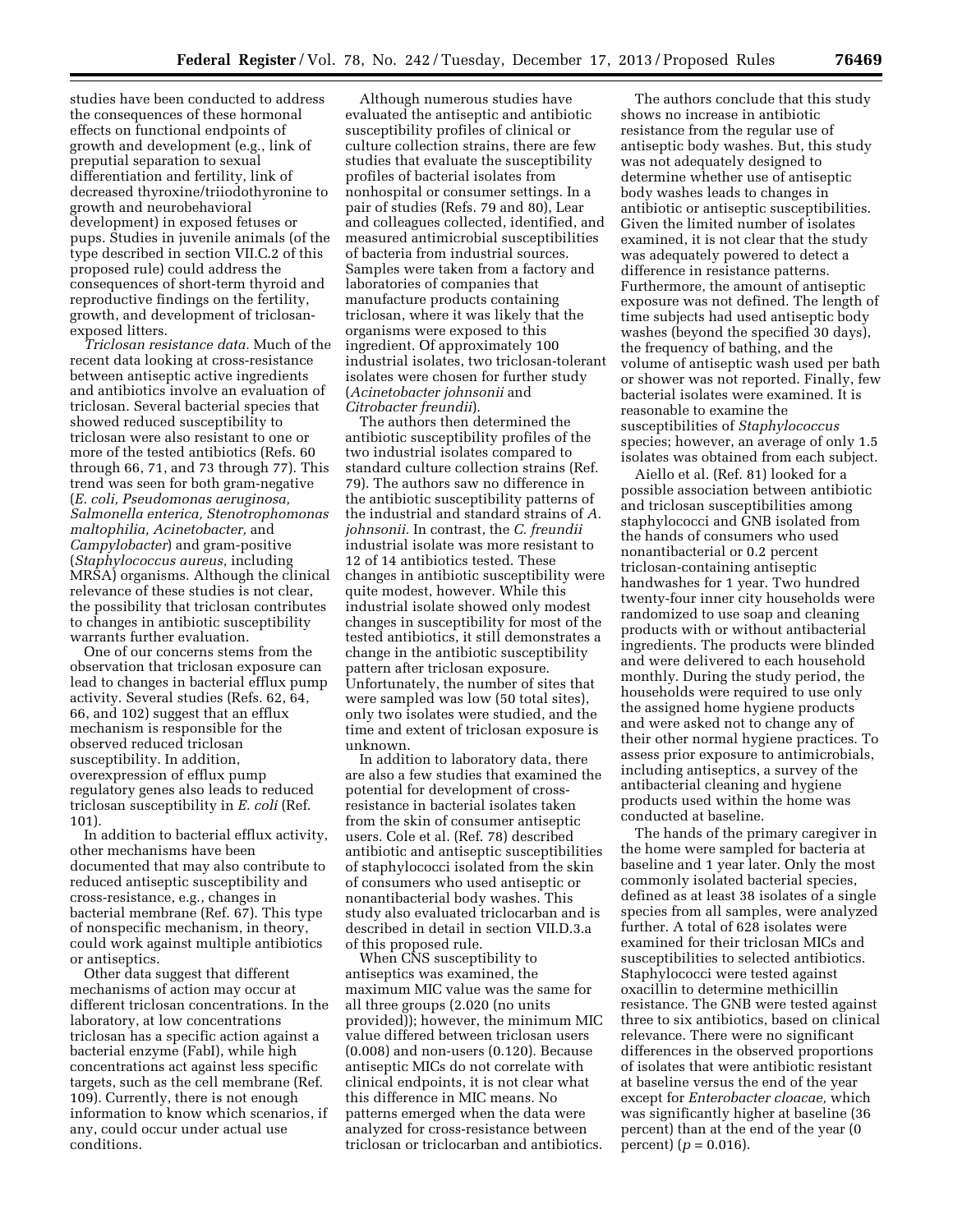The MICs of triclosan ranged from 0.03 to 4.00  $\mu$ g/mL; however, two thirds of the isolates had triclosan MICs over 1 μg/mL. The median triclosan MICs for the gram negative species varied widely. In contrast, the staphylococcus median values were very similar, except for *S. aureus,* which was 2 µg/mL at baseline and 0.03 µg/mL at the end of the year. There was no statistically significant association between triclosan MICs and susceptibility to antibiotics.

A randomly chosen subset of seven GNB organisms with triclosan MICs of at least 32 μg/mL was retested with agar containing triclosan concentrations in the range of 64 to  $1,024 \mu$ g/mL. The subset contained *Klebsiella pneumoniae, Acinetobacter baumannii, Enterobacter cloacae,* and *P. fluorescens*  isolates. All of the isolates grew on agar containing  $1,024 \mu$ g/mL triclosan, suggesting that they may survive the triclosan concentrations used in some consumer products.

This study did not show an association between high triclosan MICs and antibiotic resistance after 1 year of triclosan handwash use. However, the authors note that the triclosan MICs seen for many of the isolates in this study are higher than those reported previously. They suggest that general levels of decreased susceptibility to triclosan seem to be increasing in the community, regardless of whether triclosan-containing products are used in the home or not. The authors also concluded that the absence of a statistically significant association between elevated triclosan MICs and reduced antibiotic susceptibility may indicate that such a correlation does not exist or that it is relatively small among the isolates that were studied. Still, they theorized that a relationship may emerge after longer term or higher dose exposure of bacteria to triclosan in the community setting.

Overall, the administrative record for triclosan is complete on the following aspects of the resistance issue:

- Laboratory studies demonstrate triclosan's ability to alter antibiotic susceptibilities (Refs. 60 through 66, 71, and 73 through 77)
- Data define triclosan's mechanisms of action and demonstrate that these mechanisms are dose dependent (Ref. 109)
- Data demonstrate that exposure to triclosan changes efflux pump activity, a common nonspecific bacterial resistance mechanism (Refs. 62, 64, 66, and 102)
- Data show that low levels of triclosan may persist in the environment (Refs. 85, 113, 114, 115, and 221 through 224)

However, the administrative record is not complete with respect to data that would clarify the potential public health impact of the currently available data. Examples of the type of information that could be submitted to complete the record include the following:

- Data to characterize the concentrations and antimicrobial activity of triclosan in various biological and environmental compartments (e.g., on the skin, in the gut, and in environmental matrices)
- Data to characterize the antiseptic and antibiotic susceptibility levels of environmental isolates in areas of prevalent antiseptic use, e.g., in the home, health care, food handler, and veterinary settings and
- Data to characterize the potential for the reduced antiseptic susceptibility caused by triclosan to be transferred to other bacteria that are still sensitive to triclosan

b. *Triclosan safety data gaps.* In summary, our administrative record for the safety of triclosan is incomplete with respect to the following:

- Animal ADME
- Dermal carcinogenicity
- Data regarding the potential for formation of photodegradation products on human skin and their effects on the skin
- Potential hormonal effects
- Data to clarify the relevance of antimicrobial resistance laboratory findings to the consumer setting

#### **VIII. Proposed Effective Date**

Based on the currently available data, this proposed rule finds that consumer antiseptic wash active ingredients can be considered neither safe nor effective for use in OTC consumer antiseptic wash drug products. Accordingly, consumer antiseptic wash active ingredients would be nonmonograph in any final rule based on this proposed rule. We recognize, based on the scope of products subject to this monograph, that manufacturers will need time to comply with a final rule based on this proposed rule. However, because of the potential safety considerations raised by the data for some antiseptic active ingredients evaluated, we believe that an effective date later than 1 year after publication of the final rule would not be appropriate or necessary. Consequently, any final rule that results from this proposed rule will be effective 1 year after the date of the final rule's publication in the **Federal Register**. On or after that date, any OTC consumer antiseptic wash drug product that is subject to the monograph and that contains a nonmonograph condition,

i.e., a condition that would cause the drug to be not GRAS/GRAE or to be misbranded, could not be initially introduced or initially delivered for introduction into interstate commerce unless it is the subject of an approved new drug application or abbreviated new drug application. Any OTC consumer antiseptic wash drug product subject to the final rule that is repackaged or relabeled after the effective date of the final rule would be required to be in compliance with the final rule, regardless of the date the product was initially introduced or initially delivered for introduction into interstate commerce.

#### **IX. Summary of Preliminary Regulatory Impact Analysis**

The summary analysis of benefits and costs included in this proposed rule is drawn from the detailed Preliminary Regulatory Impact Analysis (PRIA) that is available at *[http://](http://www.regulations.gov) [www.regulations.gov,](http://www.regulations.gov)* Docket No. FDA– 1975–N–0012 (formerly Docket No. 1975N–0183H).

#### *A. Introduction*

FDA has examined the impacts of the proposed rule under Executive Order 12866, Executive Order 13563, the Regulatory Flexibility Act (5 U.S.C. 601–612), and the Unfunded Mandates Reform Act of 1995 (Pub. L. 104–4). Executive Orders 12866 and 13563 direct Agencies to assess all costs and benefits of available regulatory alternatives and, when regulation is necessary, to select regulatory approaches that maximize net benefits (including potential economic, environmental, public health and safety, and other advantages; distributive impacts; and equity). This proposed rule would be an economically significant regulatory action as defined by Executive Order 12866.

The Regulatory Flexibility Act requires Agencies to analyze regulatory options that would minimize any significant impact of a rule on small entities. This proposed rule would have a significant economic impact on a substantial number of small entities.

Section 202(a) of the Unfunded Mandates Reform Act of 1995 requires that Agencies prepare a written statement, which includes an assessment of anticipated costs and benefits, before proposing ''any rule that includes any Federal mandate that may result in the expenditure by State, local, and tribal governments, in the aggregate, or by the private sector, of \$100,000,000 or more (adjusted annually for inflation) in any one year.'' The current threshold after adjustment for inflation is \$141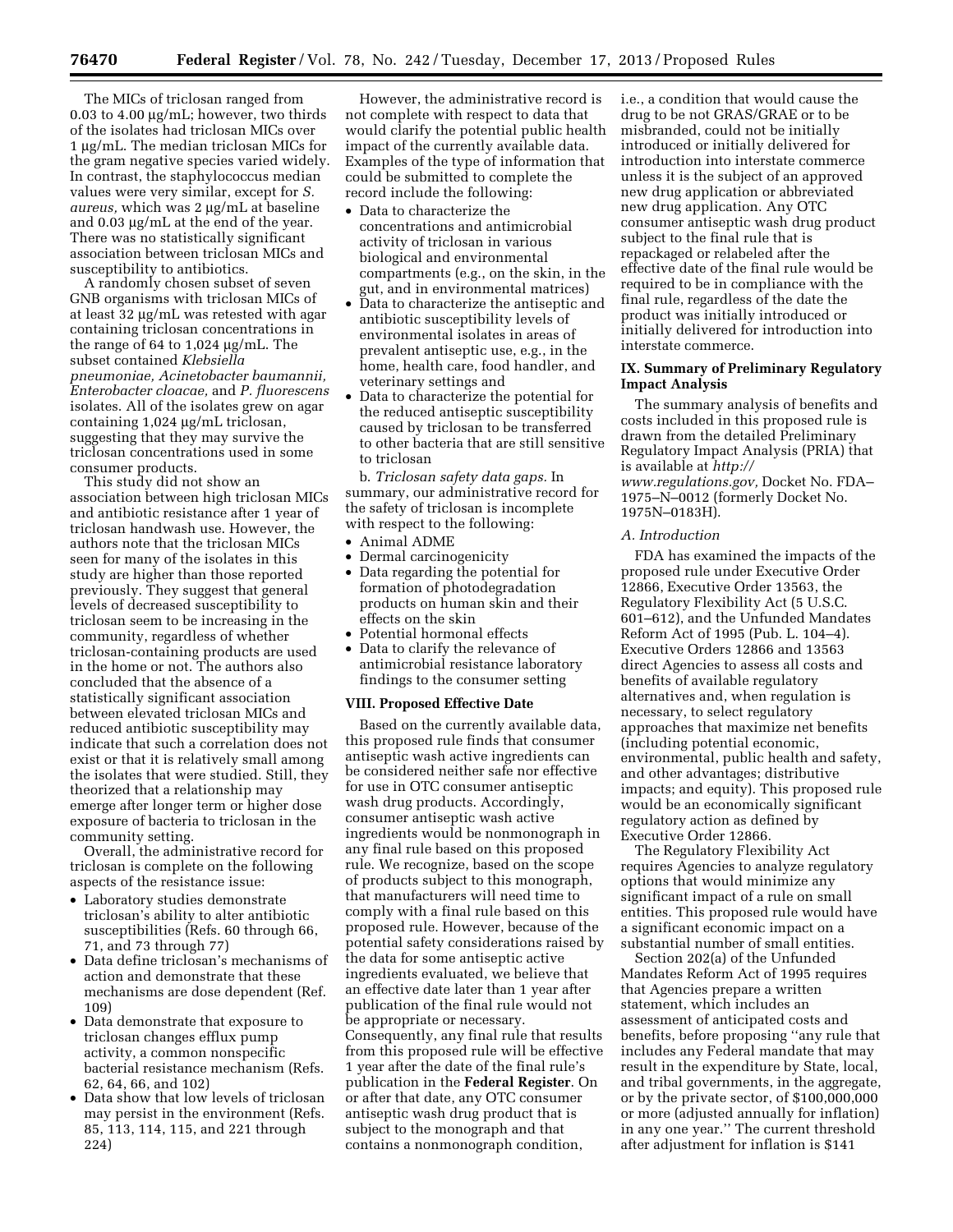million, using the most current (2012) Implicit Price Deflator for the Gross Domestic Product. FDA expects this proposed rule to result in a 1-year expenditure that would meet or exceed this amount.

#### *B. Summary of Costs and Benefits*

The costs and benefits of the proposed rule are summarized in table 9 of this proposed rule entitled ''Economic Data: Costs and Benefits Statement.'' As table 9 shows, the primary estimated benefits come from reduced exposure to antiseptic active ingredients by 2.2 million pounds per year. Using the primary estimates, the combined total consists of a reduction in triclosan exposure by 799,426 pounds per year, triclocarban exposure by 1.4 million pounds per year, chloroxylenol exposure by 231.9 pounds per year, and benzalkonium chloride by 63.8 pounds per year. Limitations in the available data characterizing the health effects

resulting from widespread long-term exposure to such ingredients prevent us from translating the estimated reduced exposure into monetary equivalents of health effects.

The primary estimate of costs annualized over 10 years is approximately \$23.6 million at a 3 percent discount rate and \$28.6 million at a 7 percent discount rate. These costs consist of total one-time costs of relabeling and reformulation ranging from \$112.2 to \$368.8 million. Estimates of the cost of relabeling and reformulating may be overstated if manufacturers produce data consistent with the monograph changes in this proposed rule and do not need to relabel or reformulate. In such a scenario, the costs of producing the data would be incurred instead. Under the proposed rule, we estimate that each pound of reduced exposure to antiseptic active ingredients would cost \$3.86 to \$43.67

at a 3 percent discount rate and \$4.69 to \$53.04 at a 7 percent discount rate.

Manufacturers are expected to incur most product reformulation and relabeling costs with the impact to relabelers, repackers, and distributors being considerably less. The impact on a manufacturer can vary considerably depending on the number and type of products it produces. For the estimated 707 affected establishments that would qualify as small, $1$  our estimate of the average one-time cost of compliance ranges from \$0.10 million to \$0.33 million, which would be approximately 0.33 percent to 1.10 percent of the average annual value of shipments for a small business. In its Initial Regulatory Flexibility Analysis, the Agency assesses a pair of regulatory options that would reduce the proposed rule's burden on small entities: (1) Exempting small businesses from the rule and (2) longer compliance period, allowing 18 months (rather than 12 months).

#### TABLE 9—ECONOMIC DATA: COSTS AND BENEFITS STATEMENT

|                                                                                                                                                                    |                        |                         |                        |                 | Units                   |                    |                                                                                                      |
|--------------------------------------------------------------------------------------------------------------------------------------------------------------------|------------------------|-------------------------|------------------------|-----------------|-------------------------|--------------------|------------------------------------------------------------------------------------------------------|
| Category                                                                                                                                                           | Primary<br>estimate    | High<br>Low<br>estimate | estimate               | Year<br>dollars | <b>Discount</b><br>rate | Period<br>covered  | <b>Notes</b>                                                                                         |
|                                                                                                                                                                    |                        |                         | <b>Benefits</b>        |                 |                         |                    |                                                                                                      |
| Annualized Monetized \$millions/year                                                                                                                               | .                      |                         |                        |                 | 7%<br>3%                | Annual.<br>Annual. |                                                                                                      |
| Annualized Quantified                                                                                                                                              | 2,198,033<br>2,198,033 | 989,922<br>989,922      | 3,406,145<br>3,406,145 | .               | 7%<br>3%                | Annual.<br>Annual. | Reduced antiseptic active ingredient ex-<br>posure (in pounds).                                      |
| Qualitative                                                                                                                                                        |                        |                         |                        |                 |                         |                    |                                                                                                      |
|                                                                                                                                                                    |                        |                         |                        | Costs           |                         |                    |                                                                                                      |
| Annualized Monetized \$millions/year                                                                                                                               | \$28.6<br>\$23.6       | \$16.0<br>\$13.2        | \$52.5<br>\$43.2       | 2010<br>2010    | 7%<br>3%                | Annual.<br>Annual. | Annualized costs of relabeling and refor-<br>mulation. Range of estimates cap-<br>tures uncertainty. |
| Annualized Quantified                                                                                                                                              | .                      |                         | .                      | .               | 7%<br>3%                |                    |                                                                                                      |
| Qualitative                                                                                                                                                        |                        |                         |                        |                 |                         |                    |                                                                                                      |
|                                                                                                                                                                    |                        |                         | <b>Transfers</b>       |                 |                         |                    |                                                                                                      |
| Federal Annualized Monetized \$millions/<br>year.                                                                                                                  |                        |                         |                        |                 | 7%<br>3%                |                    | None.                                                                                                |
|                                                                                                                                                                    | From:                  |                         |                        | To:             |                         |                    |                                                                                                      |
| Other Annualized Monetized \$millions/<br>year.                                                                                                                    | .                      |                         |                        |                 | 7%<br>3%                |                    |                                                                                                      |
|                                                                                                                                                                    | From:                  |                         |                        | To:             |                         |                    |                                                                                                      |
| Effects<br>State, Local, or Tribal Government: Not applicable.                                                                                                     |                        |                         |                        |                 |                         |                    |                                                                                                      |
| <b>Small Business</b><br>Annual cost per affected small entity estimated as \$0.01-\$0.04 million, which would represent 0.04-0.13 percent of<br>annual shipments. |                        |                         |                        |                 |                         |                    |                                                                                                      |
| Wages: No estimated effect.                                                                                                                                        |                        |                         |                        |                 |                         |                    |                                                                                                      |
| Growth: No estimated effect.                                                                                                                                       |                        |                         |                        |                 |                         |                    |                                                                                                      |
|                                                                                                                                                                    |                        |                         |                        |                 |                         |                    |                                                                                                      |

1FDA notes that the analysis was conducted using data at the establishment level rather than at the firm level. This makes the implicit assumption that the typical manufacturing establishment is

roughly equivalent to the typical small manufacturing firm. However, if market is dominated by a few large firms with a large number of small establishments, our estimated number of

small entities, may be an overestimate of the actual number of businesses with fewer than 750 employees.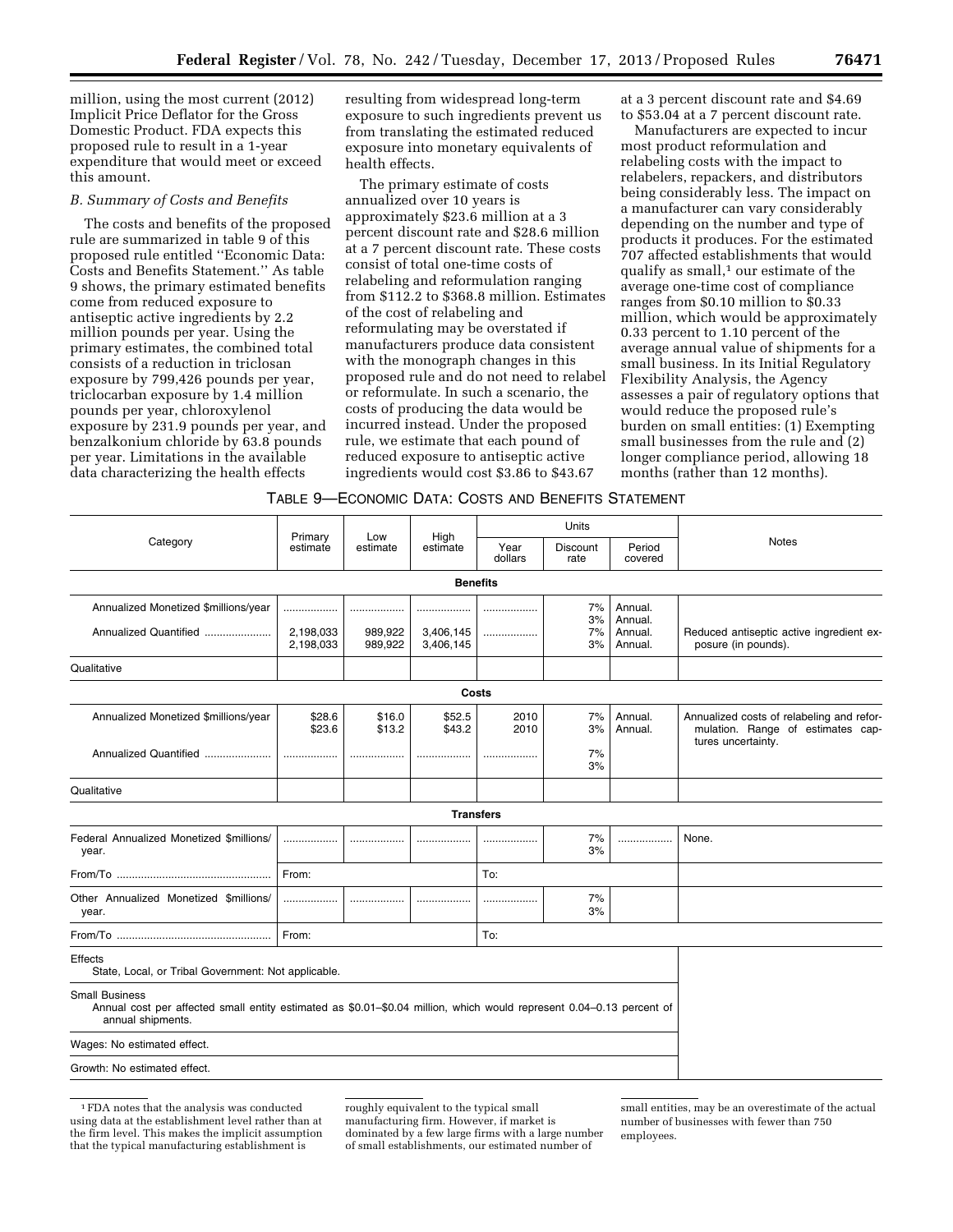# **X. Paperwork Reduction Act of 1995**

This proposed rule contains no collections of information. Therefore, clearance by the Office of Management and Budget under the Paperwork Reduction Act of 1995 is not required.

#### **XI. Environmental Impact**

We have determined under 21 CFR 25.31(a) that this action is of a type that does not individually or cumulatively have a significant effect on the human environment. Therefore, neither an environmental assessment nor an environmental impact statement is required.

#### **XII. Federalism**

FDA has analyzed this proposed rule in accordance with the principles set forth in Executive Order 13132. FDA has determined that the proposed rule, if finalized, would have a preemptive effect on State law. Section 4(a) of the Executive order requires Agencies to ''construe \* \* \* a Federal statute to preempt State law only where the statute contains an express preemption provision or there is some other clear evidence that the Congress intended preemption of State law, or where the exercise of State authority conflicts with the exercise of Federal authority under the Federal statute.'' Section 751 of the Federal Food, Drug and Cosmetic Act (the FD&C Act) (21 U.S.C. 379r) is an express preemption provision. Section 751(a) of the FD&C Act (21 U.S.C. 379r(a)) provides that ''no State or political subdivision of a State may establish or continue in effect any requirement—(1) that relates to the regulation of a drug that is not subject to the requirements of section 503(b)(1) or  $503(f)(1)(A)$ ; and (2) that is different from or in addition to, or that is otherwise not identical with, a requirement under this Act, the Poison Prevention Packaging Act of 1970 (15 U.S.C. 1471 *et seq.*), or the Fair Packaging and Labeling Act (15 U.S.C. 1451 *et seq.*).'' Currently, this provision operates to preempt States from imposing requirements related to the regulation of nonprescription drug products. (See section 751(b) through (e) of the FD&C Act for the scope of the express preemption provision, the exemption procedures, and the exceptions to the provision.)

This proposed rule, if finalized as proposed, would require data from clinical outcome studies to demonstrate the effectiveness of consumer antiseptic active ingredients. Any final rule would have a preemptive effect in that it would preclude States from issuing requirements related to OTC consumer

antiseptics that are different from, in addition to, or not otherwise identical with a requirement in the final rule. This preemptive effect is consistent with what Congress set forth in section 751 of the FD&C Act. Section 751(a) of the FD&C Act displaces both State legislative requirements and State common law duties. We also note that even where the express preemption provision is not applicable, implied preemption may arise (see *Geier* v. *American Honda Co.,* 529 U.S. 861 (2000)).

FDA believes that the preemptive effect of the proposed rule, if finalized, would be consistent with Executive Order 13132. Section 4(e) of the Executive order provides that ''when an agency proposed to act through adjudication or rulemaking to preempt State law, the agency shall provide all affected State and local officials notice and an opportunity for appropriate participation in the proceedings.'' FDA is providing an opportunity for State and local officials to comment on this rulemaking.

#### **XIII. References**

The following references are on display in the Division of Dockets Management (see **ADDRESSES**) under Docket No. FDA–1975–N–0012 (formerly 1975N–0183H) and may be seen by interested persons between 9 a.m. and 4 p.m., Monday through Friday, and are available electronically at *<http://www.regulations.gov>*. (FDA has verified all Web site addresses in this reference section, but we are not responsible for any subsequent changes to the Web sites after this proposed rule publishes in the **Federal Register**.)

- 1. Comment No. C12 in Docket No. 1975N– 0183H.
- 2. Transcript of the January 22, 1997, Meeting of the Joint Nonprescription Drugs and Anti-Infective Drugs Advisory Committees, OTC Vol. 02CAWASHTFM.
- 3. Transcript of the March 23, 2005, Meeting of the Nonprescription Drugs Advisory Committee, *[http://www.fda.gov/ohrms/](http://www.fda.gov/ohrms/dockets/ac/05/transcripts/2005-4098T1.pdf) [dockets/ac/05/transcripts/2005-](http://www.fda.gov/ohrms/dockets/ac/05/transcripts/2005-4098T1.pdf)  [4098T1.pdf,](http://www.fda.gov/ohrms/dockets/ac/05/transcripts/2005-4098T1.pdf)* 2005.
- 4. Transcript of the October 20, 2005, Meeting of the Nonprescription Drugs Advisory Committee, *[http://](http://www.fda.gov/ohrms/dockets/ac/05/transcripts/2005-4184T1.pdf) [www.fda.gov/ohrms/dockets/ac/05/](http://www.fda.gov/ohrms/dockets/ac/05/transcripts/2005-4184T1.pdf) [transcripts/2005-4184T1.pdf,](http://www.fda.gov/ohrms/dockets/ac/05/transcripts/2005-4184T1.pdf)* 2005.
- 5. Summary Minutes of the November 14, 2008, Feedback Meeting with Personal Care Products Council and Soap and Detergent Association, OTC Vol. 02CAWASHTFM.
- 6. Comment Nos. C7, C10, C11, C12, C14, C18, C22, C25, C32, C34, C35, C36, C40, C43, C44, C45, C47, C48, C53, C54, C55, C56, C57, C60, C61, C63, C64, C77, C80, C81, C82, C83, C85, C89, CP3, CP4, CP6, CP7, CP11, CP14, CP15, CP16, LET11,

LET13, LET15, LET18, LET43, RPT3, RPT5, SUP1, SUP2, SUP3, SUP5, SUP6, and SUP7 in Docket No. 1975N–0183H.

- 7. Comment Nos. C1, C8, C11, C14, C18, C19, C20, C23, C32, C34, C35, C36, C38, C42, C43, C45, C48, C50, C51, C52, C58, C60, C61, C70, C76, C79, C82, C84, C85, C89, C93, CP1, CP3, CP4, CP7, CP9, CP12, CP14, CP17, LET1, LET12, LET13, LET16, LET17, LET43, PR1, PR3, PR4, PR5, PR6, PR7, PR9, RPT4, SUP3, SUP4, SUP5, SUP7, SUP12, and SUP13 in Docket No. 1975N–0183H.
- 8. Comment Nos. C171, C172, C173, LET98, LET99, PR2, and SUP47 in Docket No. 1975N–0183H.
- 9. Comment Nos. DRAFT–1044, DRAFT– 1045, DRAFT–1046, DRAFT–1047, DRAFT–1048 in Docket No. FDA–1975– N–0012.
- 10. Comment No. CP1 in Docket No. 2005P– 0432.
- 11. Comment No. C4 in Docket No. 1975N– 0183H.
- 12. Comment No. C42 in Docket No. 1975N– 0183H.
- 13. Comment No. C20 in Docket No. 1975N– 0183H.
- 14. Comment No. CP8 in Docket No. 1975N– 0183H.
- 15. Comment No. CP1 in Docket No. 1996P– 0312.
- 16. Comment No. CP1 in Docket No. 1975N– 0183H.
- 17. Comment No. C30 in Docket No. 1975N– 0183H.
- 18. Comment No. LET23 in Docket No. 1975N–0183H.
- 19. Product labels in OTC Vol. 02CAWASHTFM.
- 20. Briefing Material for the November 14, 2008, Feedback Meeting with Personal Care Products Council and Soap and Detergent Association, OTC Vol. 02CAWASHTFM.
- 21. Fischler, G. E. et al., ''Effect of Handwash Agents on Controlling the Transmission of Pathogenic Bacteria From Hands to Food,'' *Journal of Food Protection,*  70:2873–2877, 2007.
- 22. Luby, S. P. et al., ''Effect of Handwashing on Child Health: A Randomised Controlled Trial,'' *Lancet,* 366:225–233, 2005.
- 23. Larson, E. L. et al., ''Effect of Antibacterial Home Cleaning and Handwashing Products on Infectious Disease Symptoms: A Randomized, Double-Blind Trial,'' *Annals of Internal Medicine,* 140:321–329, 2004.
- 24. Briefing Material for the March 23, 2005, Meeting of the Nonprescription Drugs Advisory Committee, *[http://](http://www.fda.gov/ohrms/dockets/ac/05/briefing/2005-4098B1_02_01-FDA-TOC.htm) [www.fda.gov/ohrms/dockets/ac/05/](http://www.fda.gov/ohrms/dockets/ac/05/briefing/2005-4098B1_02_01-FDA-TOC.htm) [briefing/2005-4098B1](http://www.fda.gov/ohrms/dockets/ac/05/briefing/2005-4098B1_02_01-FDA-TOC.htm)*\_*02*\_*01-FDA-[TOC.htm](http://www.fda.gov/ohrms/dockets/ac/05/briefing/2005-4098B1_02_01-FDA-TOC.htm)*.
- 25. Briefing Material for the October 20, 2005, Meeting of the Nonprescription Drugs Advisory Committee, *[http://](http://www.fda.gov/ohrms/dockets/ac/05/briefing/2005-4184B1_01_00-FDA-TOC.htm) [www.fda.gov/ohrms/dockets/ac/05/](http://www.fda.gov/ohrms/dockets/ac/05/briefing/2005-4184B1_01_00-FDA-TOC.htm) [briefing/2005-4184B1](http://www.fda.gov/ohrms/dockets/ac/05/briefing/2005-4184B1_01_00-FDA-TOC.htm)*\_*01*\_*00-FDA-[TOC.htm](http://www.fda.gov/ohrms/dockets/ac/05/briefing/2005-4184B1_01_00-FDA-TOC.htm)*.
- 26. FDA Review of Consumer Antiseptic Effectiveness Data, OTC Vol. 02CAWASHTFM.
- 27. Hill Top Research, ''Efficacy Evaluation of Health Care Personnel Handwash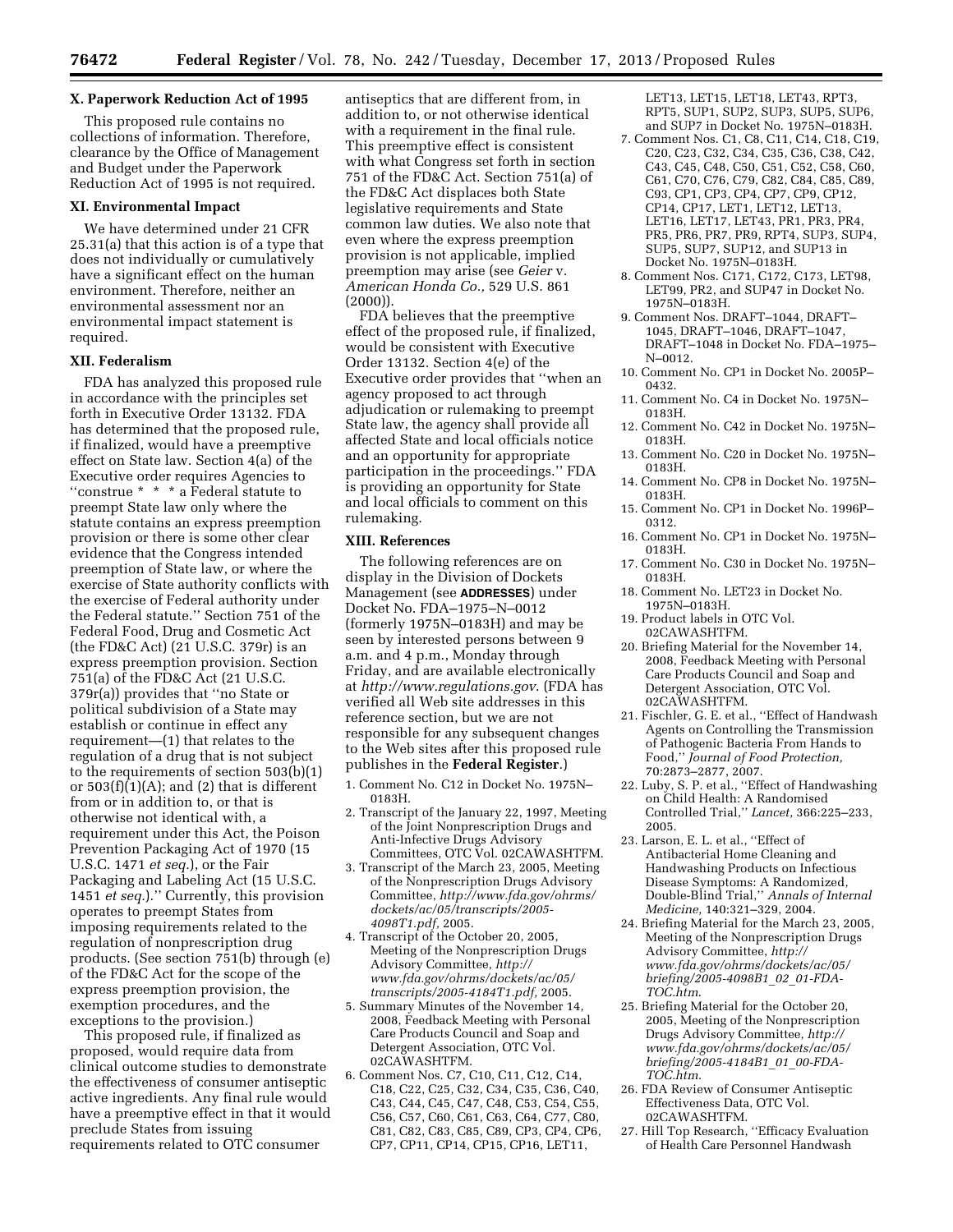Products (Study No. 03–122085–106),'' OTC Vol. 02CAWASHTFM.

- 28. Fuls, J. L. et al., ''Alternative Hand Contamination Technique to Compare the Activities of Antimicrobial and Nonantimicrobial Soaps Under Different Test Conditions,'' *Applied and Environmental Microbiology,* 74:3739– 3744, 2008.
- 29. DuPont, H. L. et al., ''Immunity in Shigellosis. II. Protection Induced by Oral Live Vaccine or Primary Infection,'' *Journal of Infectious Diseases,* 125:12– 16, 1972.
- 30. Kotloff, K. L. et al., ''Safety, Immunogenicity, and Efficacy in Monkeys and Humans of Invasive *Escherichia coli* K–12 Hybrid Vaccine Candidates Expressing *Shigella flexneri*  2a Somatic Antigen,'' *Infection and Immunity,* 60:2218–2224, 1992.
- 31. Kotloff, K. L. et al., ''Evaluation of the Safety, Immunogenicity, and Efficacy in Healthy Adults of Four Doses of Live Oral Hybrid *Escherichia coli-Shigella flexneri* 2a Vaccine Strain EcSf2a-2,'' *Vaccine,* 13:495–502, 1995.
- 32. Kotloff, K. L. et al., ''A Modified *Shigella*  Volunteer Challenge Model in Which the Inoculum Is Administered With Bicarbonate Buffer: Clinical Experience and Implications for *Shigella*  Infectivity,'' *Vaccine,* 13:1488–1494, 1995.
- 33. Levine, M. M. et al., ''Studies With a New Generation of Oral Attenuated Shigella Vaccine: *Escherichia coli* Bearing Surface Antigens of *Shigella flexneri,*'' *Journal of Infectious Diseases,* 136:577– 582, 1977.
- 34. Holcomb, D. L. et al., ''Comparison of Six Dose-Response Models for Use With Food-borne Pathogens,'' *Risk Analysis,*  19:1091–1100, 1999.
- 35. Comment Nos. C5, C10, C12, C13, C15, C17, and C25 in Docket No. 1975N– 0183H.
- 36. NCCLS, ''Methods for Determining Bactericidal Activity of Antimicrobial Agents; Approved Guideline,'' NCCLS document M26–A, 1999.
- 37. Calafat, A. M. et al., ''Urinary Concentrations of Triclosan in the U.S. Population: 2003–2004,'' *Environmental Health Perspectives,* 116:303–307, 2008.
- 38. Dayan, A. D., ''Risk Assessment of Triclosan [Irgasan] in Human Breast Milk,'' *Food and Chemical Toxicology,*  45:125–129, 2007.
- 39. Centers for Disease Control and Prevention, ''Fourth National Report on Human Exposure to Environmental Chemicals, Updated Tables, March, 2013,'' 2013.
- 40. U.S. Food and Drug Administration, ''Preliminary Regulatory Impact Analysis, Initial Regulatory Flexibility Analysis, and Unfunded Mandates Reform Act Analysis,'' OTC Vol. 02CAWASHTFM.
- 41. Ahn, K. C. et al., ''In Vitro Biologic Activities of the Antimicrobials Triclocarban, Its Analogs, and Triclosan in Bioassay Screens: Receptor-Based Bioassay Screens,'' *Environmental Health Perspectives,* 116:1203–1210, 2008.
- 42. Chen, J. et al., ''Triclocarban Enhances Testosterone Action: A New Type of Endocrine Disruptor?'' *Endocrinology,*  149:1173–1179, 2008.
- 43. Crofton, K. M. et al., ''Short-Term In Vivo Exposure to the Water Contaminant Triclosan: Evidence for Disruption of Thyroxine,'' *Environmental Toxicology and Pharmacology,* 24:194–197, 2007.
- 44. Gee, R. H. et al., ''Oestrogenic and Androgenic Activity of Triclosan in Breast Cancer Cells,'' *Journal of Applied Toxicology,* 28:78–91, 2008.
- 45. Jacobs, M. N., G. T. Nolan, and S. R. Hood, ''Lignans, Bacteriocides and Organochlorine Compounds Activate the Human Pregnane X Receptor (PXR),'' *Toxicology and Applied Pharmacology,*  209:123–133, 2005.
- 46. Kumar, V., C. Balomajumder, and P. Roy, ''Disruption of LH-Induced Testosterone Biosynthesis in Testicular Leydig Cells by Triclosan: Probable Mechanism of Action,'' *Toxicology,* 250:124–131, 2008.
- 47. Kumar, V. et al., ''Alteration of Testicular Steroidogenesis and Histopathology of Reproductive System in Male Rats Treated With Triclosan,'' *Reproductive Toxicology,* 27:177–185, 2009.
- 48. Paul, K. B. et al., ''Short-term Exposure to Triclosan Decreases Thyroxine In Vivo via Upregulation of Hepatic Catabolism in Young Long-Evans Rats,'' *Toxicological Sciences,* 113:367–379, 2010.
- 49. Stoker, T. E., E. K. Gibson, and L. M. Zorrilla, ''Triclosan Exposure Modulates Estrogen-Dependent Responses in the Female Wistar Rat,'' *Toxicological Sciences,* 117:45–53, 2010.
- 50. Zorrilla, L. M. et al., ''The Effects of Triclosan on Puberty and Thyroid Hormones in Male Wistar Rats,'' *Toxicological Sciences,* 107:56–64, 2009.
- 51. Anway, M. D. and M. K. Skinner, ''Epigenetic Transgenerational Actions of Endocrine Disruptors,'' *Endocrinology,*  147:S43–49, 2006.
- 52. Bernal, A. J. and R. L. Jirtle, ''Epigenomic Disruption: The Effects of Early Developmental Exposures,'' *Birth Defects Research (Part A),* 88:938–944, 2010.
- 53. Pop, V. J. et al., ''Low Maternal Free Thyroxine Concentrations During Early Pregnancy Are Associated With Impaired Psychomotor Development in Infancy,'' *Clinical Endocrinology (Oxf),* 50:149– 155, 1999.
- 54. Alexander, E. K. et al., ''Timing and Magnitude of Increases in Levothyroxine Requirements During Pregnancy in Women With Hypothyroidism,'' *New England Journal of Medicine,* 351:241– 249, 2004.
- 55. Mitchell, M. L. and R. Z. Klein, ''The Sequelae of Untreated Maternal Hypothyroidism,'' *European Journal of Endocrinology,* 151 Suppl 3:U45–48, 2004.
- 56. Fraise, A. P., ''Biocide Abuse and Antimicrobial Resistance—A Cause for Concern?'' *Journal of Antimicrobial Chemotherapy,* 49:11–12, 2002.
- 57. Gilbert, P. and A. J. McBain, ''Potential Impact of Increased Use of Biocides in Consumer Products on Prevalence of

Antibiotic Resistance,'' *Clinical Microbiology Reviews,* 16:189–208, 2003.

- 58. Levy, S. B., ''Antimicrobial Consumer Products: Where's the Benefit? What's the Risk?'' *Archives of Dermatology,*  138:1087–1088, 2002.
- 59. Russell, A. D., ''Biocides and Pharmacologically Active Drugs as Residues and in the Environment: Is There a Correlation With Antibiotic Resistance?'' *American Journal of Infection Control,* 30:495–498, 2002.
- 60. Braoudaki, M. and A. C. Hilton, ''Adaptive Resistance to Biocides in *Salmonella enterica* and *Escherichia coli*  O157 and Cross-Resistance to Antimicrobial Agents,'' *Journal of Clinical Microbiology,* 42:73–78, 2004.
- 61. Brenwald, N. P. and A. P. Fraise, ''Triclosan Resistance in Methicillin-Resistant *Staphylococcus aureus*  (MRSA),'' *Journal of Hospital Infection,*  55:141–144, 2003.
- 62. Chuanchuen, R. et al., ''Cross-Resistance Between Triclosan and Antibiotics in *Pseudomonas aeruginosa* Is Mediated by Multidrug Efflux Pumps: Exposure of a Susceptible Mutant Strain to Triclosan Selects *nfxB* Mutants Overexpressing MexCD-OprJ,'' *Antimicrobial Agents and Chemotherapy,* 45:428–432, 2001.
- 63. Cookson, B. D. et al., ''Transferable Resistance to Triclosan in MRSA,'' *Lancet,* 337:1548–1549, 1991.
- 64. Karatzas, K. A. et al., ''Prolonged Treatment of *Salmonella enterica* serovar Typhimurium With Commercial Disinfectants Selects for Multiple Antibiotic Resistance, Increased Efflux and Reduced Invasiveness,'' *Journal of Antimicrobial Chemotherapy,* 60:947– 955, 2007.
- 65. Randall, L. P. et al., ''Effect of Triclosan or a Phenolic Farm Disinfectant on the Selection of Antibiotic-Resistant *Salmonella enterica,*'' *Journal of Antimicrobial Chemotherapy,* 54:621– 627, 2004.
- 66. Sanchez, P., E. Moreno, and J. L. Martinez, ''The Biocide Triclosan Selects *Stenotrophomonas maltophilia* Mutants That Overproduce the SmeDEF Multidrug Efflux Pump,'' *Antimicrobial Agents and Chemotherapy,* 49:781–782, 2005.
- 67. Tkachenko, O. et al., ''A Triclosan-Ciprofloxacin Cross-Resistant Mutant Strain of *Staphylococcus aureus*  Displays an Alteration in the Expression of Several Cell Membrane Structural and Functional Genes,'' *Research in Microbiology,* 158:651–658, 2007.
- 68. Joynson, J. A., B. Forbes, and R. J. Lambert, ''Adaptive Resistance to Benzalkonium Chloride, Amikacin and Tobramycin: The Effect on Susceptibility to Other Antimicrobials,'' *Journal of Applied Microbiology,* 93:96–107, 2002.
- 69. Lambert, R. J., J. Joynson, and B. Forbes, ''The Relationships and Susceptibilities of Some Industrial, Laboratory and Clinical Isolates of *Pseudomonas aeruginosa* to Some Antibiotics and Biocides,'' *Journal of Applied Microbiology,* 91:972–984, 2001.
- 70. Langsrud, S., G. Sundheim, and A. L. Holck, ''Cross-Resistance to Antibiotics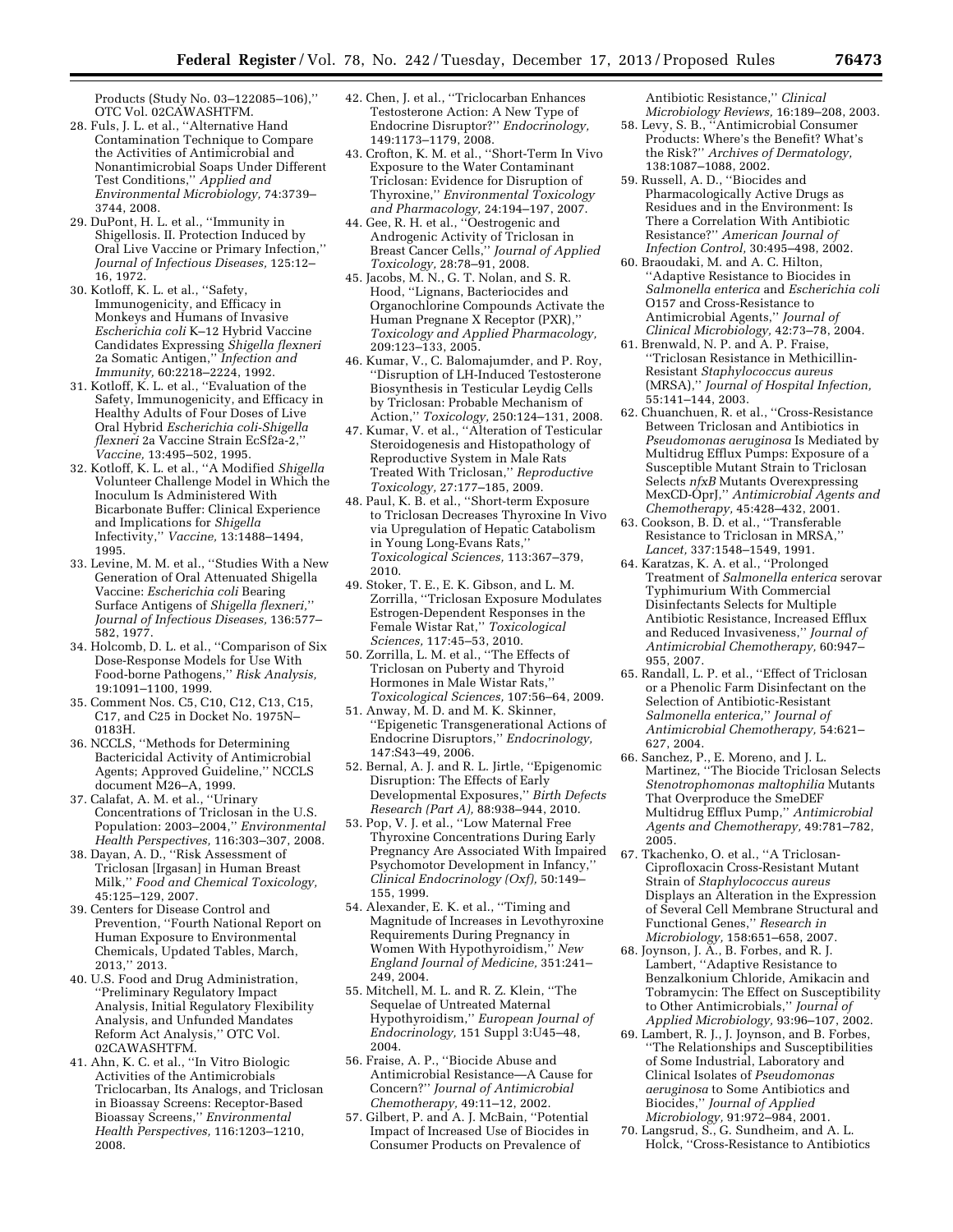of *Escherichia coli* Adapted to Benzalkonium Chloride or Exposed to Stress-Inducers,'' *Journal of Applied Microbiology,* 96:201–208, 2004.

- 71. Ledder, R. G. et al., ''Effects of Chronic Triclosan Exposure Upon the Antimicrobial Susceptibility of 40 Exsitu Environmental and Human Isolates,'' *Journal of Applied Microbiology,* 100:1132–1140, 2006.
- 72. Loughlin, M. F., M. V. Jones, and P. A. Lambert, ''*Pseudomonas aeruginosa*  Cells Adapted to Benzalkonium Chloride Show Resistance to Other Membrane-Active Agents but Not to Clinically Relevant Antibiotics,'' *Journal of Antimicrobial Chemotherapy,* 49:631– 639, 2002.
- 73. Braoudaki, M. and A. C. Hilton, ''Low Level of Cross-Resistance Between Triclosan and Antibiotics in *Escherichia coli* K–12 and *E. coli* O55 Compared to *E. coli* O157,'' *FEMS Microbiology Letters,* 235:305–309, 2004.
- 74. Randall, L. P. et al., ''Prevalence of Multiple Antibiotic Resistance in 443 *Campylobacter* spp. Isolated From Humans and Animals,'' *Journal of Antimicrobial Chemotherapy,* 52:507– 510, 2003.
- 75. Seaman, P. F., D. Ochs, and M. J. Day, ''Small-Colony Variants: A Novel Mechanism for Triclosan Resistance in Methicillin-Resistant *Staphylococcus aureus,*'' *Journal of Antimicrobial Chemotherapy,* 59:43–50, 2007.
- 76. Chen, Y. et al., ''Triclosan Resistance in Clinical Isolates of *Acinetobacter baumannii,*'' *Journal of Medical Microbiology,* 58:1086–1091, 2009.
- 77. Birosova, L. and M. Mikulasova, ''Development of Triclosan and Antibiotic Resistance in *Salmonella enterica* serovar Typhimurium,'' *Journal of Medical Microbiology,* 58:436–441, 2009.
- 78. Cole, E. C. et al., ''Investigation of Antibiotic and Antibacterial Susceptibility and Resistance in *Staphylococcus* From the Skin of Users and Non-users of Antibacterial Wash Products in Home Environments,'' *International Journal of Microbiology Research,* 3:90–96, 2011.
- 79. Lear, J. C. et al., ''Chloroxylenol- and Triclosan-Tolerant Bacteria From Industrial Sources—Susceptibility to Antibiotics and Other Biocides,'' *International Biodeterioration and Biodegradation,* 57:51–56, 2006.
- 80. Lear, J. C. et al., ''Chloroxylenol- and Triclosan-Tolerant Bacteria From Industrial Sources,'' *Journal of Industrial Microbiology & Biotechnology,* 29:238– 242, 2002.
- 81. Aiello, A. E. et al., ''Relationship between Triclosan and Susceptibilities of Bacteria Isolated From Hands in the Community,'' *Antimicrobial Agents and Chemotherapy,* 48:2973–2979, 2004.
- 82. Transatlantic Taskforce on Antimicrobial Resistance, ''Recommendations for Future Collaboration Between the U.S. and E.U.,'' *[http://www.cdc.gov/](http://www.cdc.gov/drugresistance/pdf/tatfar-report.pdf) [drugresistance/pdf/tatfar-report.pdf,](http://www.cdc.gov/drugresistance/pdf/tatfar-report.pdf)*  2011.
- 83. Ferrer, I. and E. T. Furlong, ''Identification of Alkyl Dimethylbenzylammonium Surfactants in Water Samples by Solid-Phase Extraction Followed by Ion Trap LC/MS and LC/MS/MS,'' *Environmental Science and Technology,* 35:2583–2588, 2001.
- 84. Ferrer, I. and E. T. Furlong, ''Accelerated Solvent Extraction Followed by On-Line Solid-Phase Extraction Coupled to Ion Trap LC/MS/MS for Analysis of Benzalkonium Chlorides in Sediment Samples,'' *Analytical Chemistry,*  74:1275–1280, 2002.
- 85. Miller, T. R. et al., ''Fate of Triclosan and Evidence for Reductive Dechlorination of Triclocarban in Estuarine Sediments,'' *Environmental Science and Technology,*  42:4570–4576, 2008.
- 86. ICH, ''ICH Harmonised Tripartite Guideline: Guideline on the Need for Carcinogenicity Studies of Pharmaceuticals S1A,'' *[http://](http://www.ich.org/fileadmin/Public_Web_Site/ICH_Products/Guidelines/Safety/S1A/Step4/S1A_Guideline.pdf) [www.ich.org/fileadmin/Public](http://www.ich.org/fileadmin/Public_Web_Site/ICH_Products/Guidelines/Safety/S1A/Step4/S1A_Guideline.pdf)*\_*Web*\_*Site/ ICH*\_*[Products/Guidelines/Safety/S1A/](http://www.ich.org/fileadmin/Public_Web_Site/ICH_Products/Guidelines/Safety/S1A/Step4/S1A_Guideline.pdf) Step4/S1A*\_*[Guideline.pdf,](http://www.ich.org/fileadmin/Public_Web_Site/ICH_Products/Guidelines/Safety/S1A/Step4/S1A_Guideline.pdf)* 1995.
- 87. ICH, ''ICH Harmonised Tripartite Guideline: Testing for Carcinogenicity of Pharmaceuticals S1B,'' *[http://](http://www.ich.org/fileadmin/Public_Web_Site/ICH_Products/Guidelines/Safety/S1B/Step4/S1B_Guideline.pdf) [www.ich.org/fileadmin/Public](http://www.ich.org/fileadmin/Public_Web_Site/ICH_Products/Guidelines/Safety/S1B/Step4/S1B_Guideline.pdf)*\_*Web*\_*Site/ ICH*\_*[Products/Guidelines/Safety/S1B/](http://www.ich.org/fileadmin/Public_Web_Site/ICH_Products/Guidelines/Safety/S1B/Step4/S1B_Guideline.pdf) Step4/S1B*\_*[Guideline.pdf,](http://www.ich.org/fileadmin/Public_Web_Site/ICH_Products/Guidelines/Safety/S1B/Step4/S1B_Guideline.pdf)* 1997.
- 88. ICH, ''ICH Harmonised Tripartite Guideline: Safety Pharmacology Studies for Human Pharmaceuticals S7A,'' *[http://www.ich.org/fileadmin/Public](http://www.ich.org/fileadmin/Public_Web_Site/ICH_Products/Guidelines/Safety/S7A/Step4/S7A_Guideline.pdf)*\_ *Web*\_*Site/ICH*\_*[Products/Guidelines/](http://www.ich.org/fileadmin/Public_Web_Site/ICH_Products/Guidelines/Safety/S7A/Step4/S7A_Guideline.pdf) [Safety/S7A/Step4/S7A](http://www.ich.org/fileadmin/Public_Web_Site/ICH_Products/Guidelines/Safety/S7A/Step4/S7A_Guideline.pdf)*\_*Guideline.pdf,*  2000.
- 89. ICH, ''ICH Harmonised Tripartite Guideline: Detection of Toxicity to Reproduction for Medicinal Products & Toxicity to Male Fertility S5(R2),'' *[http://](http://www.ich.org/fileadmin/Public_Web_Site/ICH_Products/Guidelines/Safety/S5_R2/Step4/S5_R2__Guideline.pdf) [www.ich.org/fileadmin/Public](http://www.ich.org/fileadmin/Public_Web_Site/ICH_Products/Guidelines/Safety/S5_R2/Step4/S5_R2__Guideline.pdf)*\_*Web*\_*Site/ ICH*\_*[Products/Guidelines/Safety/S5](http://www.ich.org/fileadmin/Public_Web_Site/ICH_Products/Guidelines/Safety/S5_R2/Step4/S5_R2__Guideline.pdf)*\_*R2/ Step4/S5*\_*R2*\_\_*[Guideline.pdf,](http://www.ich.org/fileadmin/Public_Web_Site/ICH_Products/Guidelines/Safety/S5_R2/Step4/S5_R2__Guideline.pdf)* 2005.
- 90. ICH, "ICH Harmonised Tripartite Guideline: Dose Selection for Carcinogenicity Studies of Pharmaceuticals S1C(R2),'' *[http://](http://www.ich.org/fileadmin/Public_Web_Site/ICH_Products/Guidelines/Safety/S1C_R2/Step4/S1C_R2_Guideline.pdf) [www.ich.org/fileadmin/Public](http://www.ich.org/fileadmin/Public_Web_Site/ICH_Products/Guidelines/Safety/S1C_R2/Step4/S1C_R2_Guideline.pdf)*\_*Web*\_*Site/ ICH*\_*[Products/Guidelines/Safety/S1C](http://www.ich.org/fileadmin/Public_Web_Site/ICH_Products/Guidelines/Safety/S1C_R2/Step4/S1C_R2_Guideline.pdf)*\_ *R2/Step4/S1C*\_*R2*\_*[Guideline.pdf,](http://www.ich.org/fileadmin/Public_Web_Site/ICH_Products/Guidelines/Safety/S1C_R2/Step4/S1C_R2_Guideline.pdf)* 2008.
- 91. ICH, ''ICH Harmonised Tripartite Guideline: Guidance on Nonclinical Safety Studies for the Conduct of Human Clinical Trials and Marketing Authorization for Pharmaceuticals M3(R2),'' *[http://www.ich.org/fileadmin/](http://www.ich.org/fileadmin/Public_Web_Site/ICH_Products/Guidelines/Multidisciplinary/M3_R2/Step4/M3_R2_Guideline.pdf) Public*\_*Web*\_*Site/ICH*\_*[Products/](http://www.ich.org/fileadmin/Public_Web_Site/ICH_Products/Guidelines/Multidisciplinary/M3_R2/Step4/M3_R2_Guideline.pdf) [Guidelines/Multidisciplinary/M3](http://www.ich.org/fileadmin/Public_Web_Site/ICH_Products/Guidelines/Multidisciplinary/M3_R2/Step4/M3_R2_Guideline.pdf)*\_*R2/ Step4/M3*\_*R2*\_*[Guideline.pdf,](http://www.ich.org/fileadmin/Public_Web_Site/ICH_Products/Guidelines/Multidisciplinary/M3_R2/Step4/M3_R2_Guideline.pdf)* 2009.
- 92. U.S. Food and Drug Administration, ''Guideline for the Format and Content of the Nonclinical Pharmacology/ Toxicology Section of an Application,'' *[http://www.fda.gov/downloads/Drugs/](http://www.fda.gov/downloads/Drugs/GuidanceComplianceRegulatoryInformation/Guidances/UCM079234.pdf) [GuidanceComplianceRegulatory](http://www.fda.gov/downloads/Drugs/GuidanceComplianceRegulatoryInformation/Guidances/UCM079234.pdf) [Information/Guidances/UCM079234.pdf,](http://www.fda.gov/downloads/Drugs/GuidanceComplianceRegulatoryInformation/Guidances/UCM079234.pdf)*  1987.
- 93. U.S. Food and Drug Administration, ''Guidance for Industry. Acne Vulgaris: Developing Drugs for Treatment,'' *[http://](http://www.fda.gov/downloads/Drugs/GuidanceComplianceRegulatoryInformation/Guidances/UCM071292.pdf) [www.fda.gov/downloads/Drugs/](http://www.fda.gov/downloads/Drugs/GuidanceComplianceRegulatoryInformation/Guidances/UCM071292.pdf) [GuidanceComplianceRegulatory](http://www.fda.gov/downloads/Drugs/GuidanceComplianceRegulatoryInformation/Guidances/UCM071292.pdf) [Information/Guidances/UCM071292.pdf,](http://www.fda.gov/downloads/Drugs/GuidanceComplianceRegulatoryInformation/Guidances/UCM071292.pdf)*  2005.
- 94. Diamanti-Kandarakis, E. et al., ''Endocrine-Disrupting Chemicals: An Endocrine Society Scientific Statement,'' *Endocrine Reviews,* 30:293–342, 2009.
- 95. Sweetnam, P. M. et al., ''The Role of Receptor Binding in Drug Discovery,'' *Journal of Natural Products,* 56:441–455, 1993.
- 96. U.S. Food and Drug Administration, ''Guidance for Industry. Endocrine Disruption Potential of Drugs: Nonclinical Evaluation,'' *[http://](http://www.fda.gov/downloads/drugs/guidancecomplianceregulatoryinformation/guidances/ucm369043.pdf) [www.fda.gov/downloads/drugs/guidance](http://www.fda.gov/downloads/drugs/guidancecomplianceregulatoryinformation/guidances/ucm369043.pdf) [complianceregulatoryinformation/](http://www.fda.gov/downloads/drugs/guidancecomplianceregulatoryinformation/guidances/ucm369043.pdf) [guidances/ucm369043.pdf,](http://www.fda.gov/downloads/drugs/guidancecomplianceregulatoryinformation/guidances/ucm369043.pdf)* 2013.
- 97. U.S. Food and Drug Administration, ''Guidance for Industry. Nonclinical Safety Evaluation of Pediatric Drug Products,'' *[http://www.fda.gov/](http://www.fda.gov/downloads/Drugs/GuidanceComplianceRegulatoryInformation/Guidances/UCM079247.pdf) [downloads/Drugs/GuidanceCompliance](http://www.fda.gov/downloads/Drugs/GuidanceComplianceRegulatoryInformation/Guidances/UCM079247.pdf) [RegulatoryInformation/Guidances/](http://www.fda.gov/downloads/Drugs/GuidanceComplianceRegulatoryInformation/Guidances/UCM079247.pdf) [UCM079247.pdf,](http://www.fda.gov/downloads/Drugs/GuidanceComplianceRegulatoryInformation/Guidances/UCM079247.pdf)* 2006.
- 98. ''Redbook 2000: IV.C.9.a: Guidelines for Reproduction Studies,'' *[http://](http://www.fda.gov/food/guidanceregulation/guidancedocumentsregulatoryinformation/ingredientsadditivesgraspackaging/ucm078396.htm) [www.fda.gov/food/guidanceregulation/](http://www.fda.gov/food/guidanceregulation/guidancedocumentsregulatoryinformation/ingredientsadditivesgraspackaging/ucm078396.htm) [guidancedocumentsregulatory](http://www.fda.gov/food/guidanceregulation/guidancedocumentsregulatoryinformation/ingredientsadditivesgraspackaging/ucm078396.htm) [information/ingredientsadditivesgras](http://www.fda.gov/food/guidanceregulation/guidancedocumentsregulatoryinformation/ingredientsadditivesgraspackaging/ucm078396.htm) [packaging/ucm078396.htm,](http://www.fda.gov/food/guidanceregulation/guidancedocumentsregulatoryinformation/ingredientsadditivesgraspackaging/ucm078396.htm)* 2000.
- 99. U.S. Environmental Protection Agency, ''Guidelines for Reproductive Toxicity Risk Assessment,'' *[http://www.epa.gov/](http://www.epa.gov/raf/publications/pdfs/REPRO51.PDF) [raf/publications/pdfs/REPRO51.PDF,](http://www.epa.gov/raf/publications/pdfs/REPRO51.PDF)*  1996.
- 100. Stoker, T. E. et al., ''Endocrine-Disrupting Chemicals: Prepubertal Exposures and Effects on Sexual Maturation and Thyroid Function in the Male Rat. A Focus on the EDSTAC Recommendations,'' *Critical Reviews in Toxicology,* 30:197–252, 2000.
- 101. McMurry, L. M., M. Oethinger, and S. B. Levy, ''Overexpression of *marA, soxS,*  or *acrAB* Produces Resistance to Triclosan in Laboratory and Clinical Strains of *Escherichia coli,*'' *FEMS Microbiology Letters,* 166:305–309, 1998.
- 102. Tabak, M. et al., ''Effect of Triclosan on *Salmonella typhimurium* at Different Growth Stages and in Biofilms,'' *FEMS Microbiology Letters,* 267:200–206, 2007.
- 103. Scientific Steering Committee, ''Opinion on Triclosan Resistance,'' *[http://](http://ec.europa.eu/food/fs/sc/ssc/out269_en.pdf) [ec.europa.eu/food/fs/sc/ssc/out269](http://ec.europa.eu/food/fs/sc/ssc/out269_en.pdf)*\_ *[en.pdf,](http://ec.europa.eu/food/fs/sc/ssc/out269_en.pdf)* 2002.
- 104. Scientific Committee on Consumer Products (SCCP), ''Opinion on Triclosan,'' *[http://ec.europa.eu/health/](http://ec.europa.eu/health/ph_risk/committees/04_sccp/docs/sccp_o_073.pdf) ph*\_*[risk/committees/04](http://ec.europa.eu/health/ph_risk/committees/04_sccp/docs/sccp_o_073.pdf)*\_*sccp/docs/sccp*\_ *o*\_*[073.pdf,](http://ec.europa.eu/health/ph_risk/committees/04_sccp/docs/sccp_o_073.pdf)* 2006.
- 105. National Industrial Chemicals Notification and Assessment Scheme (NICNAS), ''Priority Existing Chemical Assessment Report No. 30. Triclosan,'' *[http://www.nicnas.gov.au/](http://www.nicnas.gov.au/_data/assets/pdf_file/0017/4391/PEC_30_Triclosan_Full_Report_PDF.pdf)*\_*data/assets/ pdf*\_*[file/0017/4391/PEC](http://www.nicnas.gov.au/_data/assets/pdf_file/0017/4391/PEC_30_Triclosan_Full_Report_PDF.pdf)*\_*30*\_*Triclosan*\_ *Full*\_*Report*\_*[PDF.pdf,](http://www.nicnas.gov.au/_data/assets/pdf_file/0017/4391/PEC_30_Triclosan_Full_Report_PDF.pdf)* 2009.
- 106. Scientific Committee on Emerging and Newly Identified Health Risks (SCENIHR), ''Assessment of the Antibiotic Resistance Effects of Biocides,'' *[http://ec.europa.eu/health/](http://ec.europa.eu/health/ph_risk/committees/04_scenihr/docs/scenihr_o_021.pdf) ph*\_*[risk/committees/04](http://ec.europa.eu/health/ph_risk/committees/04_scenihr/docs/scenihr_o_021.pdf)*\_*scenihr/docs/ scenihr*\_*o*\_*[021.pdf,](http://ec.europa.eu/health/ph_risk/committees/04_scenihr/docs/scenihr_o_021.pdf)* 2009.
- 107. Scientific Committee on Consumer Safety (SCCS), ''Opinion on Triclosan Antimicrobial Resistance,'' *http://*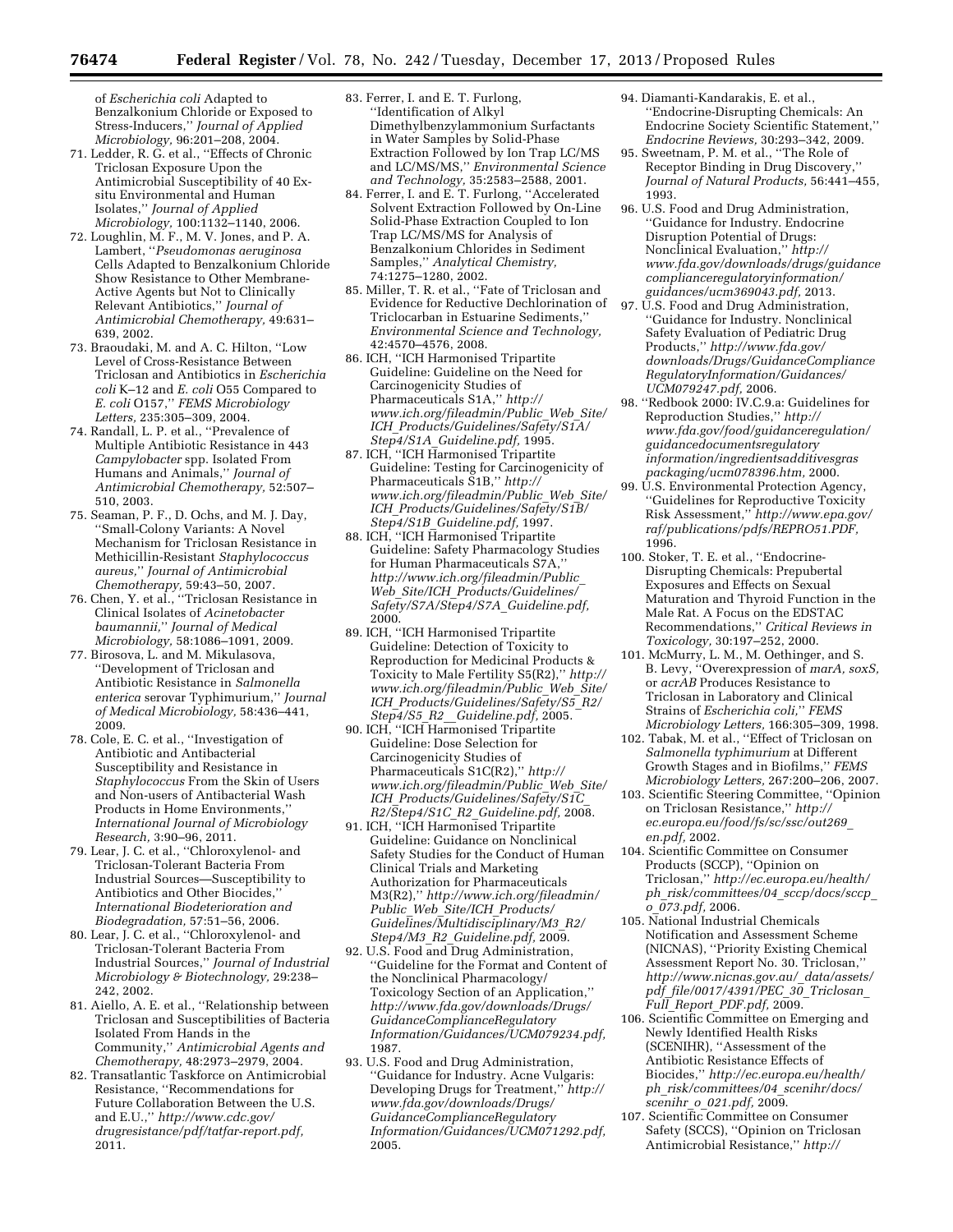*ec.europa.eu/health/scientific*\_ *committees/consumer*\_*safety/docs/sccs*\_ *o*\_*023.pdf,* 2010.

- 108. Scientific Committee on Emerging and Newly Identified Health Risks (SCENIHR), ''Research Strategy to Address the Knowledge Gaps on the Antimicrobial Resistance Effects of Biocides,'' *[http://ec.europa.eu/health/](http://ec.europa.eu/health/scientific_committees/emerging/docs/scenihr_o_028.pdf) scientific*\_*[committees/emerging/docs/](http://ec.europa.eu/health/scientific_committees/emerging/docs/scenihr_o_028.pdf) scenihr*\_*o*\_*[028.pdf,](http://ec.europa.eu/health/scientific_committees/emerging/docs/scenihr_o_028.pdf)* 2010.
- 109. Yazdankhah, S. P. et al., ''Triclosan and Antimicrobial Resistance in Bacteria: An Overview,'' *Microbial Drug Resistance,*  12:83–90, 2006.
- 110. Martinez, J. L., ''The Role of Natural Environments in the Evolution of Resistance Traits in Pathogenic Bacteria,'' *Proceedings in Biological Science,* 276:2521–2530, 2009.
- 111. Nguyen, M. and G. Vedantam, ''Mobile Genetic Elements in the Genus *Bacteroides,* and their Mechanism(s) of Dissemination,'' *Mobile Genetic Elements,* 1:187–196, 2011.
- 112. Russell, A. D. and G. McDonnell, ''Concentration: A Major Factor in Studying Biocidal Action,'' *Journal of Hospital Infection,* 44:1–3, 2000.
- 113. Cha, J. and A. M. Cupples, ''Detection of the Antimicrobials Triclocarban and Triclosan in Agricultural Soils Following Land Application of Municipal Biosolids,'' *Water Research,* 43:2522– 2530, 2009.
- 114. Halden, R. U. and D. H. Paull, ''Cooccurrence of Triclocarban and Triclosan in U.S. Water Resources,'' *Environmental Science and Technology,* 39:1420–1426, 2005.
- 115. Kolpin, D. W. et al., ''Pharmaceuticals, Hormones, and Other Organic Wastewater Contaminants in U.S. Streams, 1999–2000: A National Reconnaissance,'' *Environmental Science and Technology,* 36:1202–1211, 2002.
- 116. OTC Vol. 020080.
- 117. Robbin, B. H., ''Quantitative Studies on the Absorption and Excretion of Hexylresorcinol and Heptylresorcinol Under Different Conditions,'' *Journal of Pharmacology and Experimental Therapy,* 43:325–333, 1931.
- 118. Robbin, B. H., ''Quantitative Studies on the Absorption and Excretion of Certain Resorcinols and Cresols in Dogs and Man,'' *Journal of Pharmacology,* 52:54– 60, 1934.
- 119. ''Drugs Used in the Chemotherapy of Helminthiasis'' in *The Pharmacological Basis of Therapeutics,* 4th ed., Macmillian Publishing Co., New York, pp. 1072–1073, 1970.
- 120. National Toxicology Program, ''NTP: Toxicology and Carcinogenesis Studies of 4-Hexylresorcinol in F3441N Rats and B6C3F1 Mice, Technical Report Series, No. 330,'' 1988.
- 121. Boyland, E., F. J. C. Roe, and B. C. V. Mitchley, ''Test of Certain Constituents of Spermicides for Carcinogenicity in Genital Tract of Female Mice,'' *British Journal of Cancer,* 20:1965.
- 122. Agency for Toxic Substances and Disease Registry, ''Toxicological Profile

for Iodine,'' *[http://www.atsdr.cdc.gov/](http://www.atsdr.cdc.gov/toxprofiles/tp158.pdf) [toxprofiles/tp158.pdf,](http://www.atsdr.cdc.gov/toxprofiles/tp158.pdf)* 2004.

- 123. International Programme on Chemical Safety, ''Iodine and Inorganic Iodides: Human Health Aspects,'' Concise International Chemical Assessment Document 72, *[http://www.inchem.org/](http://www.inchem.org/documents/cicads/cicads/cicad72.pdf) [documents/cicads/cicads/cicad72.pdf,](http://www.inchem.org/documents/cicads/cicads/cicad72.pdf)*  2009.
- 124. Connolly, R. J. and J. J. Shepherd, ''The Effect of Preoperative Surgical Scrubbing With Povidone Iodine on Urinary Iodine Levels,'' *Australian and New Zealand Journal of Surgery,* 42:94–95, 1972.
- 125. Brown, R. S. et al., ''Routine Skin Cleansing With Povidone-Iodine Is not a Common Cause of Transient Neonatal Hypothyroidism in North America: A Prospective Controlled Study,'' *Thyroid,*  7:395–400, 1997.
- 126. Nobukuni, K. et al., ''The Influence of Long-Term Treatment With Povidone-Iodine on Thyroid Function,'' *Dermatology,* 195 Suppl 2:69–72, 1997.
- 127. Hays, M. T., ''Estimation of Total Body Iodine Content in Normal Young Men,'' *Thyroid,* 11:671–675, 2001.
- 128. Vandilla, M. A. and M. J. Fulwyler, ''Thyroid Metabolism in Children and Adults Using Very Small (Nanocurie) Doses of Iodine and Iodine-131,'' *Health Physics* 9:1325–1331, 1963.
- 129. Takegawa, K. et al., ''Induction of Squamous Cell Carcinomas in the Salivary Glands of Rats by Potassium Iodide,'' *Japanese Journal of Cancer Research,* 89:105–109, 1998.
- 130. Takegawa, K. et al., ''Large Amount of Vitamin A Has No Major Effects on Thyroidal Hormone Synthesis in Two-Stage Rat Thyroid Carcinogenesis Model Using N-bis(2 hydroxypropyl)nitrosamine and Thiourea,'' *The Journal of Toxicological Sciences,* 25:67–75, 2000.
- 131. Kanno, J. et al., ''Tumor-Promoting Effects of Both Iodine Deficiency and Iodine Excess in the Rat Thyroid,'' *Toxicologic Pathology,* 20:226–35, 1992.
- 132. Arrington, L. R. et al., ''Effects of Excess Dietary Iodine Upon Rabbits, Hamsters, Rats and Swine,'' *Journal of Nutrition,*  87:394–398, 1965.
- 133. Shoyinka, S. V., I. R. Obidike, and C. O. Ndumnego, ''Effect of Iodine Supplementation on Thyroid and Testicular Morphology and Function in Euthyroid Rats,'' *Veterinary Research Communications,* 32:635–645, 2008.
- 134. Coakley, J. C. et al., ''Transient Primary Hypothyroidism in the Newborn: Experience of the Victorian Neonatal Thyroid Screening Programme,'' *Australian Paediatric Journal,* 25:25–30, 1989.
- 135. Danziger, Y., A. Pertzelan, and M. Mimouni, ''Transient Congenital Hypothyroidism After Topical Iodine in Pregnancy and Lactation,'' *Archives of Disease in Childhood,* 62:295–296, 1987.
- 136. Delange, F. et al., ''Topical Iodine, Breastfeeding, and Neonatal Hypothyroidism,'' *Archives of Disease in Childhood,* 63:106–107, 1988.
- 137. Linder, N. et al., ''Topical Iodine-Containing Antiseptics and Subclinical

Hypothyroidism in Preterm Infants,'' *Journal of Pediatrics,* 131:434–439, 1997.

- 138. Smerdely, P. et al., ''Topical Iodine-Containing Antiseptics and Neonatal Hypothyroidism in Very-Low-Birthweight Infants,'' *Lancet,* 2:661–664, 1989.
- 139. Chanoine, J. P. et al., ''Increased Recall Rate at Screening for Congenital Hypothyroidism in Breast Fed Infants Born to Iodine Overloaded Mothers,'' *Archives of Disease in Childhood,*  63:1207–1210, 1988.
- 140. Koga, Y. et al., ''Effect on Neonatal Thyroid Function of Povidone-Iodine Used on Mothers During Perinatal Period,'' *Journal of Obstetrics and Gynaecology, (Tokyo 1995),* 21:581–585, 1995.
- 141. Casteels, K., S. Punt, and J. Bramswig, ''Transient Neonatal Hypothyroidism During Breastfeeding After Post-Natal Maternal Topical Iodine Treatment,'' *European Journal of Pediatrics,* 159:716– 717, 2000.
- 142. Jeng, M. J. et al., ''The Effect of Povidone-Iodine on Thyroid Function of Neonates With Different Birth Sizes,'' *Zhonghua Min Guo Xiao Er Ke Yi Xue Hui Za Zhi,* 39:371–375, 1998.
- 143. Jackson, H. J. and R. M. Sutherland, ''Effect of Povidone-Iodine on Neonatal Thyroid Function,'' *Lancet,* 2:992, 1981.
- 144. Lyen, K. R. et al., ''Transient Thyroid Suppression Associated With Topically Applied Povidone-Iodine,'' *American Journal of Diseases of Children,* 136:369– 370, 1982.
- 145. Perez-Lopez, F. R., ''Iodine and Thyroid Hormones During Pregnancy and Postpartum,'' *Gynecological Endocrinology,* 23:414–428, 2007.
- 146. Calaciura, F. et al., ''Childhood IQ Measurements in Infants With Transient Congenital Hypothyroidism,'' *Clinical Endocrinology (Oxf),* 43:473–477, 1995.
- 147. Bongers-Schokking, J. J. et al., ''Influence of Timing and Dose of Thyroid Hormone Replacement on Development in Infants With Congenital Hypothyroidism,'' *Journal of Pediatrics,*  136:292–297, 2000.
- 148. Fisher, D. A., ''The Importance of Early Management in Optimizing IQ in Infants With Congenital Hypothyroidism,'' *Journal of Pediatrics,* 136:273–274, 2000.
- 149. Nobukuni, K. and S. Kawahara, ''Thyroid Function in Nurses: The Influence of Povidone-Iodine Hand Washing and Gargling,'' *Dermatology,*  204 Suppl 1:99–102, 2002.
- 150. Comment No. SUP41 in Docket No. 1975N–0183.
- 151. Comment No. CP4 in Docket No. 1975N–0183.
- 152. Hiles, R. A. and C. G. Birch, ''The Absorption, Excretion, and Biotransformation of 3,4,4′- Trichlorocarbanilide in Humans,'' *Drug Metabolism and Disposition,* 6:177–183, 1978.
- 153. Scharpf, L. G., Jr., I. D. Hill, and H. I. Maibach, ''Percutaneous Penetration and Disposition of Triclocarban in Man. Body Showering,'' *Archives of Environmental Health,* 30:7–14, 1975.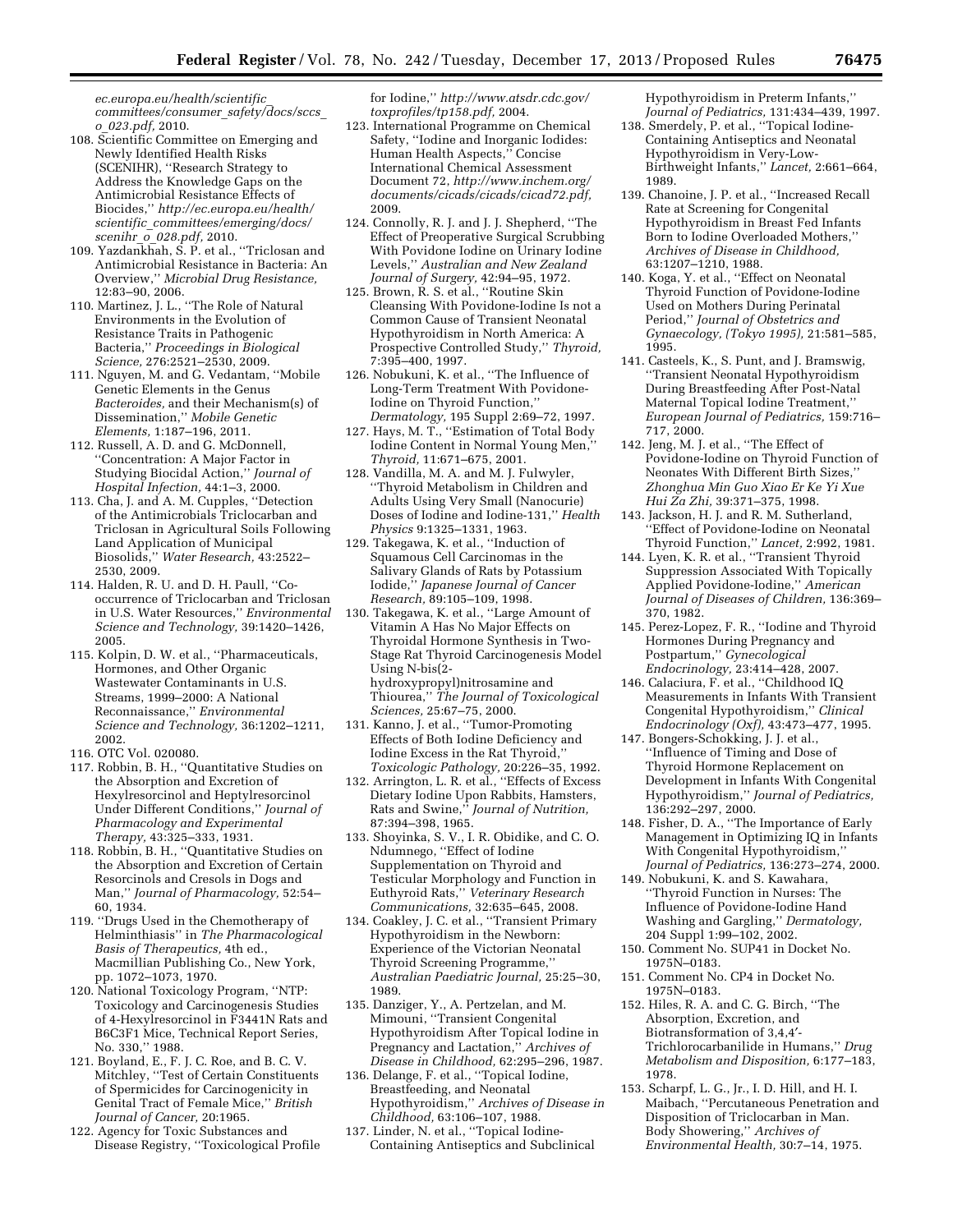- 154. Schebb, N. H. et al., ''Investigation of Human Exposure to Triclocarban After Showering and Preliminary Evaluation of Its Biological Effects,'' *Environmental Science and Technology,* 45:3109–3115, 2011.
- 155. Schebb, N. H. et al., ''Whole Blood is the Sample Matrix of Choice for Monitoring Systemic Triclocarban Levels,'' *Chemosphere,* 2012.
- 156. Howes, D. and J. G. Black, ''Percutaneous Absorption of Triclocarban in Rat and Man,'' *Toxicology,* 6:67–76, 1976.
- 157. Comment No. LET47 in Docket No. 1975N–0183.
- 158. North-Root, H. et al., ''Deposition of 3,4,4′-Trichlorocarbanilide on Human Skin,'' *Toxicology Letters,* 22:235–239, 1984.
- 159. Birch, C. G. et al., ''Biotransformation Products of 3,4,4′-Trichlorocarbanilide in Rat, Monkey, and Man,'' *Drug Metabolism and Disposition,* 6:169–176, 1978.
- 160. Hiles, R. A. et al., ''The Metabolism and Disposition of 3,4,4′- Trichlorocarbanilide in the Intact and Bile Duct-Cannulated Adult and in the Newborn Rhesus Monkey (*M. mulatta*),'' *Toxicology and Applied Pharmacology,*  46:593–608, 1978.
- 161. Warren, J. T., R. Allen, and D. E. Carter, ''Identification of the Metabolites of Trichlorocarbanilide in the Rat,'' *Drug Metabolism and Disposition,* 6:38–44, 1978.
- 162. Hiles, R. A. and C. G. Birch, ''Nonlinear Metabolism and Disposition of 3,4,4′- Trichlorocarbanilide in the Rat,'' *Toxicology and Applied Pharmacology,*  46:323–337, 1978.
- 163. Gruenke, L. D. et al., ''A Selected Ion Monitoring GC/MS Assay for 3,4,4′- Trichlorocarbanilide and its Metabolites in Biological Fluids,'' *Journal of Analytical Toxicology,* 11:75–80, 1987.
- 164. Comment No. 57 in Docket No. 1975N– 0183.
- 165. U.S. Environmental Protection Agency, ''Reregistration Eligibility Decision for Alkyl Dimethyl Benzyl Ammonium Chloride (ADBAC),'' *[http://](http://www.epa.gov/oppsrrd1/REDs/adbac_red.pdf) [www.epa.gov/oppsrrd1/REDs/adbac](http://www.epa.gov/oppsrrd1/REDs/adbac_red.pdf)*\_ *[red.pdf,](http://www.epa.gov/oppsrrd1/REDs/adbac_red.pdf)* 2006.
- 166. Cosmetic Ingredient Review, ''Final Report on the Safety Assessment of Benzalkonium Chloride,'' *Journal of the American College of Toxicology,* 8:589– 625, 1989.
- 167. Comment No. CP4 in Docket No. 1975N–0183H.
- 168. Serrano, L. J., ''Dermatitis and Death in Mice Accidently Exposed to Quaternary Ammonium Disinfectant,'' *Journal of the American Veterinary Association,*  161:652–655, 1972.
- 169. Bore, E. et al., ''Adapted Tolerance to Benzalkonium Chloride in *Escherichia coli* K–12 Studied by Transcriptome and Proteome Analyses,'' *Microbiology,*  153:935–946, 2007.
- 170. Chuanchuen, R. et al., ''Susceptibilities to Antimicrobials and Disinfectants in Salmonella Isolates Obtained From Poultry and Swine in Thailand,'' *Journal*

*of Veterinary Medical Science,* 70:595– 601, 2008.

- 171. Scientific Committee on Cosmetic Products and Non-Food Products (SCCNFP), ''Opinion of the Scientific Committee on Cosmetic Products and Non-Food Products Intended for Consumers Concerning Benzethonium Chloride,'' *[http://ec.europa.eu/health/](http://ec.europa.eu/health/archive/ph_risk/committees/sccp/documents/out158_en.pdf) archive/ph*\_*[risk/committees/sccp/](http://ec.europa.eu/health/archive/ph_risk/committees/sccp/documents/out158_en.pdf) [documents/out158](http://ec.europa.eu/health/archive/ph_risk/committees/sccp/documents/out158_en.pdf)*\_*en.pdf,* 2002.
- 172. Scientific Committee on Cosmetic Products and Non-Food Products (SCCNFP), ''Opinion of the Scientific Committee on Cosmetic Products and Non-Food Products Intended for Consumers Concerning Benzethonium Chloride,'' *[http://ec.europa.eu/health/](http://ec.europa.eu/health/ph_risk/committees/sccp/documents/out250_en.pdf) ph*\_*[risk/committees/sccp/documents/](http://ec.europa.eu/health/ph_risk/committees/sccp/documents/out250_en.pdf) out250*\_*[en.pdf,](http://ec.europa.eu/health/ph_risk/committees/sccp/documents/out250_en.pdf)* 2003.
- 173. ''Annual Review of Cosmetic Ingredient Safety Assessments—2004/2005,'' *International Journal of Toxicology,* 25 Suppl 2:1–89, 2006.
- 174. Comment No. C38 in Docket No. 1975N– 0183H.
- 175. National Toxicology Program, ''NTP Toxicology and Carcinogenesis Studies of Benzethonium Chloride (CAS No. 121–54–0) in F344/N Rats and B6C3F1 Mice (Dermal Studies),'' National Toxicology Program Technical Report Series, 438:1–220, 1995.
- 176. Comment No. RPT4 in Docket No. 1975N–0183H.
- 177. Comment No. MT3 in Docket No. 1975N–0183H.
- 178. Comment No. LET17 in Docket No. 1975N–0183H.
- 179. Nakahara, H. et al., ''Benzethonium Chloride Resistance in *Pseudomonas aeruginosa* Isolated From Clinical Lesions,'' *Zentralblatt fu¨r Bakteriologie, Mikrobiologie, und Hygiene. Series A, Medical Microbiology, Infectious Diseases, Virology, Parasitology,*  257:409–413, 1984.
- 180. Lambert, R. J., ''Comparative Analysis of Antibiotic and Antimicrobial Biocide Susceptibility Data in Clinical Isolates of Methicillin-Sensitive *Staphylococcus aureus,* Methicillin-Resistant *Staphylococcus aureus* and *Pseudomonas aeruginosa* Between 1989 and 2000,'' *Journal of Applied Microbiology,* 97:699–711, 2004.
- 181. Jordan, B. J., J. D. Nichols, and M. J. Rance, ''Dettol Bathing Product-Preliminary Volunteer Study,'' in Docket No. 1975N–0183H, 1973.
- 182. Jordan, B. J. and et al., ''Human Volunteer Studies on Dettol Bathing Product,'' in Docket No. 1975N–0183H, 1973.
- 183. Havler, M. E. and M. J. Rance, ''The Metabolism of p-Chloro-m-xylenol (PCMX) in Sprague Dawley and Gunn Wistar Rats,'' in Docket No. 1975N– 0183H.
- 184. Sved, D. W., ''A Dermal Absorption Study With [14C]-Labeled PCMX in Mice,'' in Docket No. 1975N–0183H.
- 185. ''A 13-Week Dermal Toxicity Study in Mice,'' in Docket No. 1975N–0183H. 186. ''Teratology Study in Rats,'' in Docket
- No. 1975N–0183.
- 187. Plezia, P., ''A Pilot Study for In Vivo Evaluation of the Percutaneous Absorption of Triclosan,'' Comment No. CP12 in Docket No. 1975N–0183H, 2002.
- 188. Beiswanger, B. B. and M. A. Tuohy, ''Analysis of Blood Plasma Samples for Free Triclosan, Triclosan-Glucuronide, Triclosan Sulfate and Total Triclosan From Subjects Using a Triclosan Dentrifice or a Dentrifice, Bar Soap and Deodorant,'' Comment No. C85 in Docket No. 1975N–0183H, 1990.
- 189. Queckenberg, C. et al., ''Absorption, Pharmacokinetics, and Safety of Triclosan after Dermal Administration,'' *Antimicrobial Agents and Chemotherapy,* 54:570–572, 2010.
- 190. Thau, B., ''Will Body Wash or Soap Get You Cleaner?,'' *[http://](http://www.dailyfinance.com/2011/05/03/savings-experiment-will-body-wash-or-soap-get-you-cleaner/) [www.dailyfinance.com/2011/05/03/](http://www.dailyfinance.com/2011/05/03/savings-experiment-will-body-wash-or-soap-get-you-cleaner/) [savings-experiment-will-body-wash-or](http://www.dailyfinance.com/2011/05/03/savings-experiment-will-body-wash-or-soap-get-you-cleaner/)[soap-get-you-cleaner/.](http://www.dailyfinance.com/2011/05/03/savings-experiment-will-body-wash-or-soap-get-you-cleaner/)*
- 191. Moss, T., D. Howes, and F. M. Williams, ''Percutaneous Penetration and Dermal Metabolism of Triclosan (2,4, 4′ trichloro-2′-hydroxydiphenyl ether),'' *Food and Chemical Toxicology,* 38:361– 370, 2000.
- 192. Allmyr, M. et al., ''Human Exposure to Triclosan Via Toothpaste Does Not Change CYP3A4 Activity or Plasma Concentrations of Thyroid Hormones,'' *Basic and Clinical Pharmacology and Toxicology,* 2009.
- 193. Lin, Y. J., ''Buccal Absorption of Triclosan Following Topical Mouthrinse Application,'' *American Journal of Dentistry,* 13:215–217, 2000.
- 194. Tulp, M. T. et al., ''Metabolism of Chlorodiphenyl Ethers and Irgasan DP 300,'' *Xenobiotica,* 9:65–77, 1979.
- 195. Van Dijk, A., ''14C-Triclosan: Absorption, Distribution, Metabolism, and Elimination After Single/Repeated Oral and Intravenous Administration to Hamsters,'' Comment No. C85 in Docket No. 1975N–0183H, 1994.
- 196. Van Dijk, A., ''14C-Triclosan: Absorption, Distribution, Metabolism, and Elimination After Single/Repeated Oral and Intravenous Administration to Mice,'' Comment No. C85 in Docket No. 1975N–0183H, 1995.
- 197. Wu, J. L., J. Liu, and Z. Cai, ''Determination of Triclosan Metabolites by Using In-Source Fragmentation From High-Performance Liquid Chromatography/Negative Atmospheric Pressure Chemical Ionization Ion Trap Mass Spectrometry,'' *Rapid Communications in Mass Spectrometry,*  24:1828–1834, 2010.
- 198. Sandborgh-Englund, G. et al., ''Pharmacokinetics of Triclosan Following Oral Ingestion in Humans,'' *Journal of Toxicology and Environmental Health, Part A,* 69:1861–1873, 2006.
- 199. Van Dijk, A., ''14C-Triclosan: Absorption, Distribution, and Excretion (ADE) After Single Oral and Repeated Oral Administration to Male Rats,'' Comment No. C85 in Docket No. 1975N– 0183H, 1996.
- 200. Latch, D. E. et al., ''Photochemical Conversion of Triclosan to 2,8 dichlorodibenzo-p-dioxin in Aqueous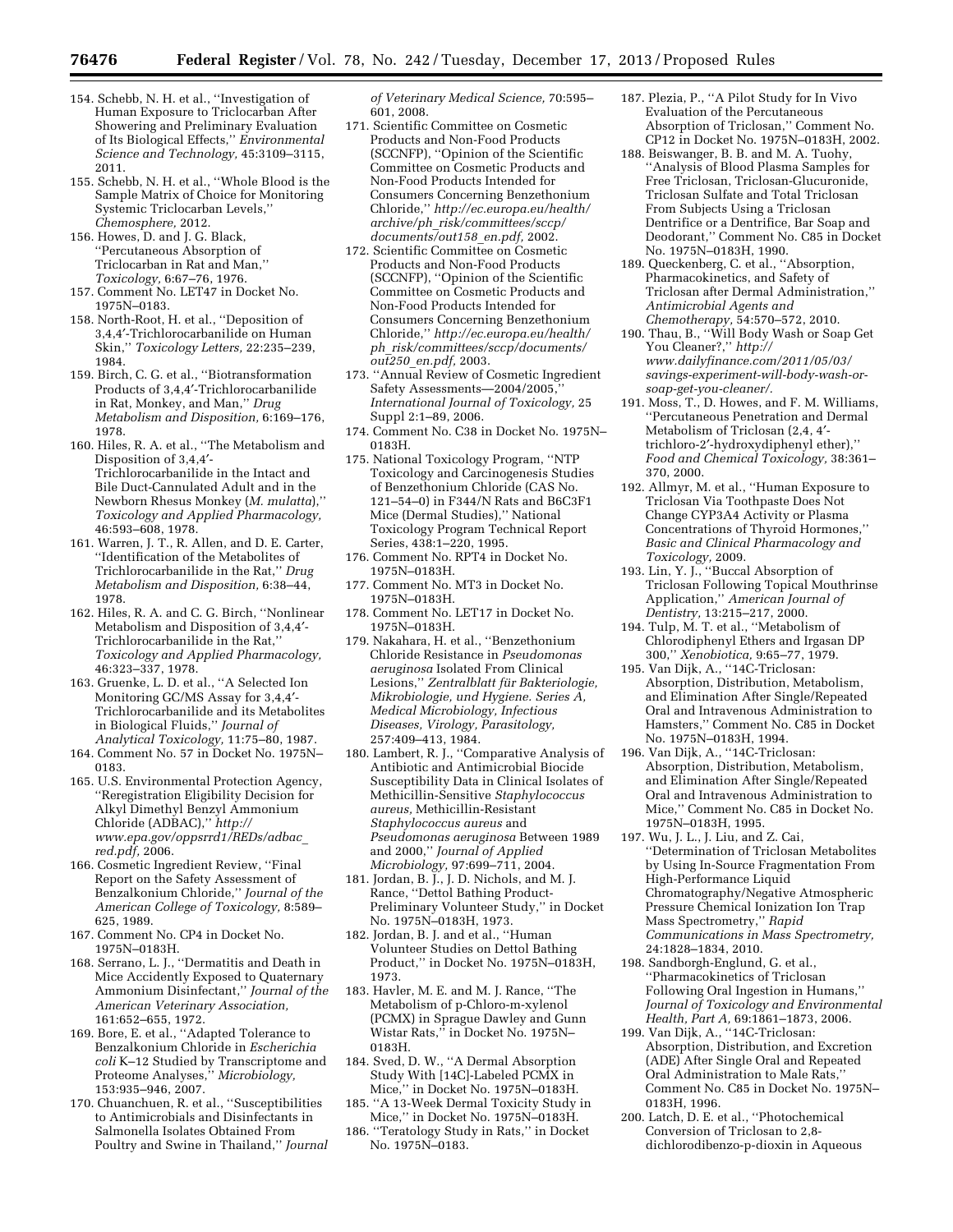Solution,'' *Journal of Photochemistry and Photobiology A,* 158:63–66, 2003.

- 201. Latch, D. E. et al., ''Aqueous Photochemistry of Triclosan: Formation of 2,4-dichlorophenol, 2,8 dichlorodibenzo-p-dioxin, and Oligomerization Products,'' *Environmental Toxicology and Chemistry,* 24:517–525, 2005.
- 202. Lindström, A. et al., "Occurrence and Environmental Behavior of the Bactericide Triclosan and Its Methyl Derivative in Surface Waters and in Wastewater,'' *Environmental Science and Technology,* 36:2322–2329, 2002.
- 203. Mezcua, M. et al., ''Evidence of 2,7/2,8 dibenzodichloro-p-dioxin as a Photodegradation Product of Triclosan in Water and Wastewater Samples,'' *Analytica Chimica Acta,* 524:241–247, 2004.
- 204. Sanchez-Prado, L. et al., ''Monitoring the Photochemical Degradation of Triclosan in Wastewater by UV Light and Sunlight Using Solid-Phase Microextraction,'' *Chemosphere,* 65:1338–1347, 2006.
- 205. Son, H. S., G. Ko, and K. D. Zoh, ''Kinetics and Mechanism of Photolysis and TiO2 Photocatalysis of Triclosan,'' *Journal of Hazardous Materials,*  166:954–960, 2009.
- 206. Tixier, C. et al., ''Phototransfomation of Triclosan in Surface Waters: A Relevant Elimination Process for This Widely Used Biocide—Laboratory Studies, Field Measurements, and Modeling,'' *Environmental Science and Technology,*  36:3482–3489, 2002.
- 207. Cherednichenko, G. et al., ''Triclosan Impairs Excitation-Contraction Coupling and Ca<sup>2+</sup> Dynamics in Striated Muscle, *Proceedings of the National Academy of Sciences of the USA,* 109:14158–14163, 2012.
- 208. Chambers, P. R., ''FAT 80'023/S Potential Tumorigenic and Chronic Toxicity Effects in Prolonged Dietary Administration to Hamsters,'' Comment No. PR5 in Docket No. 1975N–0183H, 1999.
- 209. Chasseaud, L. F. et al., ''Toxicokinetics of FAT 80'023/S After Prolonged Dietary Administration to Hamsters,'' Comment No. PR5 in Docket No. 1975N–0183H, 1999.
- 210. Burns, J. M., et. al., ''14-Day Repeated Dose Dermal Study of Triclosan in Rats (CHV 6718–102),'' Comment No. CP9 in Docket No. 1975N–0183H, 1997.
- 211. Burns, J. M., et. al., ''14-Day Repeated Dose Dermal Study of Triclosan in Mice (CHV 6718–101),'' Comment No. CP9 in Docket No. 1975N–0183H, 1997.
- 212. Burns, J. M., et. al., ''14-Day Repeated Dose Dermal Study of Triclosan in CD– 1 Mice (CHV 2763–100),'' Comment No. CP9 in Docket No. 1975N–0183H, 1997.
- 213. Trimmer, G. W., ''90-Day Subchronic Dermal Toxicity Study in the Rat With Satellite Group With Irgasan DP 300 (MRD–92–399),'' Comment No. C1 in Docket No. 1975N–0183H, 1994.
- 214. ''Nomination Profile: Triclosan. Supporting Information for Toxicological Evaluation by the National Toxicology Program,'' *[http://ntp.niehs.nih.gov/ntp/](http://ntp.niehs.nih.gov/ntp/htdocs/Chem_Background/ExSumPdf/triclosan_508.pdf)*

*htdocs/Chem*\_*[Background/ExSumPdf/](http://ntp.niehs.nih.gov/ntp/htdocs/Chem_Background/ExSumPdf/triclosan_508.pdf) [triclosan](http://ntp.niehs.nih.gov/ntp/htdocs/Chem_Background/ExSumPdf/triclosan_508.pdf)*\_*508.pdf*.

- 215. ''Testing Status of Agents at NTP. Testing Status: Triclosan M030039,'' *[http://ntp.niehs.nih.gov/go/TS-M030039.](http://ntp.niehs.nih.gov/go/TS-M030039)*
- 216. Fang, J.-L., et al., ''Occurrence, Efficacy, Metabolism, and Toxicity of Triclosan,'' *Journal of Environmental Science and Health Part C,* 28:147–171, 2010.
- 217. Morseth, S. L., ''Two-Generation Reproduction Study in Rats FAT 80'023 (HLA Study No. 2386–100),'' Comment No. RPT7 in Docket No. 1975N–0183, 1988.
- 218. Comment No. C85 in Docket No. 1975N– 0183H.
- 219. James, M. O. et al., ''Triclosan Is a Potent Inhibitor of Estradiol and Estrone Sulfonation in Sheep Placenta,'' *Environment International,* 36:942–949, 2009.
- 220. Rodricks, J. V. et al., ''Triclosan: A Critical Review of the Experimental Data and Development of Margins of Safety for Consumer Products,'' *Critical Reviews in Toxicology,* 40:422–484, 2010.
- 221. Boyd, G. R. et al., ''Pharmaceuticals and Personal Care Products (PPCPs) in Surface and Treated Waters of Louisiana, USA and Ontario, Canada,'' *The Science of the Total Environment,* 311:135–149, 2003.
- 222. Kinney, C. A. et al., ''Bioaccumulation of Pharmaceuticals and Other Anthropogenic Waste Indicators in Earthworms From Agricultural Soil Amended With Biosolid or Swine Manure,'' *Environmental Science and Technology,* 42:1863–1870, 2008.
- 223. Singer, H. et al., ''Triclosan: Occurrence and Fate of a Widely Used Biocide in the Aquatic Environment: Field Measurements in Wastewater Treatment Plants, Surface Waters, and Lake Sediments,'' *Environmental Science and Technology,* 36:4998–5004, 2002.
- 224. Ying, G. G., X. Y. Yu, and R. S. Kookana, ''Biological Degradation of Triclocarban and Triclosan in a Soil Under Aerobic and Anaerobic Conditions and Comparison With Environmental Fate Modelling,'' *Environmental Pollution,*  150:300–305, 2007.

#### **List of Subjects**

#### *21 CFR Part 310*

Administrative practice and procedure, Drugs, Labeling, Medical devices, Reporting and recordkeeping requirements.

#### *21 CFR Part 333*

Labeling, Over-the-counter drugs, Incorporation by reference.

Therefore, under the Federal Food, Drug, and Cosmetic Act and under authority delegated to the Commissioner of Food and Drugs, it is proposed that 21 CFR parts 310 and 333 be amended as follows:

#### **PART 310—NEW DRUGS**

■ 1. The authority citation for 21 CFR part 310 continues to read as follows:

**Authority:** 21 U.S.C. 321, 331, 351, 352, 353, 355, 360b–360f, 360j, 361(a), 371, 374, 375, 379e; 42 U.S.C. 216, 241, 242(a), 262, 263b–263n.

■ 2. Amend § 310.545 by removing from paragraph (d) introductory text the number "(d)(39)" and adding in its place the number "(d)(40)"; and by adding paragraphs (a)(27)(iii),  $(a)(27)(iv)$ , and  $(d)(41)$  to read as follows:

#### **§ 310.545 Drug products containing certain active ingredients offered over-thecounter (OTC) for certain uses.**

- $(a) * * * *$
- $(27) * * * *$

(iii) *Consumer antiseptic handwash drug products.* Approved as of [*DATE 1 YEAR AFTER DATE OF PUBLICATION OF THE FINAL RULE IN THE Federal Register*].

Benzalkonium chloride Benzethonium chloride Chloroxylenol Cloflucarban Fluorosalan Hexachlorophene Hexylresorcinol Iodine complex (ammonium ether sulfate and polyoxyethylene sorbitan monolaurate) Iodine complex (phosphate ester of alkylaryloxy polyethylene glycol) Methylbenzethonium chloride Nonylphenoxypoly (ethyleneoxy) ethanoliodine Phenol Poloxamer iodine complex Povidone-iodine Secondary amyltricresols Sodium oxychlorosene

- 
- Tribromsalan

Triclocarban

Triclosan

Undecoylium chloride iodine complex

(iv) *Consumer antiseptic body wash drug products.* Approved as of [*DATE 1 YEAR AFTER DATE OF PUBLICATION OF THE FINAL RULE IN THE Federal Register*].

Benzalkonium chloride

- Benzethonium chloride
- Cloflucarban
- Fluorosalan

Hexachlorophene

Hexylresorcinol

Iodine complex (phosphate ester of alkylaryloxy polyethylene glycol) Iodine tincture

Methylbenzethonium chloride

Nonylphenoxypoly (ethyleneoxy) ethanoliodine

Parachlorometaxylenol (chloroxylenol)